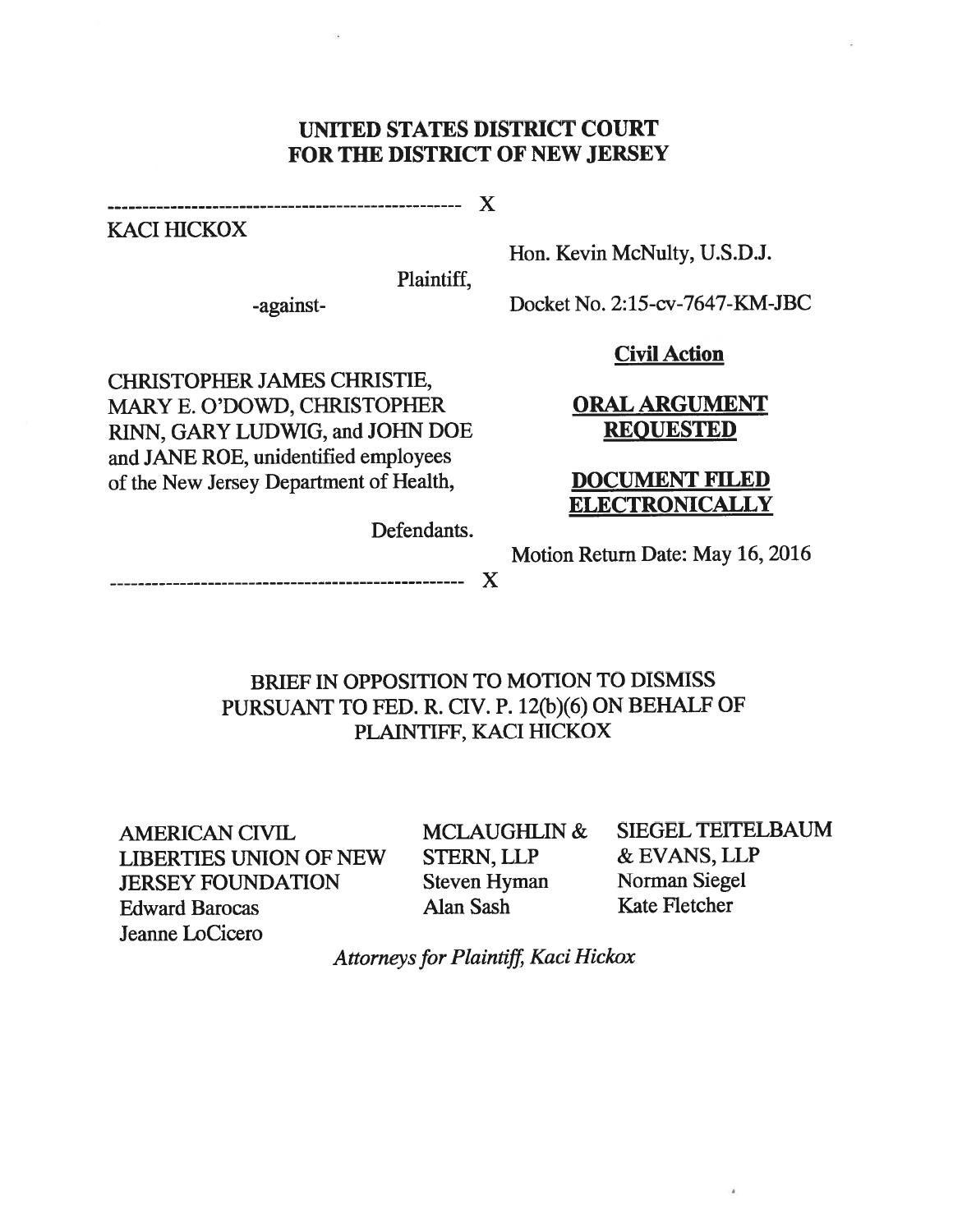## TABLE OF CONTENTS

| I.             | DEFENDANTS VIOLATED CLEARLY ESTABLISHED<br>LAW AND ARE NOT ENTITLED TO QUALIFIED                                             |
|----------------|------------------------------------------------------------------------------------------------------------------------------|
| A.             | Courts Look To Closely Analogous Situations To Determine<br>Clearly Established Law, And Civil Commitment Precedent          |
| $\mathbf{B}$ . | Hickox's Substantive Due Process Rights Are Clearly Established 9                                                            |
| C.             | Clearly Established Fourth Amendment Law Indicates That<br>Defendants Lacked Probable Cause To Quarantine Hickox  19         |
| D.             | Defendants' Quarantine of Hickox Violated Clearly Established<br>Limits On The Power to Quarantine Under Existing Quarantine |
| E.             | Hickox's Procedural Due Process Rights Were Clearly Established 28                                                           |
| Π.             | HICKOX HAS STATED CAUSES OF ACTION UNDER STATE LAW  35                                                                       |
| A.             | Questions Of Fact Preclude Dismissal Of Hickox's                                                                             |
| <b>B.</b>      | Hickox Has Adequately Pled All Elements Of                                                                                   |
|                |                                                                                                                              |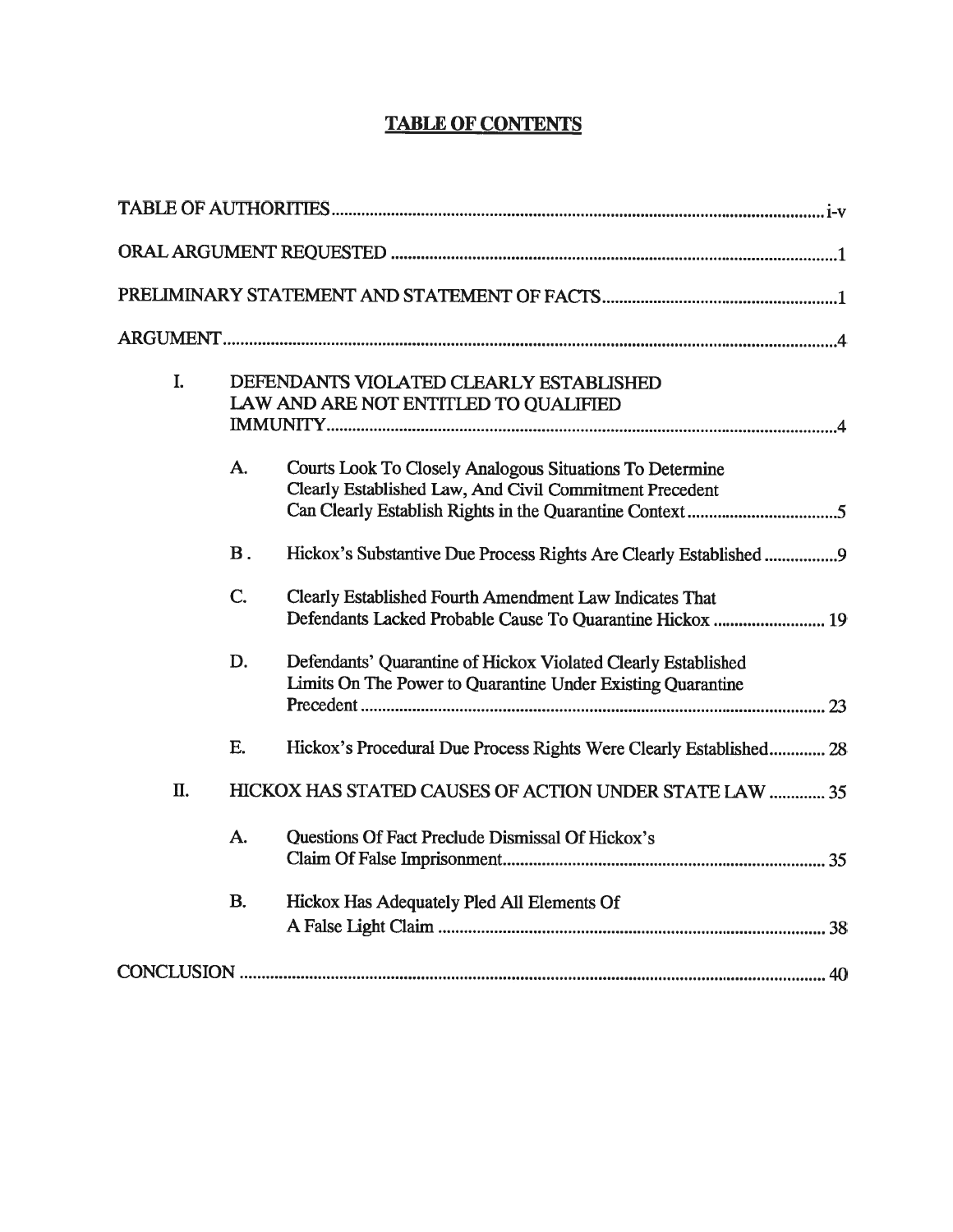## TABLE OF AUTHORITIES

## **CASES**

| Anaya v. Crossroads Managed Care Systems, Inc., 195 F.3d 584 (10th Cir. 1999)  7, 8, 13                                                                                                                                                                                                                                                  |  |
|------------------------------------------------------------------------------------------------------------------------------------------------------------------------------------------------------------------------------------------------------------------------------------------------------------------------------------------|--|
|                                                                                                                                                                                                                                                                                                                                          |  |
|                                                                                                                                                                                                                                                                                                                                          |  |
|                                                                                                                                                                                                                                                                                                                                          |  |
|                                                                                                                                                                                                                                                                                                                                          |  |
| Bedrock Foundations, Inc. v. Geo. H. Brewster & Son, Inc., 155 A.2d 536                                                                                                                                                                                                                                                                  |  |
| Best v. St. Vincents Hosp., No. 03 CV.0365 RMB JCF, 2003 WL 21518829, (S.D.N.Y. July 2, 2003)<br>report and recommendation adopted sub nom. Best v. Bellevue Hosp. Ctr., No.<br>03CIV.365(RMB)(JCF), 2003 WL 21767656 (S.D.N.Y. July 30, 2003)<br>aff'd in part, vacated in part, remanded sub nom. Best v. Bellevue Hosp. New York, NY, |  |
|                                                                                                                                                                                                                                                                                                                                          |  |
|                                                                                                                                                                                                                                                                                                                                          |  |
|                                                                                                                                                                                                                                                                                                                                          |  |
|                                                                                                                                                                                                                                                                                                                                          |  |
| City of New York v. Antoinette R., 165 Misc. 2d 1014 (N.Y. Sup. Ct. 1995) 14                                                                                                                                                                                                                                                             |  |
| City of Newark v. J.S., 652 A.2d 265 (N.J. Super. Ct. Law Div. 1993) 14, 28, 29, 33                                                                                                                                                                                                                                                      |  |
|                                                                                                                                                                                                                                                                                                                                          |  |
|                                                                                                                                                                                                                                                                                                                                          |  |
|                                                                                                                                                                                                                                                                                                                                          |  |
|                                                                                                                                                                                                                                                                                                                                          |  |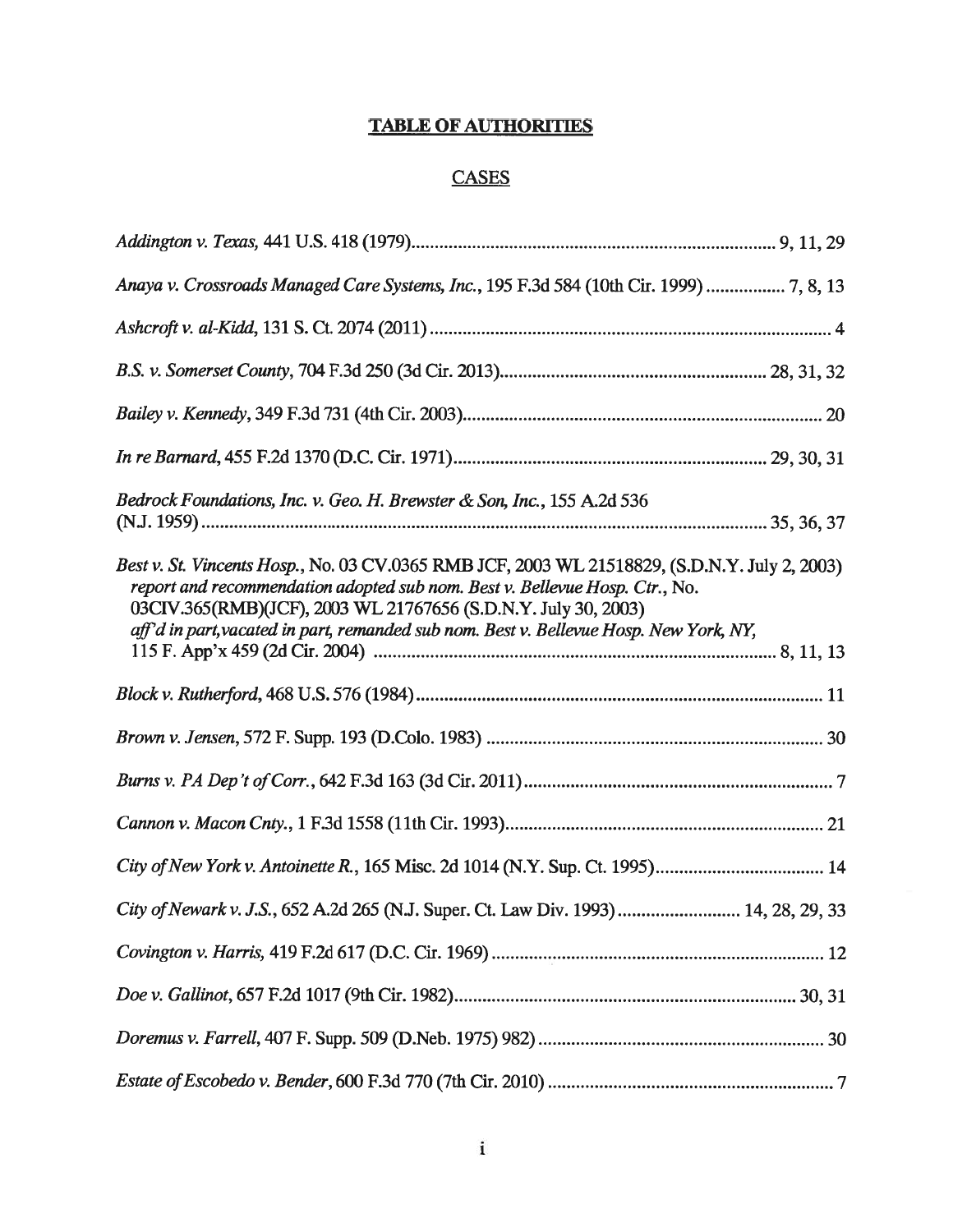| Mayhew v. Hickox, Docket No. CV-2014-36 (Me. Dist. Ct., Fort Kent, Oct. 31, 2014) |
|-----------------------------------------------------------------------------------|
|                                                                                   |

 $\mathbf{E}$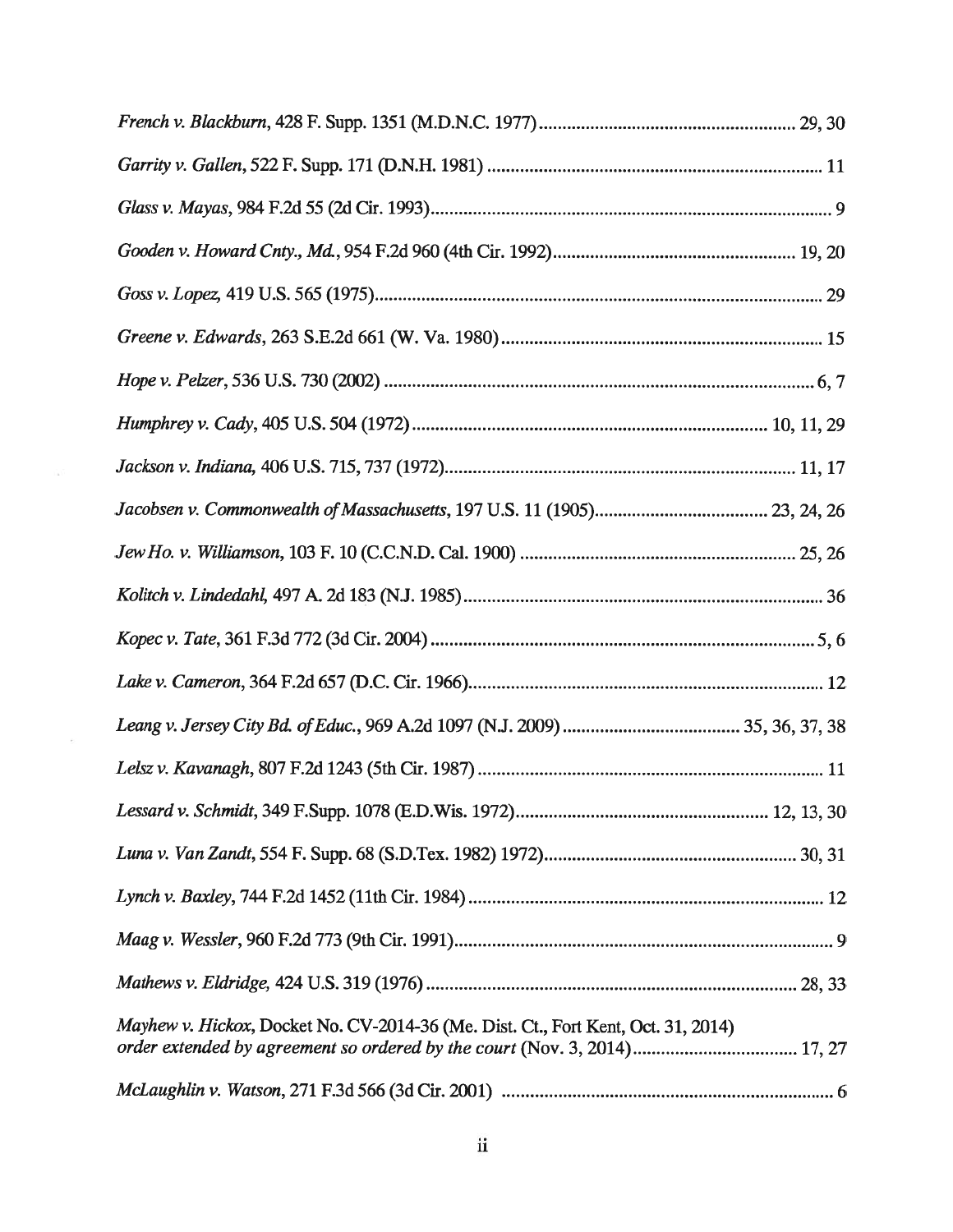| Patterson v. Armstrong County Children & Youth Services, 141 F. Supp. 2d 512             |  |
|------------------------------------------------------------------------------------------|--|
|                                                                                          |  |
|                                                                                          |  |
|                                                                                          |  |
|                                                                                          |  |
|                                                                                          |  |
| Ryan v. Burlington County, 860 F.2d 1199 (3d Cir. 1988), cert. denied,                   |  |
|                                                                                          |  |
|                                                                                          |  |
|                                                                                          |  |
|                                                                                          |  |
|                                                                                          |  |
|                                                                                          |  |
| Soc'y for Good Will to Retarded Children, Inc. v. Cuomo, 737 F.2d 1239 (2d Cir. 1984) 11 |  |
|                                                                                          |  |
|                                                                                          |  |
|                                                                                          |  |
|                                                                                          |  |
|                                                                                          |  |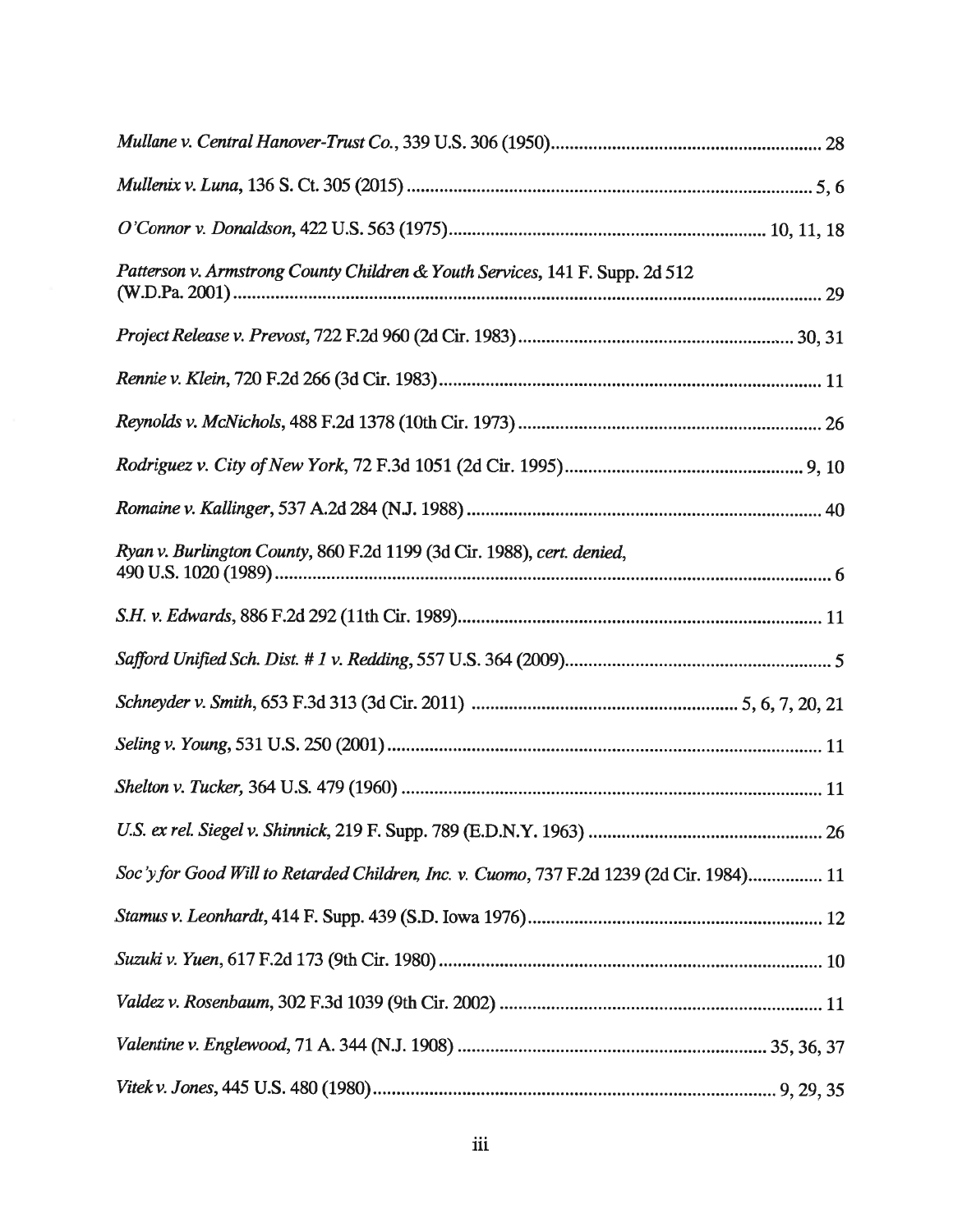$\mathbb{R}^2$ 

## **STATUTES**

 $\sim$ 

 $\langle \mathcal{M} \rangle$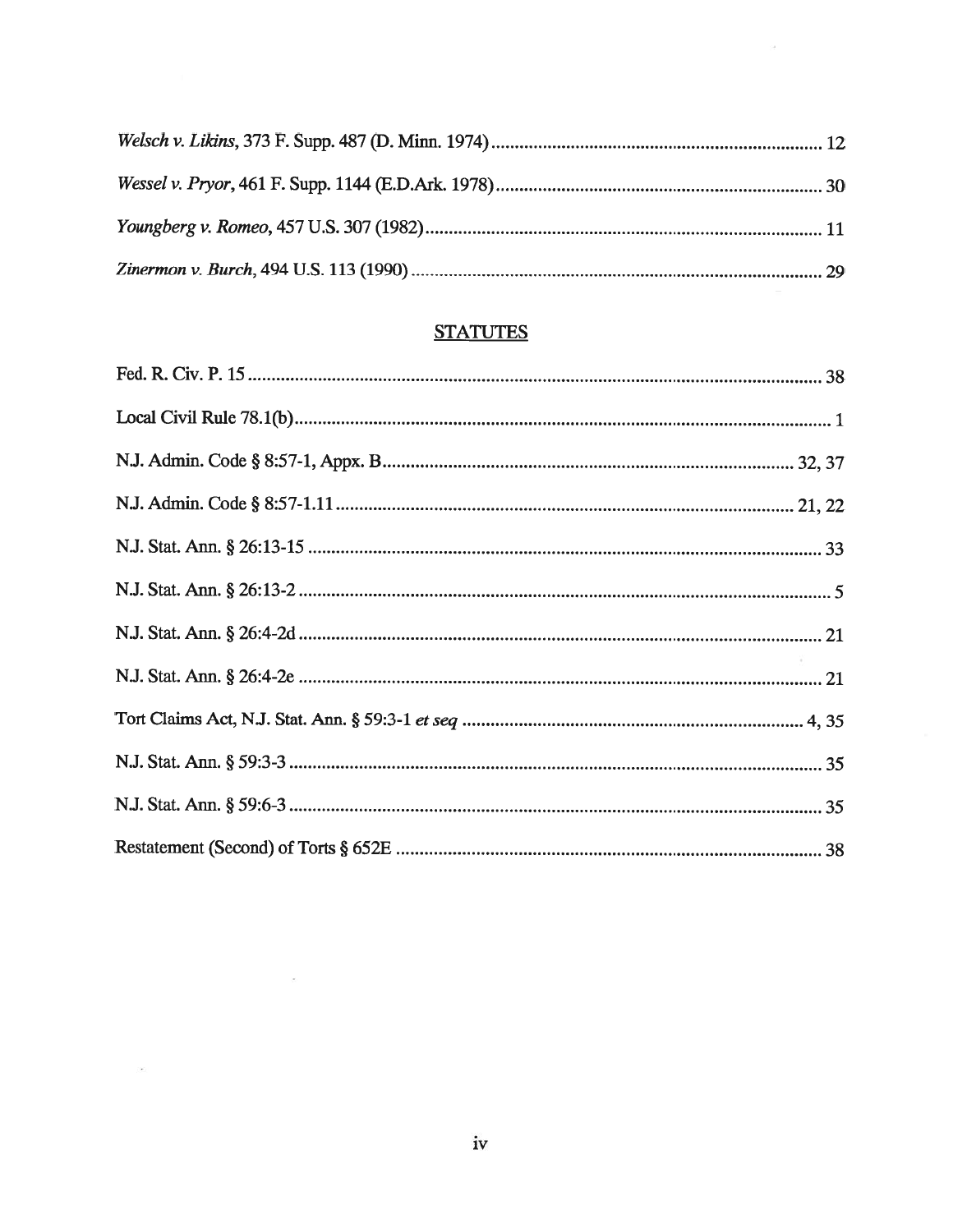# **MISCELLANEOUS**

| Jeffrey M. Drazen, M.D, et al., Editorial, Ebola and Quarantine, THE NEW ENG. J. OF MED.        |  |
|-------------------------------------------------------------------------------------------------|--|
| (Nov. 20, 2014), http://www.nejm.org/doi/full/10.1056/NEJMe1413139?af=R&rss=                    |  |
|                                                                                                 |  |
| Hunter Schwarz, Christie defends quarantine for Ebola medical workers returning from W. Africa, |  |
| WASH. POST, Oct. 26, 2014, https://www.washingtonpost.com/news/post-politics/wp/2014/10/26/     |  |
|                                                                                                 |  |
| Matt Arco, Ebola: Timeline of events, actions by Chris Christie,                                |  |
| http://www.nj.com/politics/index.ssf/2014/10/ebola                                              |  |
|                                                                                                 |  |
|                                                                                                 |  |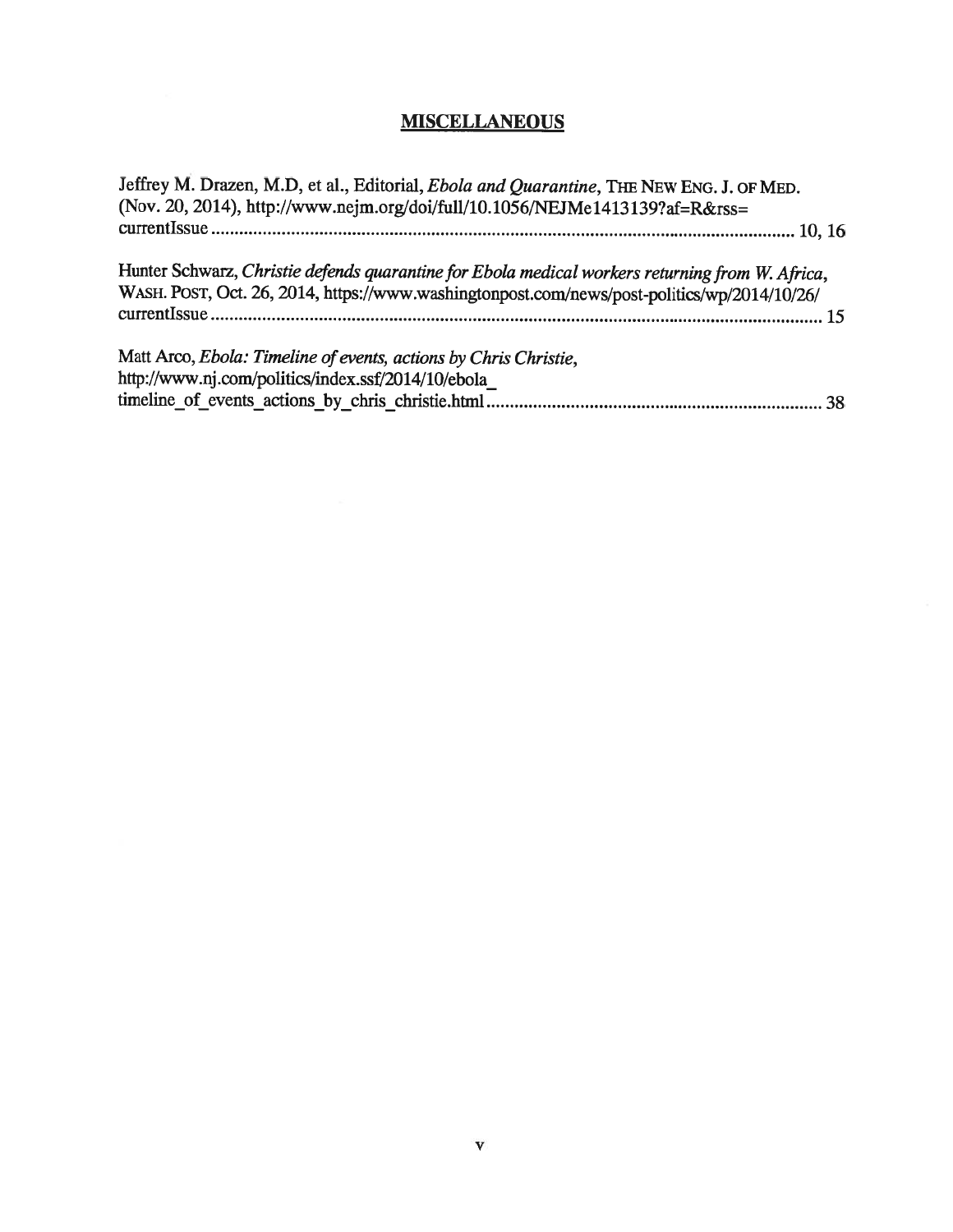#### ORAL ARGUMENT REQUESTED

Plaintiff hereby requests oral argumen<sup>t</sup> pursuan<sup>t</sup> to Local Civil Rule 78.1(b).

#### PRELIMINARY STATEMENT AND STATEMENT OF FACTS

On October 24, 2014, Plaintiff, Kaci Hickox ("Hickox"), returned to the United States after approximately one month working for Médecins Sans Frontières ("MSF") in Sierra Leone in connection with the Ebola outbreak there. Complaint ("Compl.") ¶T 13, 28. Upon arrival at Newark Liberty International Airport, Hickox was questioned regarding her time in Sierra Leone and her temperature was taken and found to be normal. Id. **TH** 29-35. After this questioning, the Newark Airport office for the U.S. Center for Disease Control ("CDC") cleared Hickox. Id. ¶ 38. Nevertheless, Defendants, pursuan<sup>t</sup> to New Jersey's mandatory quarantine policy under the Additional Screening Protocols for Ebola at John F. Kennedy International Airport in New York and at Newark Airport ("Additional Screening Protocols"), decided around 3:00 p.m. to quarantine Hickox. *Id.*  $\P$  40.

Only after the decision was made to place Hickox under quarantine, did <sup>a</sup> temporal scanning thermometer indicate that Hickox had an elevated temperature. Compl. ¶T 31, 40,45, 48-49. Subsequently, Hickox was moved to University Hospital. Id. ¶ 53. From the time of her arrival at the hospital, oral thermometer readings indicated that Hickox's temperature was in the normal range, or slightly above, but at all times well below 100.4 degrees, <sup>a</sup> benchmark for fever caused by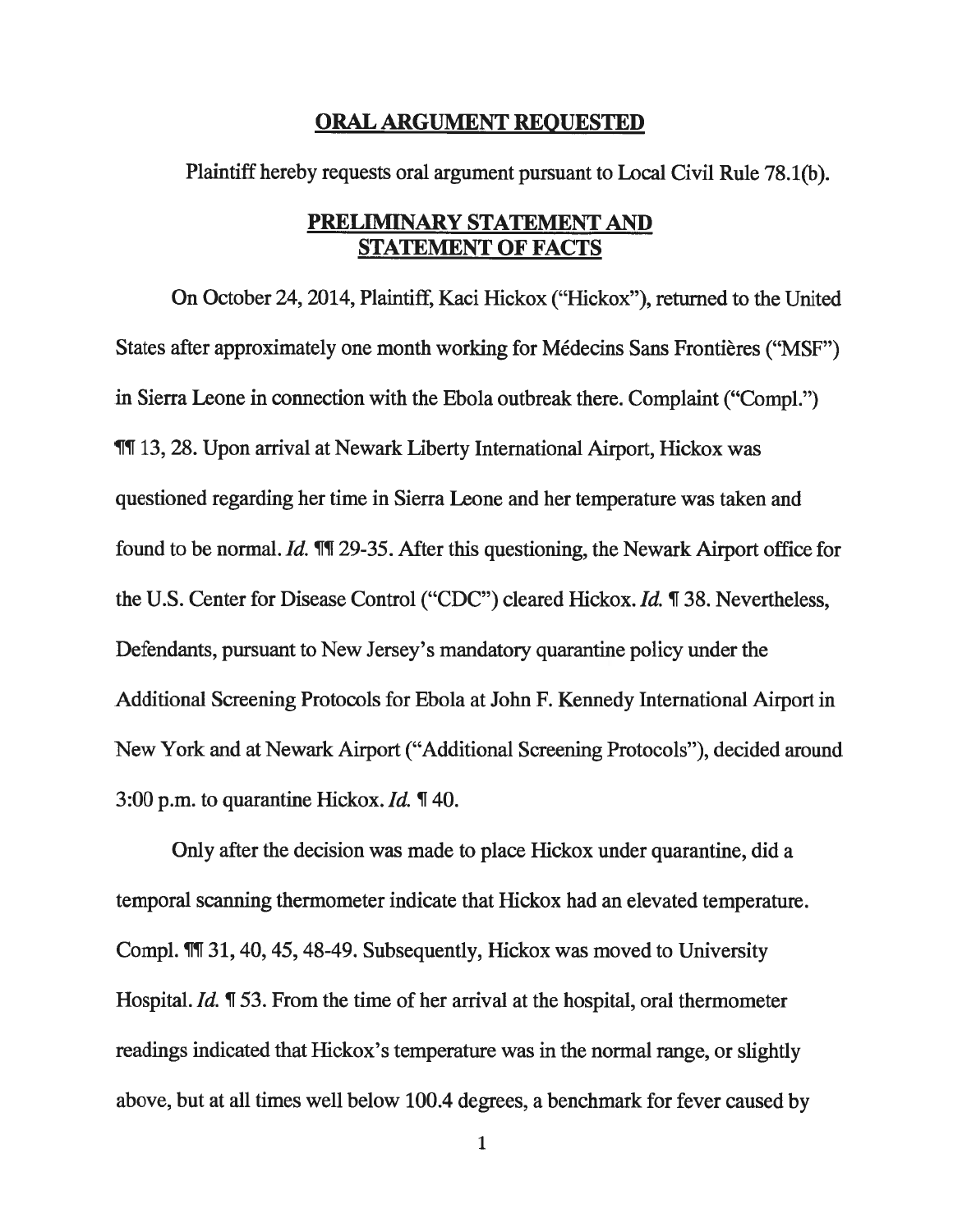infection or illness. Id.  $\mathbb{I}$  1 56-62, 66. Inexplicably, the less-reliable temporal scanning thermometer on occasion indicted that Hickox had a fever. Id.  $\P$   $\overline{1}$  56-8, 60. By midnight, or thereabouts, on October 25, Hickox's temperature readings consistently indicated that she was not ill.  $Id$ .  $\P$ [1 61-62.

At the hospital Hickox's blood was taken and sent to two agencies for testing to determine if she was infected with Ebola. The first set of results were received from the New York City Department of Health around 3:14 a.m. on October 25. Compl. ¶ 65. It indicated that Hickox was negative for Ebola. Id. Nevertheless, around 8:04 a.m. an epidemiologist at the New Jersey Department of Health ("NJDOH") recommended—without justification—that Hickox be held an additional 72 hours. Id. ¶ 67. The second set of results was received from the CDC that afternoon around 3:14 p.m. and also showed that Hickox was negative for Ebola. Id. ¶ 70. Ironically, only after NJDOH had received these results, did Hickox receive <sup>a</sup> copy of the Administrative Order Declaring Quarantine and Isolation of Kaci Hickox ("Quarantine Order"). Compl. ¶ 72. Despite these unambiguous test results and Hickox's displaying no signs of illness,  $Id$ .  $\P$  61-62, 66, Defendants continued to hold Hickox until October 27 around 1:30 p.m. *Id.* ¶ 98. In fact, she was detained in custody even after she was no longer under quarantine. Id. ¶ 98.

Defendants are not entitled to dismissal of Hickox's constitutional claims based on qualified immunity. The foregoing clearly indicates that when the decision was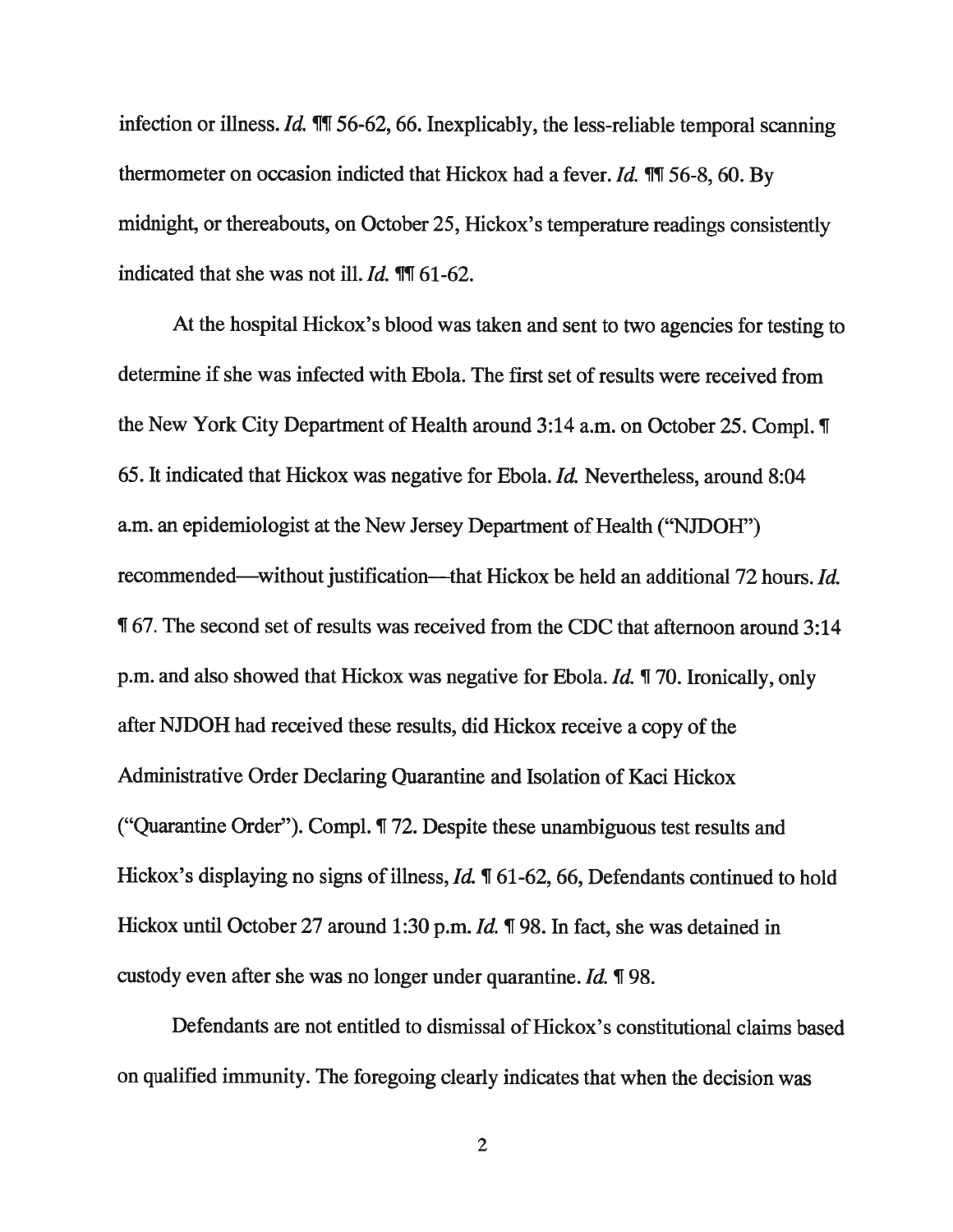made to quarantine Hickox her temperature was normal, she was entirely asymptomatic and she had been cleared by the CDC. Compl.  $\P$ [1 31, 38, 40, 45, 48. Thus, there was no probable cause to quarantine Hickox, which violated her clearly established Fourth Amendment rights. Furthermore, Hickox did not receive an individualized assessment of dangerousness prior to quarantine and quarantine was not the least restrictive means of protecting the public health. Hickox's quarantine therefore violated her clearly established Fourteenth Amendment substantive due process rights.

Even if, arguendo, Hickox's quarantine was initially constitutional, it ceased to be constitutional when Defendants received the first set of blood test results indicating that Hickox was negative for Ebola, Compi. ¶ 65, given Hickox's temperature readings were consistently indicating that she was not ill, *Id.* **11** 61-2. From that point forward, Hickox's quarantine was unconstitutional because, under clearly established law, the nature and duration of Hickox's confinement were no longer reasonably related to protecting the public health.

Thus, as the Complaint makes clear, Defendants initially quarantined, and continued to quarantine, Hickox without legal justification. Hickox's quarantine therefore violated clearly established law even under the quarantine precedent relied on by Defendants.

Further, Defendants clearly violated Hickox's procedural due process rights

3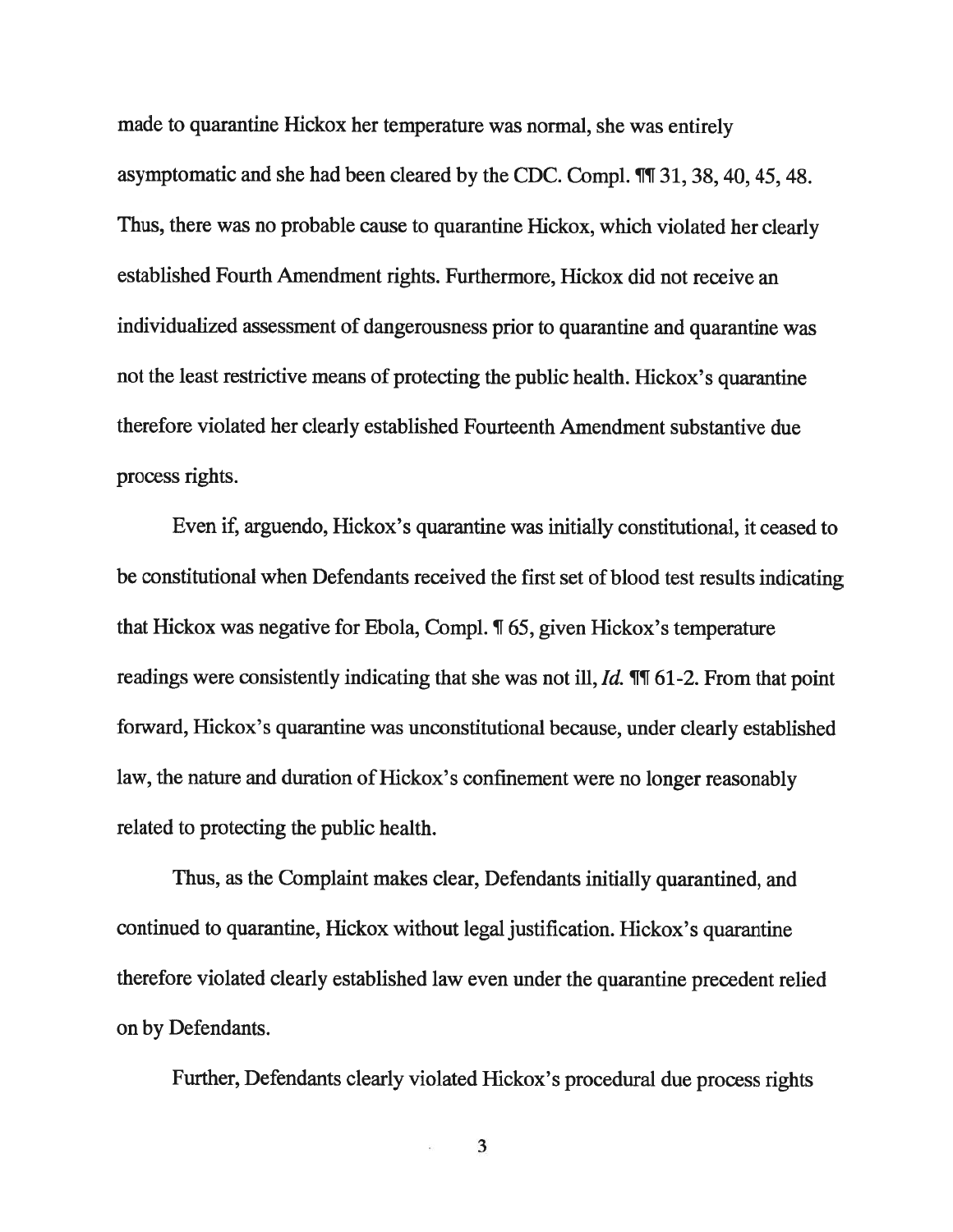because the notice, and the process it described, failed to provide Hickox with the right to any hearing (much less <sup>a</sup> promp<sup>t</sup> hearing) before <sup>a</sup> neutral decision-maker.

With respec<sup>t</sup> to the false imprisonment claim, Defendants possess only limited immunity under New Jersey's Tort Claims Act ("TCA") for Hickox's quarantine and questions of fact preclude dismissal at this stage. With respec<sup>t</sup> to the false light invasion of privacy claim, Hickox has adequately <sup>p</sup>led all elements of the claim and the newsworthiness defense does not apply to Defendant Christie's statements.

#### ARGUMENT

#### I. DEFENDANTS VIOLATED CLEARLY ESTABLISHED LAW AND ARE NOT ENTITLED TO QUALIFIED IMMUNITY

Hickox does not contest that under <sup>a</sup> state's police power state officials may impose quarantine measures to protect the public health. Nevertheless, Hickox's quarantine constituted <sup>a</sup> drastic deprivation of her basic liberty and freedom and violated her clearly established rights under the Fourth and Fourteenth Amendments. Thus, Defendants are not entitled to qualified immunity because they (1) violated constitutional rights that  $(2)$  were "clearly established" at the time. See Ashcroft v. al-Kidd, 131 5. Ct. 2074, 2080 (2011).

As explained below, it is clearly established that (1) governmen<sup>t</sup> officials violate the Fourteenth Amendment's substantive due process protection when they civilly confine <sup>a</sup> person without an individualized assessment of risk that shows the person is <sup>a</sup> danger, or when the confinement is not the least restrictive method of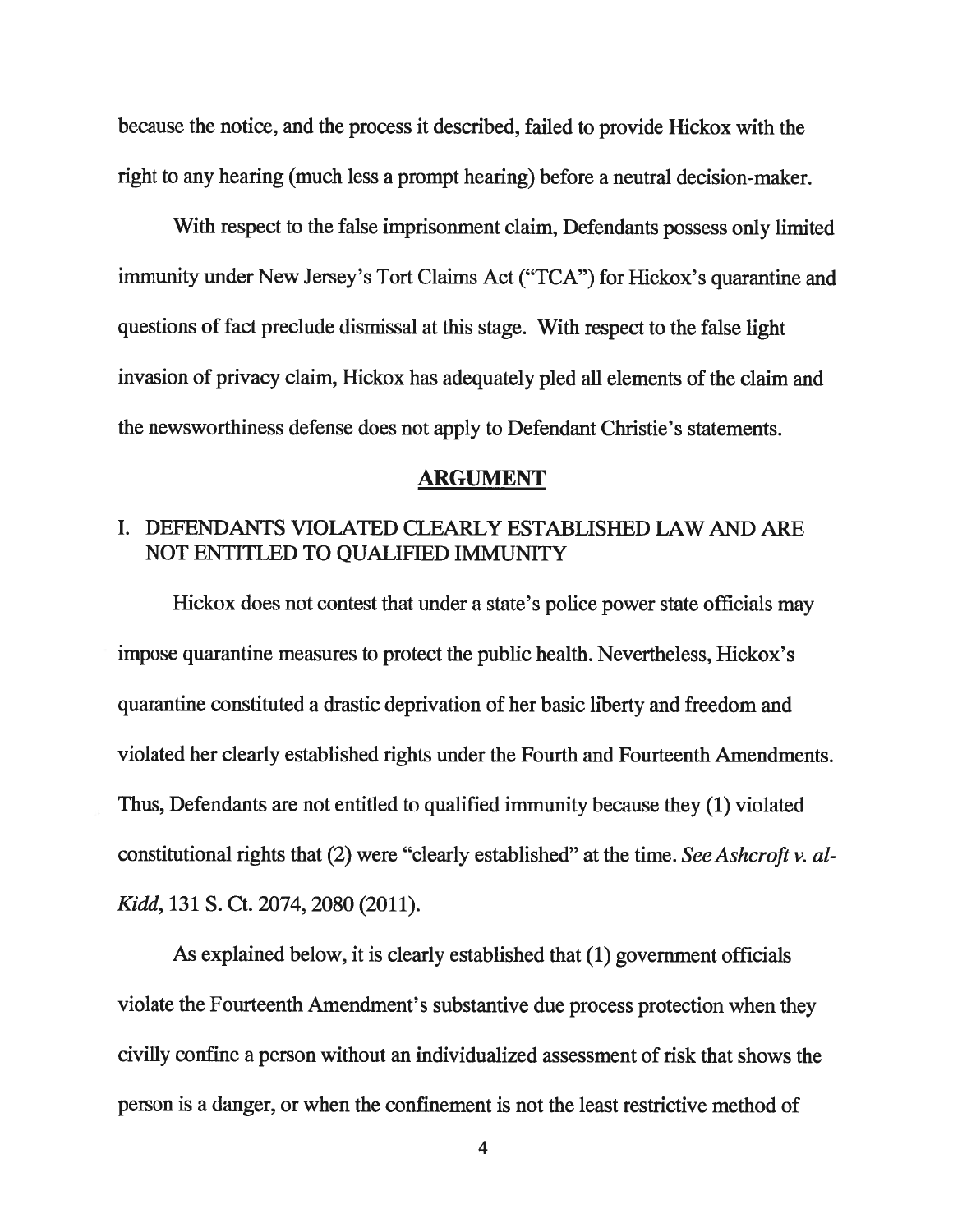protecting the public;  $(2)$  government officials violate the Fourth Amendment's protection against unreasonable seizures when they confine <sup>a</sup> person without probable cause to do so; and (3) governmen<sup>t</sup> officials violate the Fourteenth Amendment's procedural due process requirements when they fail to provide or give notice of an opportunity to be heard before <sup>a</sup> neutral decision maker. Hickox has sufficiently <sup>p</sup>led facts that, if found true, prove Defendants violated these clearly established constitutional standards.

#### A. Courts Look To Closely Analogous Situations To Determine Clearly Established Law, And Civil Commitment Precedent Can Clearly Establish Rights In The Quarantine Context

"A clearly established right is one that is sufficiently clear that every reasonable official would have understood that what he is doing violates that right." Mullenix v. Luna, 136 S. Ct. 305, 308 (2015) (citation omitted). It is not necessary for there to be "a case directly on point," id., nor is it necessary "that the very action in question [have] previously been held unlawful.... [O]fficials can still be on notice that their conduct violates established law. . . in novel factual circumstances." Schneyder v. Smith, 653 F.3d 313, 329 (3d Cir. 2011) (quoting Safford Unified Sch. Dist. #1 v. Redding, 557 U.S. 364, 377-78 (2009) (citation omitted)).

The Third Circuit "has adopted a broad view of what constitutes an established right of which a reasonable person would have known," *Kopec v. Tate*, 361 F.3d 772,

<sup>&</sup>lt;sup>1</sup> Quarantines are part of New Jersey's emergency health powers and defined as "physical separation and confinement" of individuals. N.J. Stat. Ann. § 26:13-2.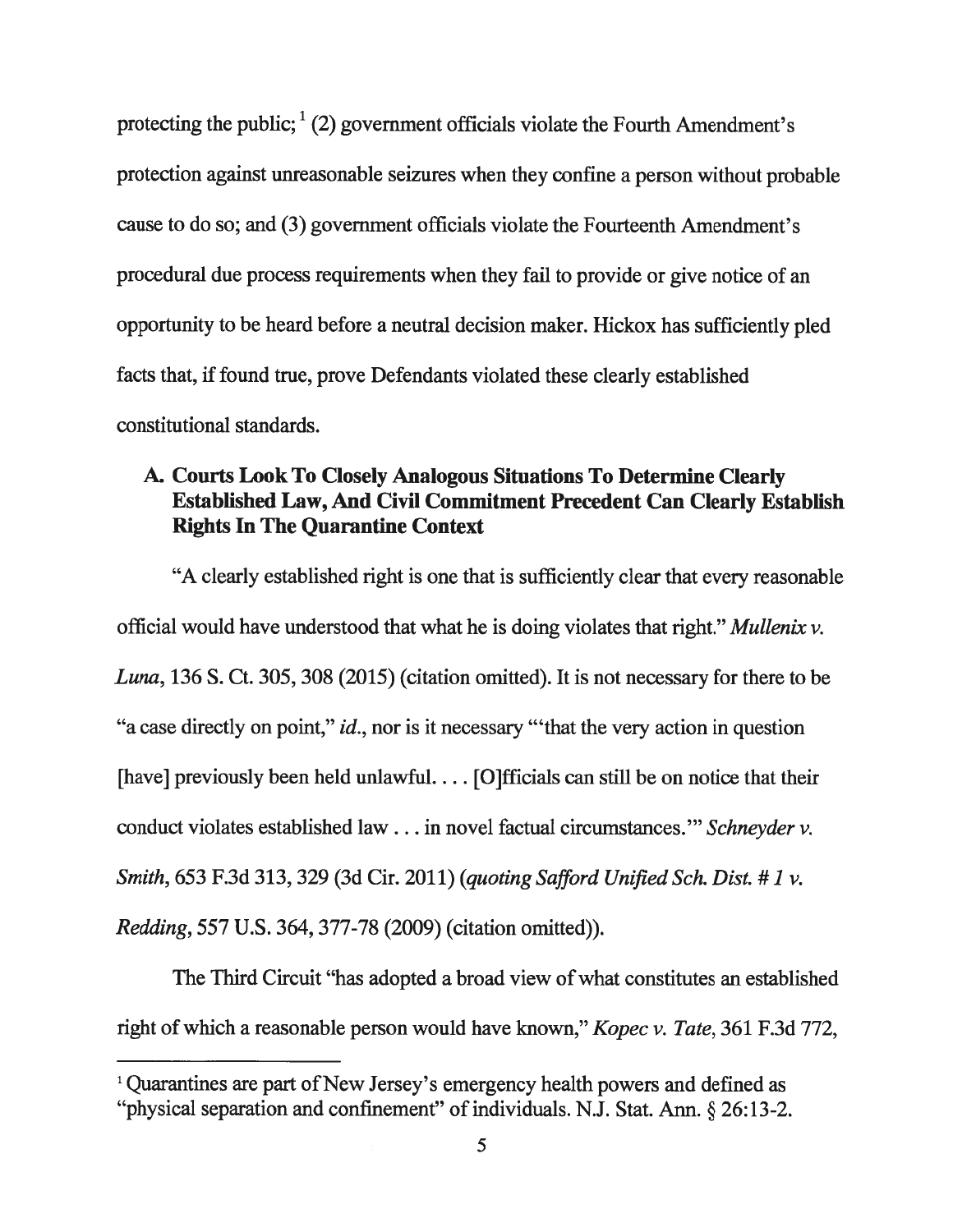778 (3d Cir. 2004) (citation omitted), and "has interpreted the phrase 'clearly established' to mean 'some but not precise factual correspondence' between relevant precedents and the conduct at issue, and... '[a]lthough officials need not predict[t] the future course of constitutional law, they are required to relate established law to analogous factual settings." McLaughlin v. Watson, 271 F.3d 566, 571 (3d Cir. 2001) (quoting Ryan v. Burlington County, 860 F.2d 1199, 1208—09 (3d Cir. 1988), cert. denied, 490 U.S. 1020 (1989)).<sup>2</sup>

Furthermore, as stated in Hope v. Peizer, 536 U.S. 730 (2002): "a general constitutional rule already identified in the decisional law may apply with obvious clarity to the specific conduct in question, even though the very action in question has [not] previously been held unlawful." *Id.* at 741 (citations omitted). The Third Circuit has explained that

'[t]o determine whether <sup>a</sup> new scenario is sufficiently analogous to previously established law to warn an official that his/her conduct is unconstitutional, we inquir[e] into the general legal principles governing

 $2$  According to Defendants, "courts cannot analogize to other subjects when deciding whether <sup>a</sup> right is 'clearly established." Brief in Support of Motion to Dismiss ("Def.Br.") 19. Defendants point to language in Mullenix that the clearly established inquiry "must be analyzed 'in light of the specific context of the case." Id. But this language merely expands upon the requirement that the right at issue be defined with specificity, as is plain from the full sentence: "The inquiry must be undertaken in light of the specific context of the case, not as a broad general proposition." *Mullenix*, 136 S. Ct. at 308 (citation omitted) Defendants also quote Mullenix for the proposition that whether a right is clearly established must "follow immediately' from extant case law." Def.Br. 19. But this language merely indicates that the right at issue must be <sup>a</sup> direct application of the established principles. It does not indicate that courts may not analogize when determining whether <sup>a</sup> right is clearly established.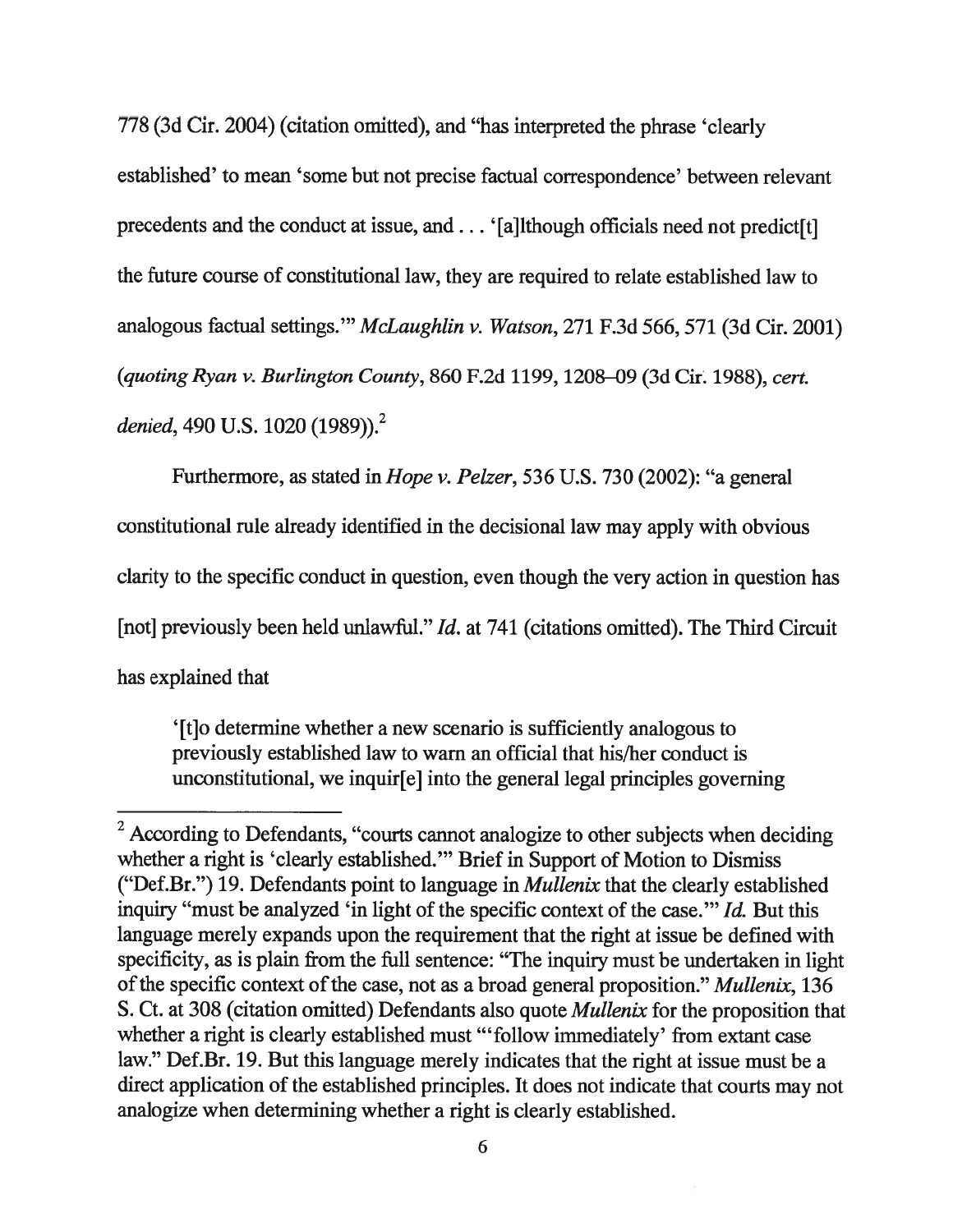analogous factual situations.. . and. . . determin[e] whether the official should have related this established law to the instant situation.'

Schneyder, 653 F.3d at 330 (quoting Burns v. PA Dep't of Corr., 642 F.3d 163, 177 (3d Cir. 2011)). Furthermore, "[a] <sup>p</sup>laintiff 'can demonstrate that the right was clearly established by presenting <sup>a</sup> closely analogous case that establishes that the Defendant's conduct was unconstitutional." Id. (quoting Estate of Escobedo v. Bender, <sup>600</sup> F.3d 770, 779-80 (7th Cir. 2010) (citing Hope, <sup>536</sup> U.S. at 739-40)).

Consequently, when determining what law is clearly established in the quarantine context, it is consistent with Third Circuit law to look to other cases where the governmen<sup>t</sup> has civilly confined <sup>a</sup> person in order to protect the public. In other words, according to Third Circuit law, other cases concerning civil confinement can clearly establish constitutional principles and rules of action that <sup>a</sup> reasonable official would have known were applicable in the quarantine context.

Anaya v. Crossroads Managed Care Systems, Inc., 195 F.3d 584 (10th Cir. 1999) offers <sup>a</sup> directly pertinent example of analogizing to existing law in the qualified immunity context. In Anaya the Tenth Circuit considered "what standard for seizures of the allegedly intoxicated is appropriate under the Fourth Amendment." Id. at 590. Looking to the standards for detaining the mentally ill for emergency health evaluations, id. at 590-91, the court concluded that "such arrests are appropriate only with probable cause to believe the arrestee is a danger to himself or others." *Id.* at 590. Moreover, the court denied defendants qualified immunity because "it was clearly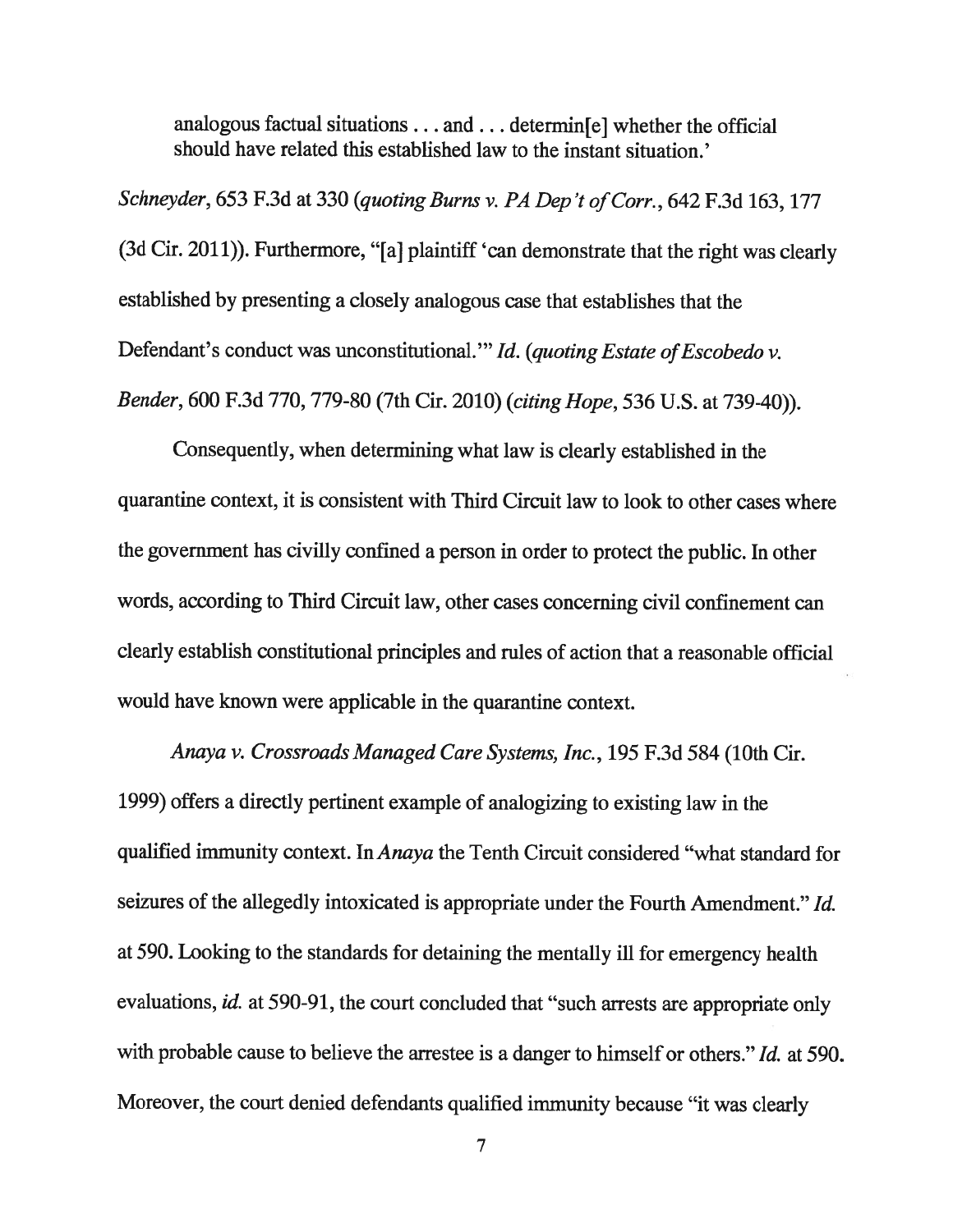established. . . that civil seizures without probable cause to believe <sup>a</sup> person was <sup>a</sup> danger to himself or others violated the Fourth Amendment." Id. at 595. In so doing, the court found that "the context of protecting the public from the mentally ill is directly analogous to that of protecting the public from the intoxicated," id., and relied on cases finding that "an officer must have probable cause to seize <sup>a</sup> person under <sup>a</sup> civil provision premised on protecting the seized person and others." Id. at 594.

The same reasoning applies in this case. The same fundamental liberty interests are at stake and the same clearly established principles apply with respect to <sup>a</sup> quarantine measure as with respect to civil commitment. Consequently, precedent in the civil commitment context has clearly established standards applicable to quarantines, which put reasonable officials on notice that Hickox's quarantine violated her constitutional rights. See, e.g., Best v. St. Vincents Hosp., No. <sup>03</sup> CV.0365 RMB JCF, 2003 WL 21518829, at \*6-\*9 (S.D.N.Y. July 2, 2003), Exhibit A.<sup>3</sup> report and recommendation adopted sub nom. Best v. Bellevue Hosp. Ctr., No. O3CIV.365(RMB)(JCF), <sup>2003</sup> WL <sup>21767656</sup> (S.D.N.Y. July 30, 2003), Ex. B, aff'd in part, vacated in part, remanded sub nom. Best v. Bellevue Hosp. New York, NY, <sup>115</sup> F. App'x <sup>459</sup> (2d Cir. 2004), Ex. C, (finding that the substantive due process

standards applicable to civil commitment also applied to quarantine). <sup>4</sup>

<sup>&</sup>lt;sup>3</sup> All Exhibits ("Ex.") are attached to the Affirmation of Edward Barocas, Esq. dated March 15, 2016.

<sup>&</sup>lt;sup>4</sup> The Second Circuit vacated in part on procedural grounds.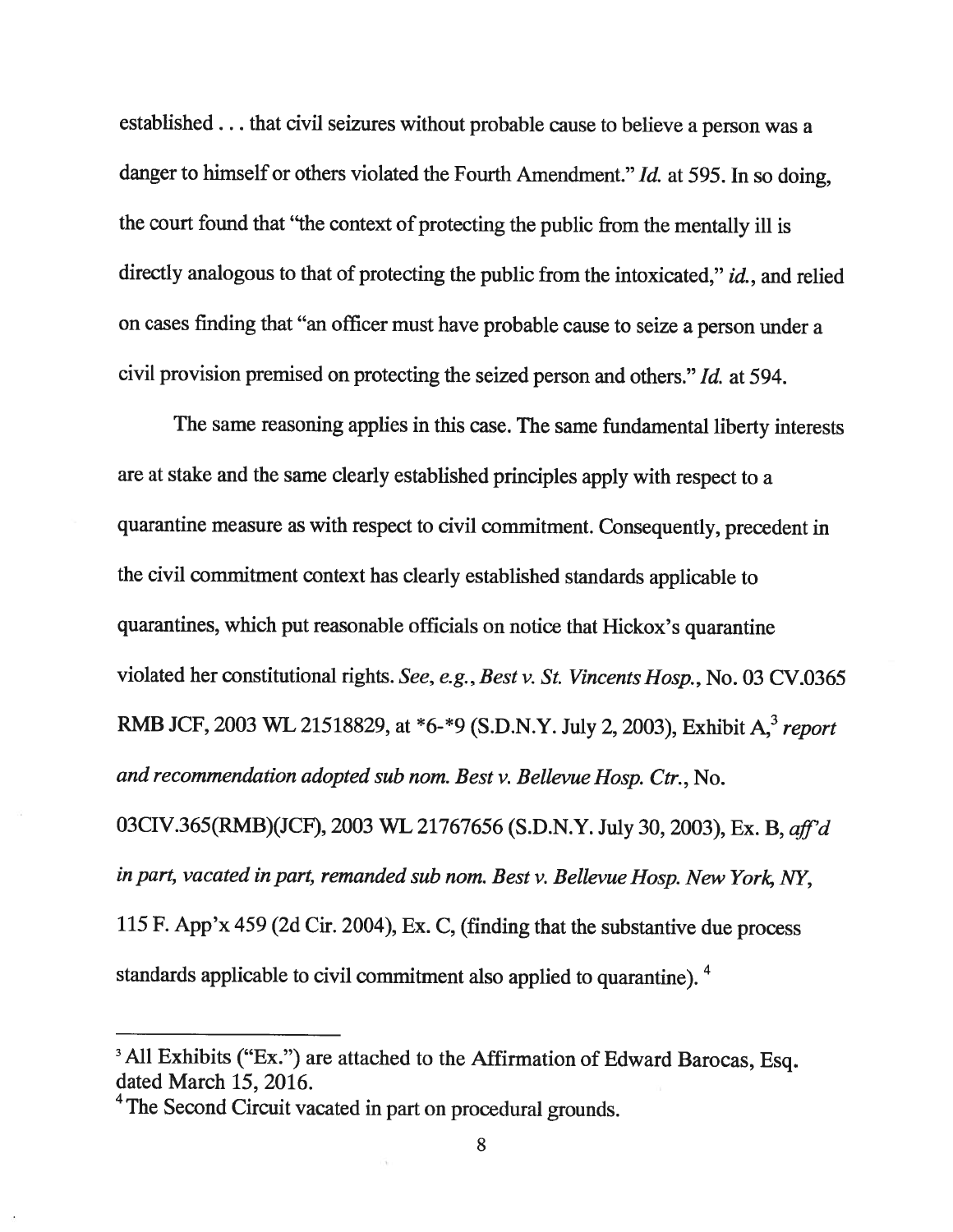# B. Hickox's Substantive Due Process Rights Are Clearly Established

1. Clearly Established Substantive Due Process Standards RequireAn IndividualizedAssessment OfDangerousness And The Least Restrictive Means To Protect The Public<sup>5</sup>

The Supreme Court of the United States "repeatedly has recognized that civil commitment for any purpose constitutes <sup>a</sup> significant deprivation of liberty that requires due process protection." Addington v. Texas, <sup>441</sup> U.S. 418, <sup>425</sup> (1979) (listing cases); see also Vitek v. Jones, <sup>445</sup> U.S. 480, <sup>491</sup> (1980) (describing civil commitment as a "massive curtailment of liberty"). Under Supreme Court jurisprudence, that due process protection includes clearly established substantive due process rights requiring the state to show by clear and convincing evidence that (1) it has undertaken a particularized assessment of the individual's danger to him/herself or others, and this assessment shows the individual is actually dangerous,  $6$  and (2) there

<sup>&</sup>lt;sup>5</sup>Despite Defendants' contentions to the contrary, the Fourth Amendment prohibition of unreasonable seizure and substantive due process under the Fourteenth Amendment protect distinct rights in the civil commitment context. See Glass v. Mayas, <sup>984</sup> F.2d <sup>55</sup> (2d Cir. 1993) (analyzing the constitutionality of involuntary commitment under the due process clause of the Fourteenth amendment and separately under the Fourth amendment); Maag v. Wessler, 960 F.2d 773, 775 (9th Cir. 1991) ("Although confinement of the mentally ill by state action generally is analyzed under the due process clause of the fourteenth amendment, we analyze here the distinct right to be free from an unreasonable governmental seizure of the person for whatever purpose.").

<sup>&</sup>lt;sup>6</sup>Defendants' analysis of this right is inapposite: it is predicated on their incorrect conclusion that Hickox derived this right from Rodriguez v. City of New York, 72 F.3d 1051 (2d Cir. 1995). However, even under the standards articulated in Rodriguez, Hickox's quarantine violated substantive due process. Hickox was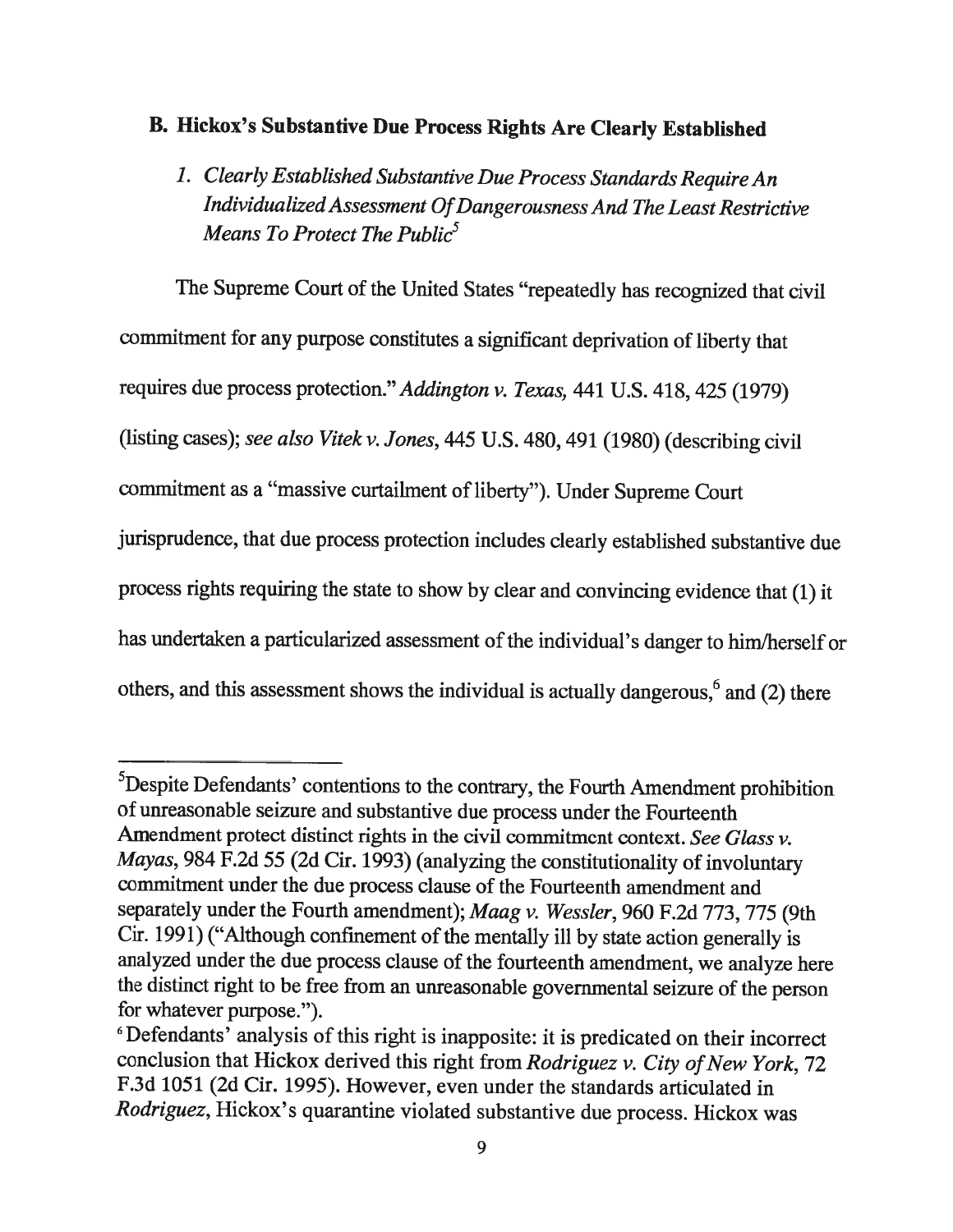are no less restrictive alternatives to confinement that would protect the public.<sup>7</sup>

With respect to the first requirement, *Humphrey v. Cady*, 405 U.S. 504, 509 (1972), has been interpreted as requiring for civil commitment that an individual's "potential for doing harm, to himself or others, is grea<sup>t</sup> enough to justify such <sup>a</sup> massive curtailment of liberty." See, e.g., Suzuki v. Yuen, 617 F.2d 173, 176 (9th Cir. 1980). Shortly after *Humphrey*, in *O'Connor v. Donaldson*, 422 U.S. 563, 575 (1975), the Supreme Court held that mentally ill individuals may be confined only if they are dangerous, stating, "there is still no constitutional basis for confining such persons involuntarily if they are dangerous to no one and can live safely in freedom." The

asymptomatic when Defendants decided to quarantine her. Compl. ¶T 31, 40, 45, 48. Therefore, her quarantine did not compor<sup>t</sup> with the standards generally accepted in the medical community, which are reflected in the CDC Interim U.S. Guidance for Monitoring and Movement of Persons with Potential Ebola Virus Exposure ("CDC Interim Guidance"), updated Oct. 29, 2014, and call for direct active monitoring of persons at "some risk," Compl.  $\P\P$  100-01, such as Hickox. See also Jeffrey M. Drazen, M.D, et al., Editorial, Ebola and Quarantine, THE NEW ENG. J. OF MED. (Nov. 20, 2014), http://www.nejm.org/ doi/full/10.1056/NEJMe1413139?af=R&rss=currentIssue&. At a minimum, "the question of what the generally accepted standards [are] is <sup>a</sup> question of fact," Rodriguez, 72 F.3d at 1063, which precludes dismissal at this stage.

 $\frac{1}{2}$  Defendants reject the least restrictive means standard. Instead, they contend that "the nature and duration of civil commitment need only bear <sup>a</sup> reasonable relationship to its purposes" to satisfy due process. Def.Br. 26-7. However, (1) the least restrictive means standard appropriately applies to determine whether the decision to commit someone is appropriate in the first place or the legitimate governmen<sup>t</sup> purpose can be achieved through less restrictive means, and (2) the standard requiring that the nature and duration of civil commitment only bear <sup>a</sup> reasonable relationship to its purpose appropriately applies when considering the conditions of the confinement. Hickox challenges her quarantine both because it was not the least restrictive means for addressing public health concerns and because the nature and duration of her confinement did not bear <sup>a</sup> reasonable relationship to its purpose.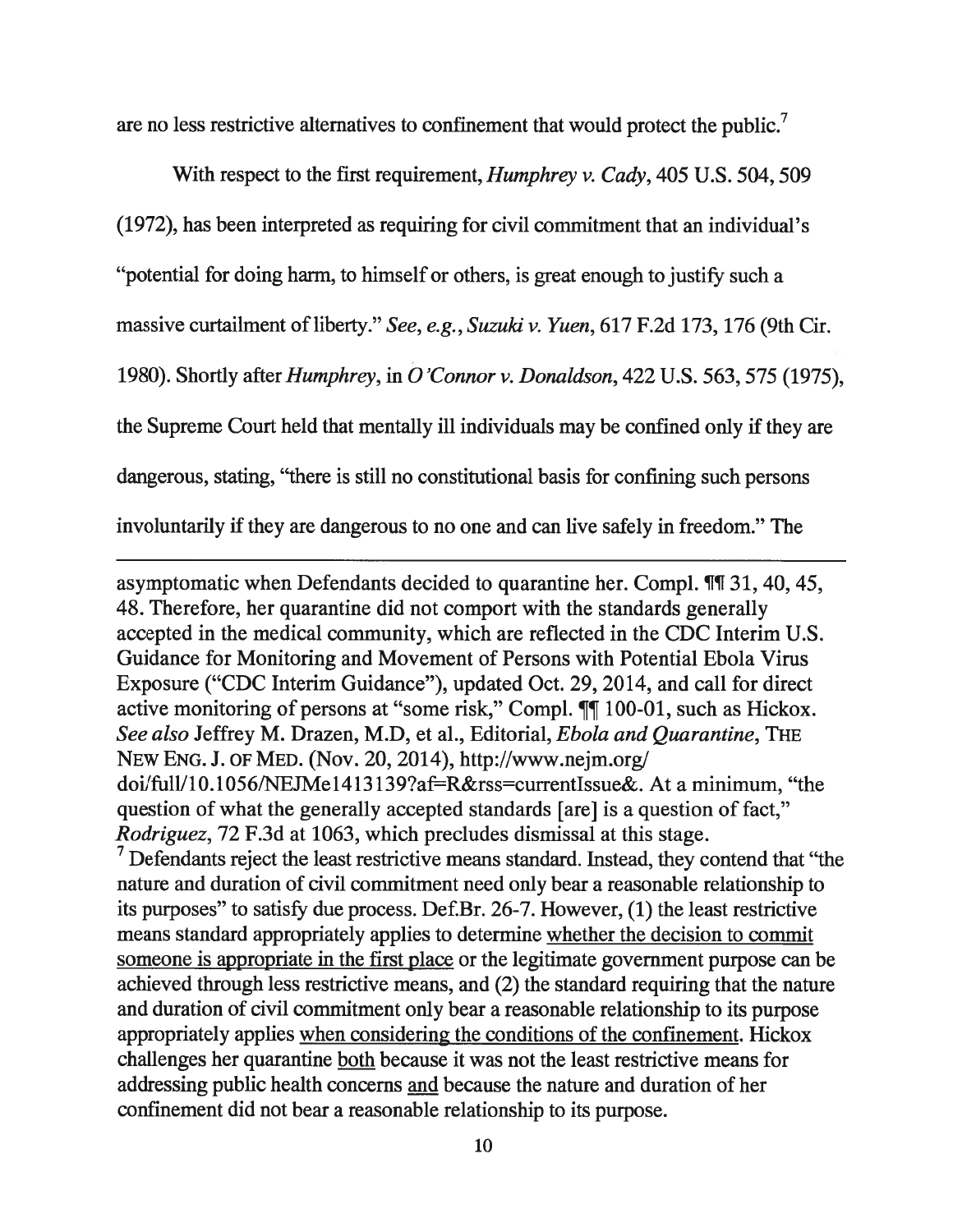Court subsequently held that "the individual's interest in the outcome of <sup>a</sup> civil commitment proceeding is of such weight and gravity," Addington, 441 U.S. at 427, that civil commitment must be based on, at <sup>a</sup> minimum, clear and convincing evidence, *id.* at 433, stating that "[t]he individual should not be asked to share equally with society the risk of error when the possible injury to the individual is significantly greater than any possible harm to the state," *id.* at 427. Accordingly, the state must prove that the particular individual subject to commitment is in fact dangerous, which requires an individualized assessment. See Best, <sup>2003</sup> WL 21518829, Ex. A, at \*7 (finding, based on  $O'Connor$  and Humphrey, that "the Supreme Court has found that the individual must exhibit behavior that puts himself or others in danger").

With respect to the second requirement, in *Shelton v. Tucker*, 364 U.S. 479, 488 (1960), the Supreme Court held that it is an axiom of due process that the governmental infringement on liberty be the least "drastic means for achieving the same basic purpose." Applying this principle to the civil commitment context, $8$  courts

<sup>&</sup>lt;sup>8</sup> In rejecting the least restrictive standard, Defendants rely on inapposite cases that are either wholly irrelevant or deal with the conditions of confinement as opposed to whether someone should have been confined at all. See Jackson v. Indiana, 406 U.S. 715, 737 (1972) (dealing not with the initial decision to commit but with the conditions within confinement); Seling v. Young, 531 U.S. 250 (2001) (same); Block v. Rutherford, 468 U.S. 576, 584 (1984) (same); Youngberg v. Romeo, 457 U.S. 307 (1982) (same); Valdez v. Rosenbaum, <sup>302</sup> F.3d 1039 (9th Cir. 2002) (same); Soc 'yfor Good Will to Retarded Children, Inc. v. Cuomo, 737 F.2d 1239 (2d Cir. 1984) (same); Rennie v. Klein, 720 F.2d 266 (3d Cir. 1983) (same). Additionally, S.H. v. Edwards, 886 F.2d 292 (11th Cir. 1989), Lelsz v. Kavanagh, 807 F.2d 1243 (5th Cir. 1987), and Garrity v. Gallen, <sup>522</sup> F. Supp. 171, <sup>237</sup> (D.N.H. 1981) did not deal with any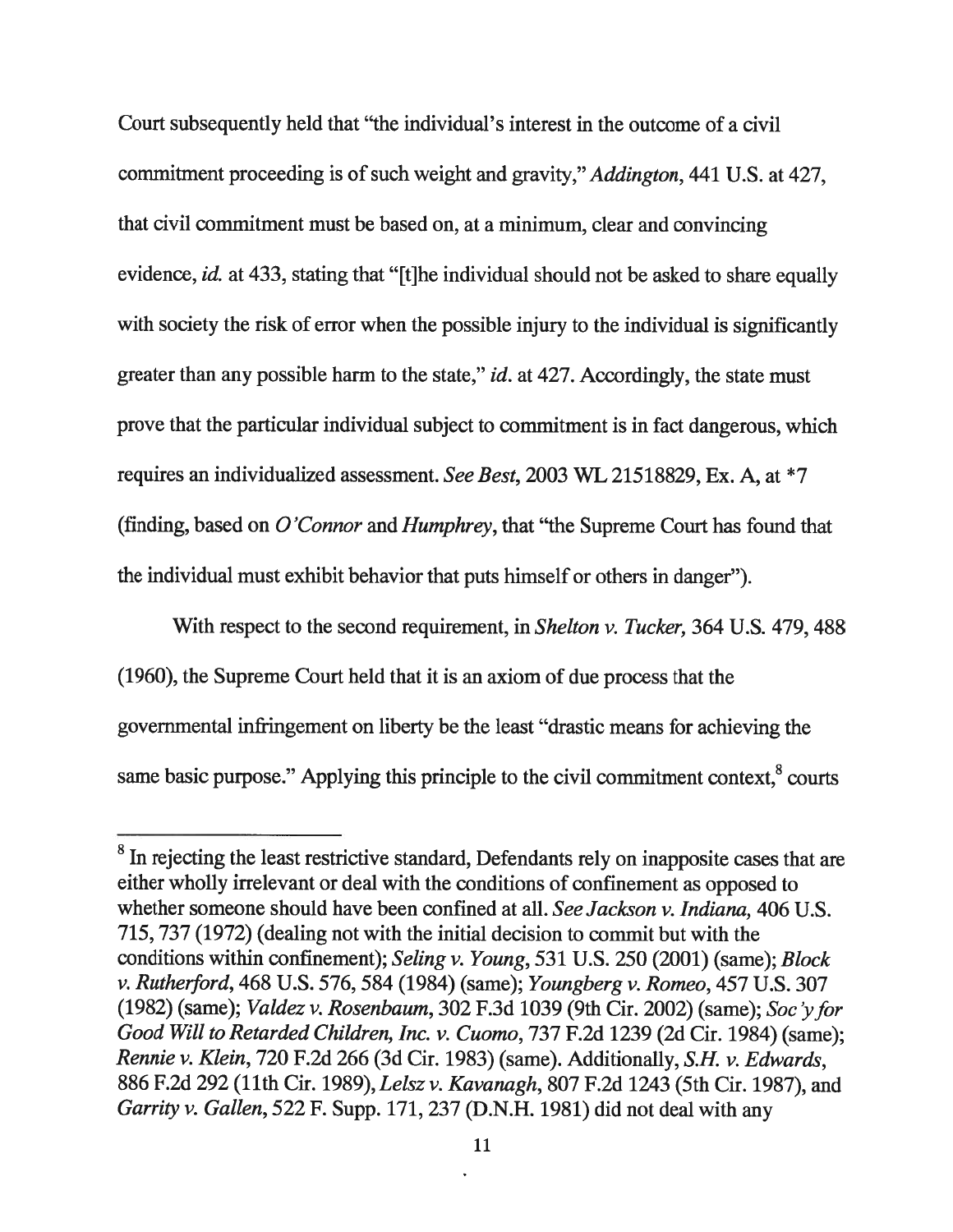across the country have required the state to show there were no less restrictive alternatives available to the "drastic curtailment" of rights inherent in actual confinement. See, e.g., Lynch v. Baxley, 744 F.2d 1452, 1458 (11th Cir. 1984) ("While jail confinement necessarily keeps society safe from [those who threaten immediate and serious violence to themselves or others], such detention is not the least restrictive means for achieving that goal."); Covington v. Harris, 419 F.2d 617, 623 (D.C. Cir. 1969) ("[T]he principle of the least restrictive alternative.. . inheres in the very nature of civil commitment, which entails an extraordinary deprivation of liberty justifiable only when the respondent.. . is likely to injure himself or other persons if allowed to remain at liberty."); Lake v. Cameron, 364 F.2d 657, 660 (D.C. Cir. 1966) ("Deprivations of liberty solely because of dangers to the ill persons themselves should not go beyond what is necessary for their protection."); Stamus v. Leonhardt, <sup>414</sup> F. Supp. 439,452-3 (S.D. Iowa 1976) (statute violated due process because it did not mandate exploration of least restrictive alternatives to confinement); Welsch v. Likins, <sup>373</sup> F. Supp. 487, 502 (D. Minn. 1974) supplemented, <sup>68</sup> F.R.D. <sup>589</sup> (D. Minn. 1975) aff'd, <sup>525</sup> F.2d <sup>987</sup> (8th Cir. 1975) (pointing to "the widespread acceptance by the courts of <sup>a</sup> constitutional duty on the part of State officials to explore and provide the least stringent practicable alternatives to confinement of noncriminals"); Lessard v. Schmidt, 349 F.Supp. 1078, 1096 (E.D. Wis. 1972) (three

governmental interference with liberty but with the standard of care for habilitation, not relevant here.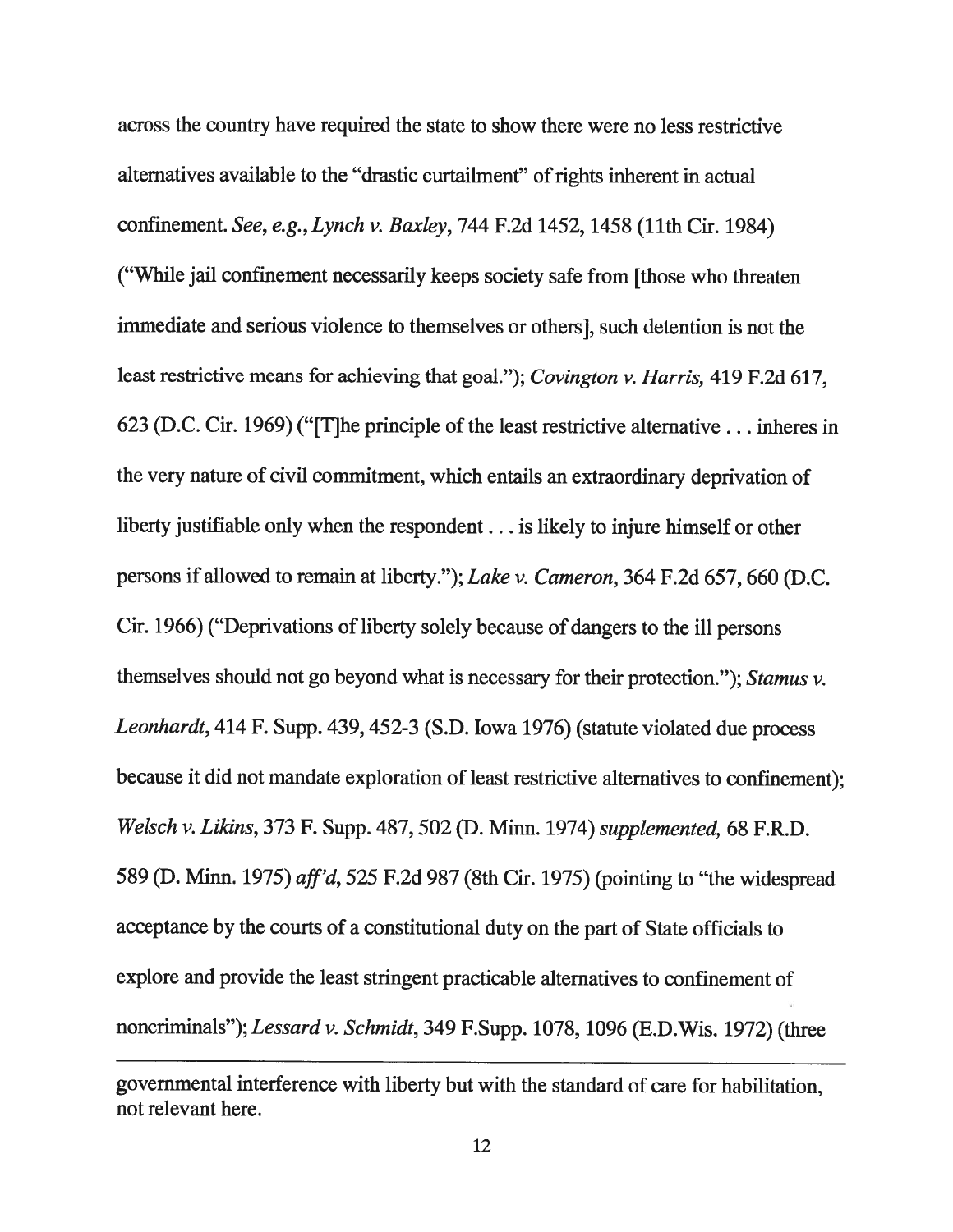judge court), vacated and remanded on other grounds, <sup>414</sup> U.S. <sup>473</sup> (1974) (finding Wisconsin civil commitment procedure constitutionally defective because, *inter alia*, it did not require consideration of less restrictive alternatives to commitment).

As discussed above in Part l.A., quarantine is sufficiently analogous to civil commitment to put reasonable officials on notice that in order for <sup>a</sup> quarantine to comply with substantive due process the subject individual must be <sup>g</sup>iven an individualized assessment showing that the individual is dangerous and quarantine must be the least restrictive means of protecting the public health. The Best decision exemplifies that these substantive due process standards for quarantine follow immediately from the clearly established principles in the civil commitment context: Best relied on civil commitment cases in holding that "the fact that an individual has active TB does not itself justify involuntary detention; rather, that individual's circumstances must be analyzed to determine whether he or she would constitute <sup>a</sup> danger to society," and in requiring that the "State utilize[] the least restrictive means available to advance [its] interest." Best, 2003 WL 21518829, Ex. A, at \*7,\*8.

Recently, state courts have also applied the civil commitment standards in quarantine situations. While state law is not directly relevant to whether <sup>a</sup> constitutional right is clearly established, it does reflect the widespread acceptance of the principles at issue.Anaya, <sup>195</sup> F.3d at 595 ("[W]hile we do not look to state law in determining the scope of federal rights, the fact that the Colorado Supreme Court and

13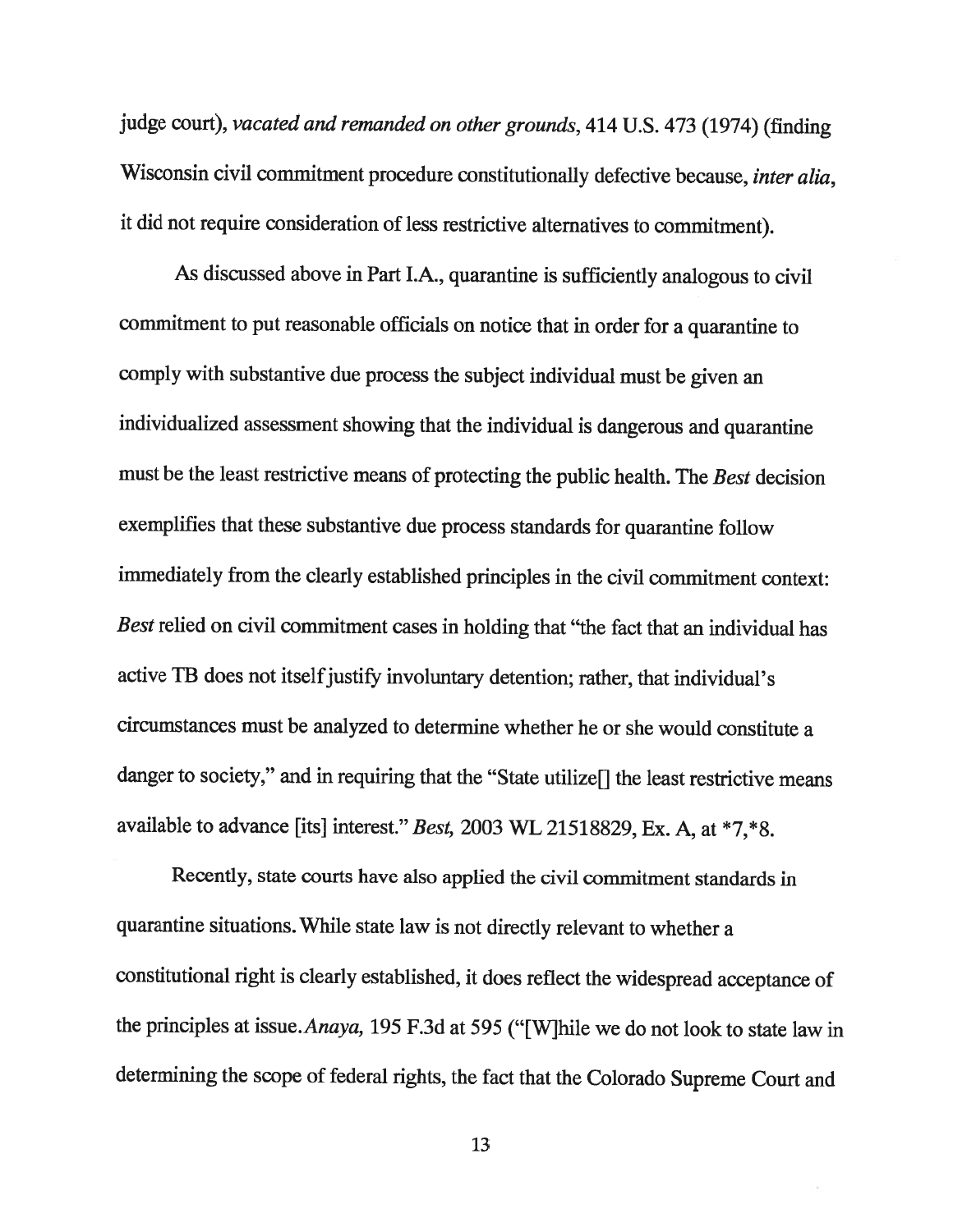legislature limited the power of police over the intoxicated in precisely the manner the Fourth Amendment would limit such power is indicative of the degree to which the Fourth Amendment limit was established."). For example, in City of Newark v. J.S., <sup>652</sup> A.2d 265, <sup>277</sup> (N.J. Super. Ct. Law Div. 1993) the court held that confinement of someone with TB was permissible, "but only under circumstances consistent with due process." The court endorsed the position that "the primary issues are the danger the patient presents to others and the existence of less restrictive alternatives to confinement that might protect the public equally well." Id. (citation omitted). Further, according to the court, "each individual's fate must be adjudged on the facts of his own case, not on the general characteristics of <sup>a</sup> 'class' to which he may be assigned," id. at 276 (citation omitted), and "[c]ommitment is an absolute last resort," id. at 279 n.12. Additionally, "[i]n order to fulfill the requirement of using the least restrictive alternative, public health officials will usually have to show that they attempted stepby-step interventions." Id.

Similarly, in City of New York v. Antoinette R., 165 Misc. 2d 1014, 1015 (N.Y. Sup. Ct. 1995), the court noted the due process protections provided by New York's statute permitting forcible detentions of individuals with TB, including "an appraisal of the risk posed to others and <sup>a</sup> review of less restrictive alternatives which were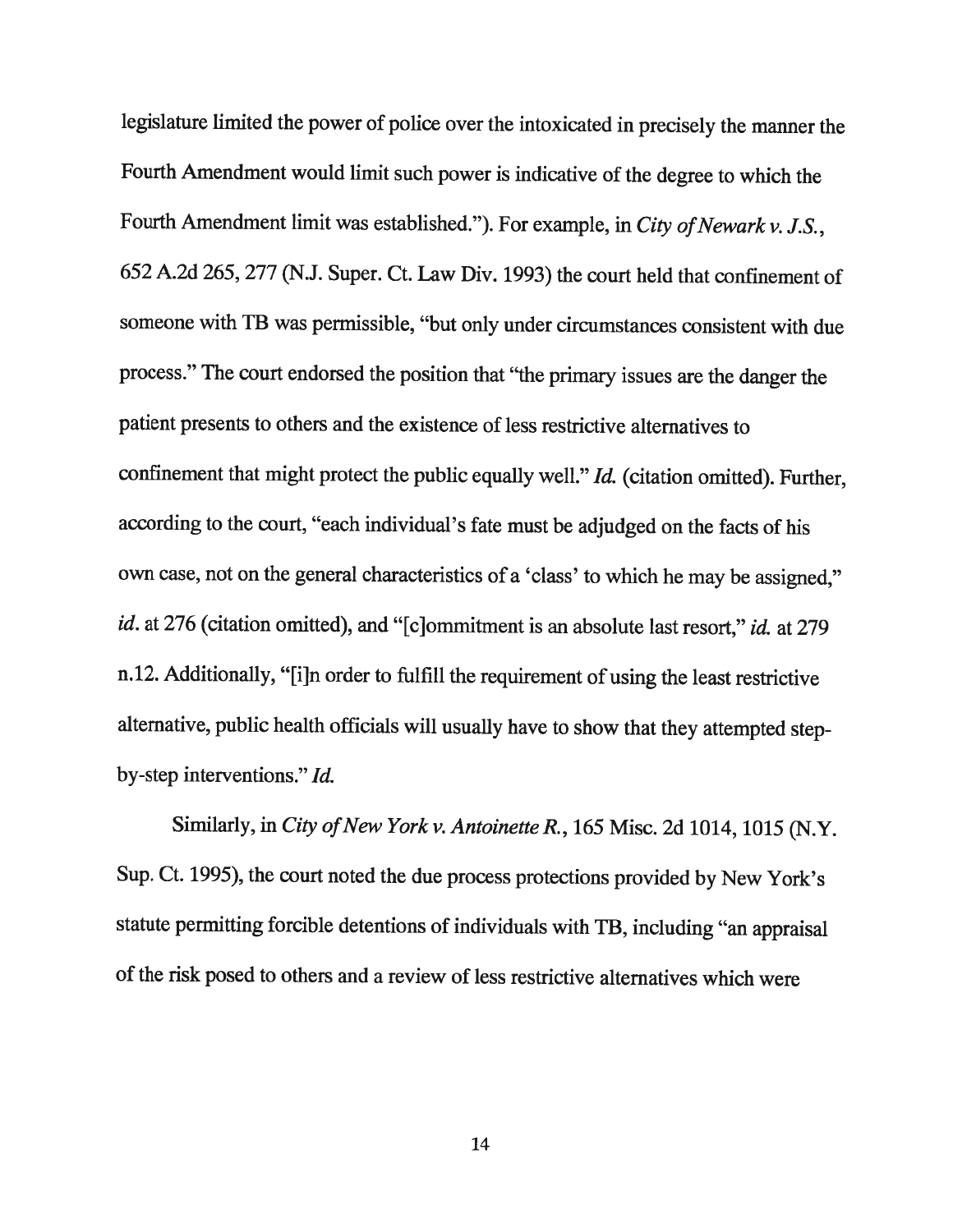attempted or considered."<sup>9</sup>

#### 2. Plaintiff's Clearly Established Substantive Due Process Rights Were Violated

Hickox did not receive an individualized assessment of dangerousness. The

Additional Screening Protocols impose "a mandatory quarantine for. . . any medical

personnel having performed medical services to individuals infected with the Ebola

virus." Compi. ¶ 42.10 The automatic quarantine of any healthcare worker who treated

Ebola patients clearly does not allow for an individualized assessment of

dangerousness. Indeed, an individualized assessment would have established that

quarantine was not warranted. Hickox did not exhibit any symptoms when

Defendants decided to quarantine her. Id.  $\P$  131, 40, 45, 48.<sup>11</sup> Asymptomatic

<sup>&</sup>lt;sup>9</sup> See also Greene v. Edwards, 263 S.E.2d 661 (W. Va. 1980), which applied the procedural due process standards for involuntarily hospitalization to quarantine or isolation under the state's Tuberculosis Control Act "because involuntary commitment for having communicable tuberculosis impinges upon the right to 'liberty, full and complete liberty' no less than involuntary commitment for being mentally ill." Id. at 663.

<sup>&</sup>lt;sup>10</sup> New Jersey's Ebola Preparedness Plan ("EPP"), which was issued before the Additional Screening Protocols, did not require this mandatory quarantine policy, rather it permitted such quarantining. Compi. ¶ 27. However, the Additional Screening Protocols, id.  $\P$  42, and Governor Christie's subsequent public statements indicate that New Jersey's policy changed after the issuance ofthe EPP, such that at the time of Hickox's quarantine, New Jersey policy was to require the quarantine of all returning healthcare workers. See, e.g., Hunter Schwarz, Christie defends quarantine for Ebola medical workers returning from W. Africa, WASH. POST, Oct. 26, 2014, https://www.washingtonpost.com/news/post-politics/wp/2014/10/26/ christie-defends-quarantine-for-ebola-medical-workers-returning-from-w-africa/ <sup>11</sup> Further, at all times that she was caring for patients, Hickox adhered to MSF's strict infection control policies, including wearing full personal protective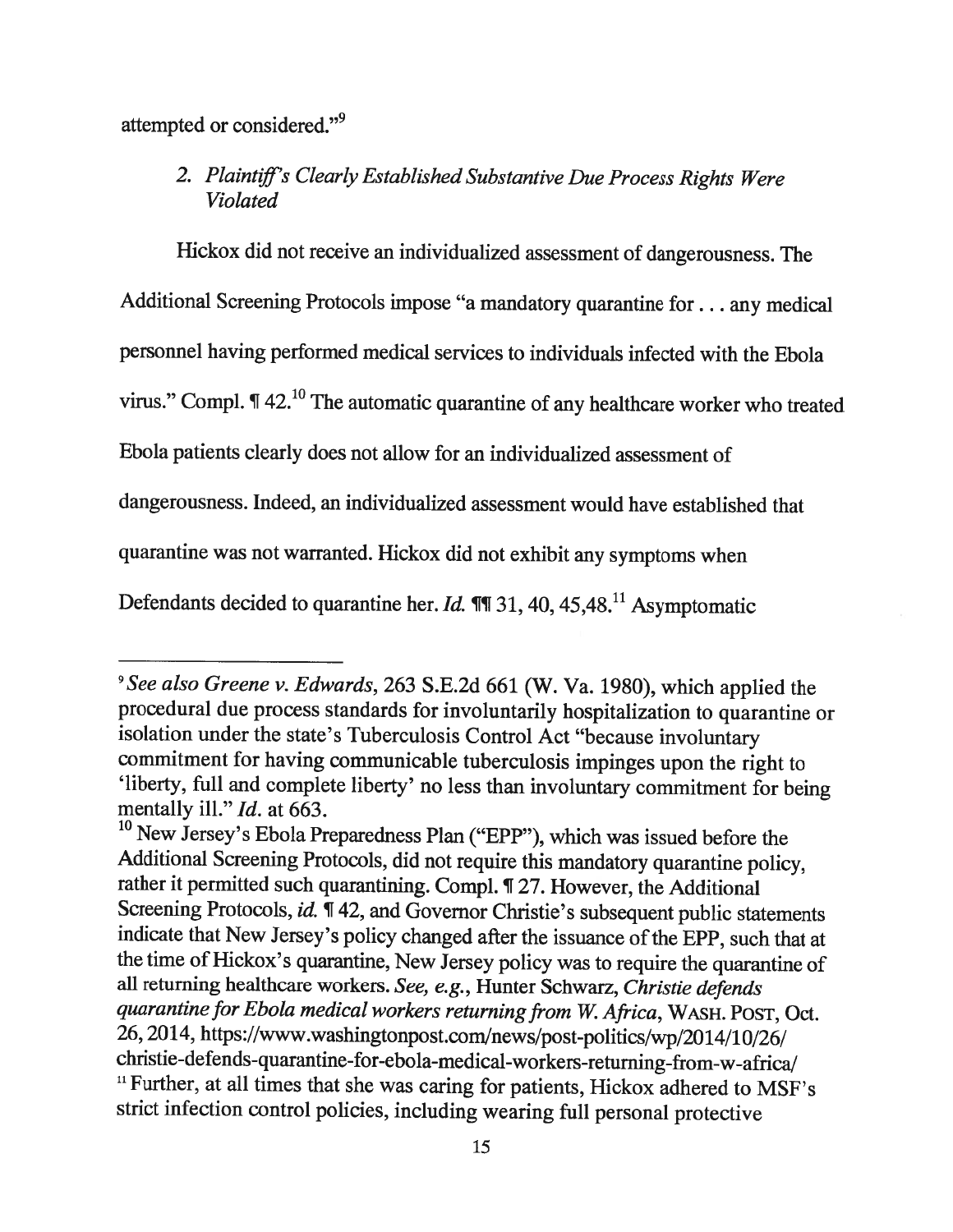individuals cannot transmit the disease to others, and, critically, fever precedes the contagious stage. *Id.*  $\P 17$ <sup>12</sup>

In addition, quarantine of Hickox was not the least restrictive means of protecting the public health because direct active monitoring would have protected the public from any possible threat Hickox might theoretically have posed. In fact, for healthcare professionals who wore PPE at all times, such as Hickox, the CDC recommended direct active monitoring. Compl.  $\mathbb{I} \mathbb{I}$  100-01.<sup>13</sup> And, the only court to consider the appropriate treatment of such healthcare workers found that quarantine was not necessary, requiring that the <sup>p</sup>laintiff, also Hickox, "[p]articipate in and

cooperate with 'Direct Active Monitoring' as that term is defined by the [CDC

For direct active monitoring, <sup>a</sup> public health authority directly observes the individual at least once daily to review symptom status and monitor temperature; <sup>a</sup> second follow-up per day may be conducted by telephone in lieu of <sup>a</sup> second direct observation....

The CDC Interim Guidance also stated that public health authorities may take certain additional restrictions based on an assessment of the individual's risk, but these "additional restrictions" did not include quarantine or isolation. Compi. ¶ 101.

equipment ("PPE"), Compl. ¶1 22-3, and while in Sierra Leone, Hickox never experienced an incident that would put her at risk for actual exposure or infection, such as accidentally being pricked by <sup>a</sup> needle or being splashed with possibly infectious fluids from an Ebola patient. *Id.*  $\P$  24.<br><sup>12</sup> See also Drazen, *supra* note 5.

 $13$  The CDC Interim Guidance defines direct active monitoring:

Active monitoring means that the state or local public health authority assumes responsibility for establishing regular communication with potentially exposed individuals, including checking daily to assess for the presence of symptoms and fever. . . . Direct active monitoring means the public health authority conducts active monitoring through direct observation.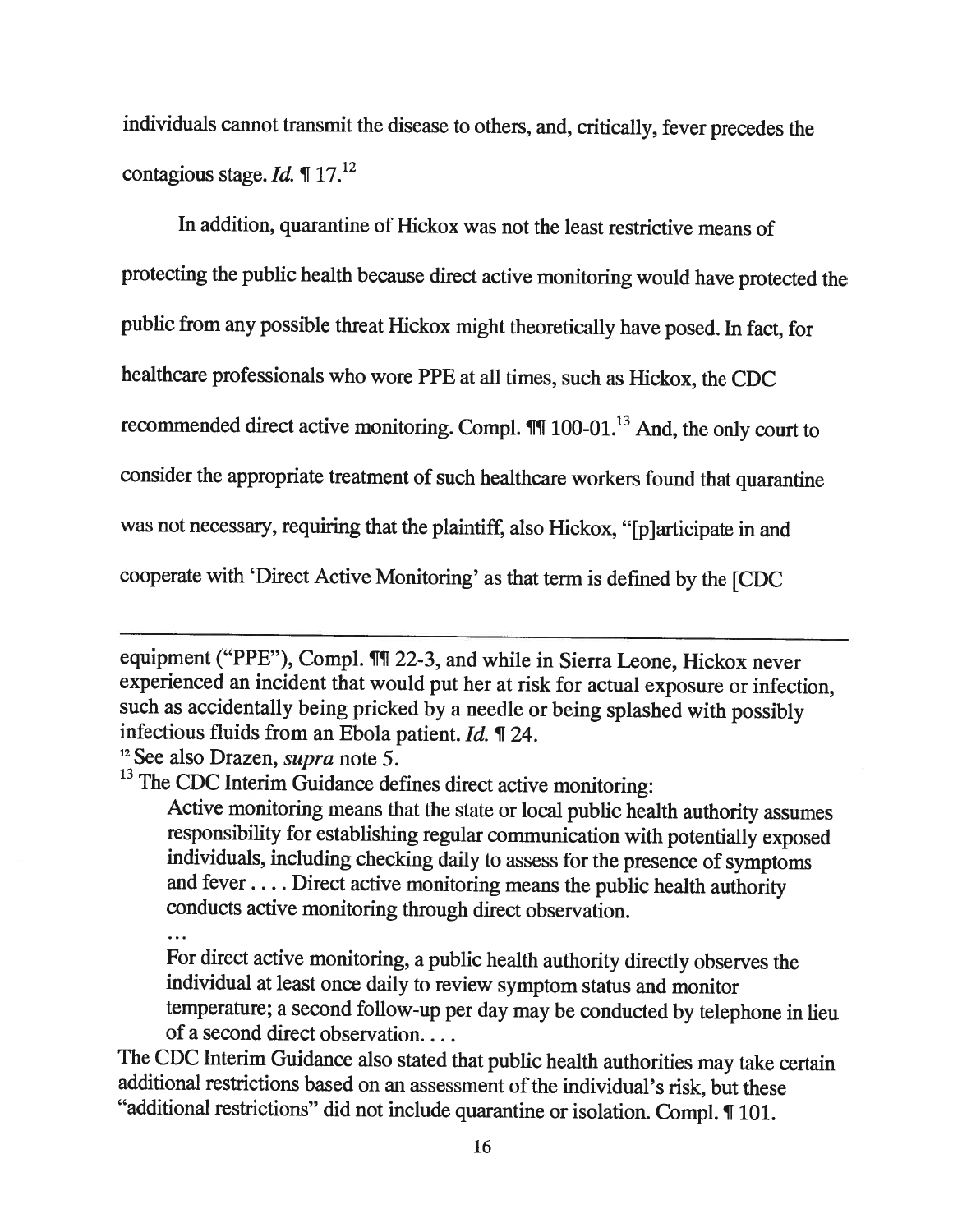Interim Guidancej, and (2) [cloordinate her travel with public health authorities to ensure uninterrupted Direct Active Monitoring." <sup>14</sup> Mayhew v. Hickox, Docket No. CV-2014-36, at \*3 (Me. Dist. Ct., Fort Kent, Oct. 31, 2014), Ex. D, order extended by agreement so ordered by the court (Nov. 3, 2014), Ex. E.

#### 3. The Nature And Duration Of Hickox's Confinement Was Not Reasonably Related To Protecting The Public Health

Defendants are correct that when assessing the constitutionality of the conditions of <sup>a</sup> person's confinement—as opposed to whether <sup>a</sup> person may be confined at all—the appropriate due process standard is that "the nature and duration of commitment bear some reasonable relation to the purpose for which the individual is committed." Def.Br. 28 (quoting Jackson, 406 U.S. at 738). However, at the least, <sup>g</sup>iven that oral thermometer readings belied the temporal thermometers' high temperature readings,  $^{15}$  and consistently showed Hickox was not ill, Compl.  $\P$  156-62, once Hickox tested negative for Ebola, id.  $\P$  65, both the nature and duration of her confinement no longer bore <sup>a</sup> reasonable relation to protecting the public health.

That the nature of her confinement was no longer reasonable is evidenced by

 $14$  The court also required that Hickox "[i]mmediately notify public health authorities and follow their directions if any symptom appears." Mayhew, Docket No. CV-2014-36, Ex. D, at \*3 (emphasis in original).<br><sup>15</sup> While temporal thermometer readings showed heightened temperatures, Compl.

<sup>11 49, 56-8, 60,</sup> Hickox alleges those readings are belied by the more accurate oral thermometer readings that were never above 99.5 degrees, well below the 100.4 degree benchmark for fever caused by infection or illness.  $Id$ . **I'll** 56-62. Whether Hickox could be deemed to have fever, as Defendants contend, is therefore <sup>a</sup> question of fact that precludes dismissal.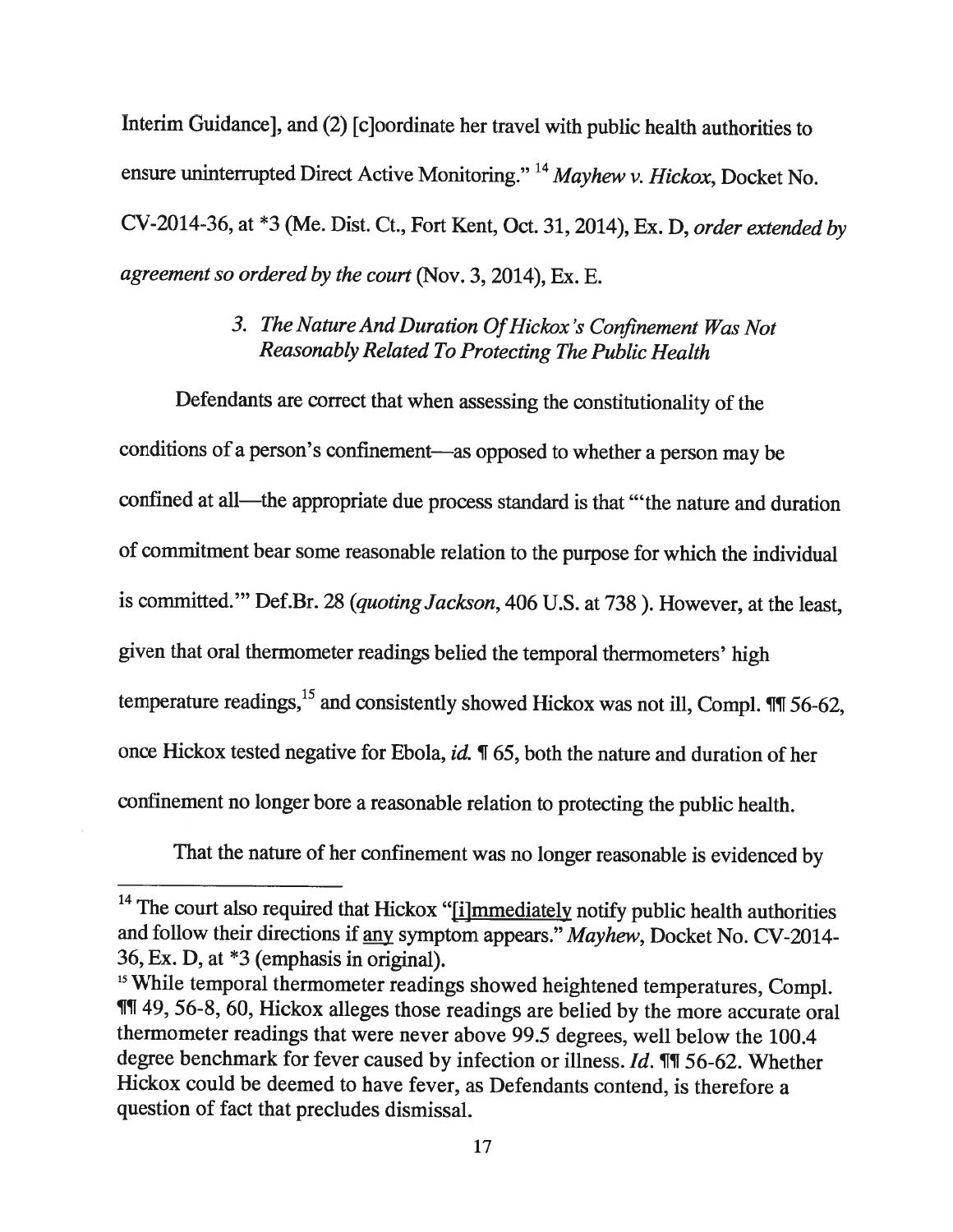the Quarantine Order, which called for Hickox to be held in isolation only until "medical testing is able to show that she does not have Ebola" and "she does not present an immediate danger to the public health." Compl. ¶ 81. The duration of Hickox's confinement, which was unconstitutional in the first <sup>p</sup>lace, became unreasonable, at <sup>a</sup> minimum, when the first blood test results indicated that she was negative for Ebola, <sup>g</sup>iven temperature readings consistently showed Hickox was not ill.  $Id$ .  $\P$  $\P$  61-2. At that point, Defendants were constitutionally required to release Hickox. See <sup>0</sup> 'Connor, <sup>422</sup> U.S. at 574-5 (finding it was not "enough that Donaldson's original confinement was founded upon <sup>a</sup> constitutionally adequate basis, if in fact it was, because even if his involuntary confinement was initially permissible, it could not constitutionally continue after that basis no longer existed.").

Defendants cannot justify Hickox's continued confinement after she tested negative for Ebola. Defendants did not need "a reasonable amount of time to test and observe" Hickox once the test results were received. Def.Br. 32. Additionally, her continued detention did not conform to generally accepted medical standards. The epidemiologist's recommendation that Hickox be held an additional 72 hours after the first test results were received, Compl. ¶ 67, bore no relation to Hickox's health or to the 21-day incubation period. Indeed, <sup>g</sup>iven there were no changes in Hickox's health from the time she tested negative to the time she was released, Defendants' releasing Hickox prior to the recommended <sup>72</sup> hours and the end of the 21-day incubation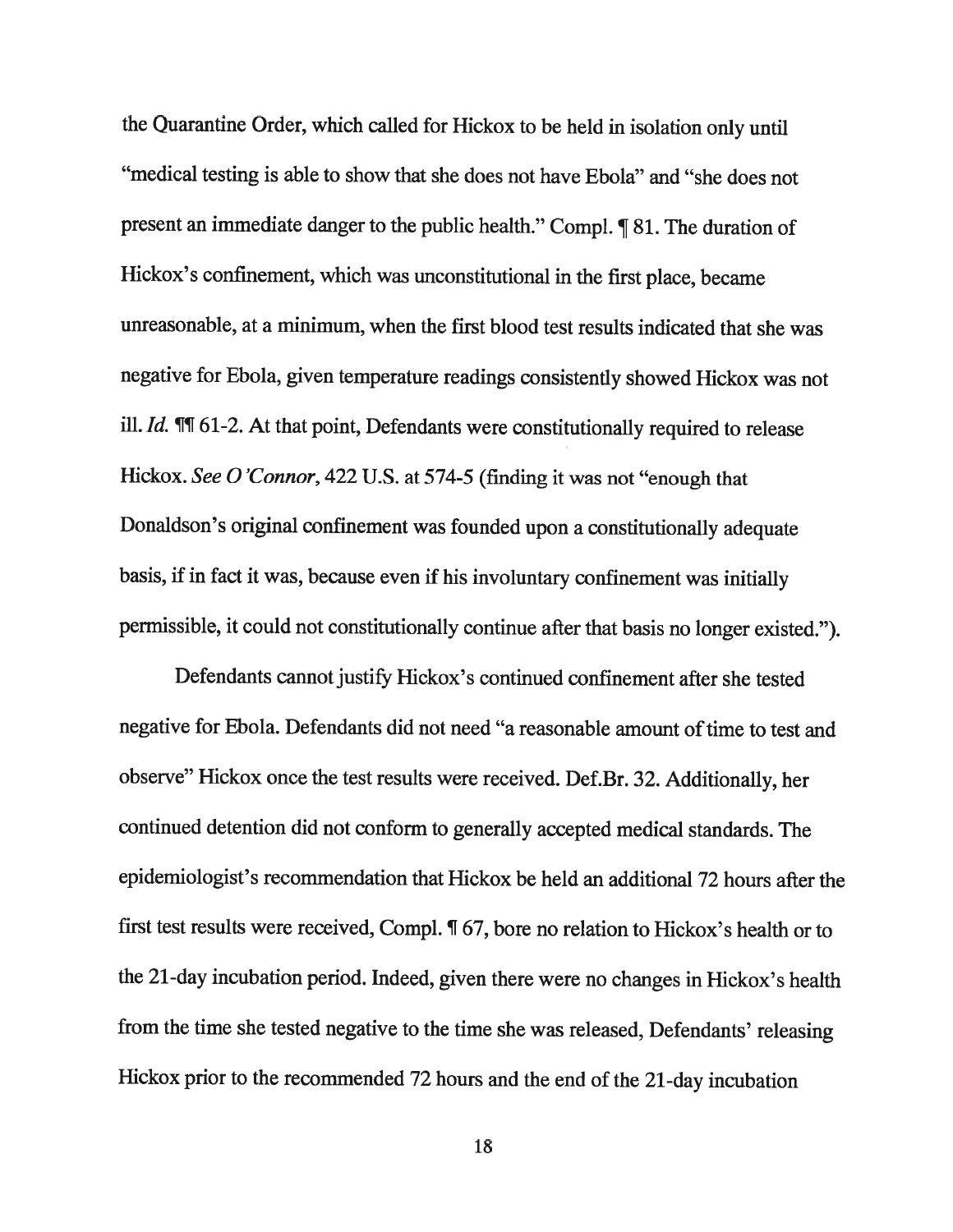period shows that Defendants knew they had no basis for Hickox's continued confinement.

#### C. Clearly Established Fourth Amendment Law Indicates That Defendants Lacked Probable Cause To Quarantine Hickox

As Defendants indicate, it is well-established that the Fourth Amendment applies in the civil confinement context and that officials must have probable cause for civil confinement. Def.Br. 20-21, n.10. Furthermore, Defendants rightly point out that with respect to civil commitment "probable cause exists where the facts and circumstances within the officer's knowledge at the time of the seizure are sufficient for <sup>a</sup> reasonable person to conclude that an individual is mentally ill and poses <sup>a</sup> substantial risk of serious harm."  $Id. 21$  (citations omitted). And, the probable cause determination "is not affected by subsequent developments." Id.

Defendants argue that

[n]o reported federal cases . . . suggest that Defendants should have known the criteria they used to find probable cause in this case were lacking, just as there are "no cases that define 'dangerousness' with the requisite particularity or explain what type or amount of evidence would be constitutionally sufficient to establish probable cause of <sup>a</sup> dangerous condition."

Def.Br. <sup>23</sup> (quoting Gooden v. Howard Cnty., Md., <sup>954</sup> F.2d 960, <sup>967</sup> (4th Cir.

1992)). Even if the precise contours of dangerousness are not clearly established, it has been clearly established that probable cause exists only where there is at least some evidence of dangerousness: "the law in no way permits random or baseless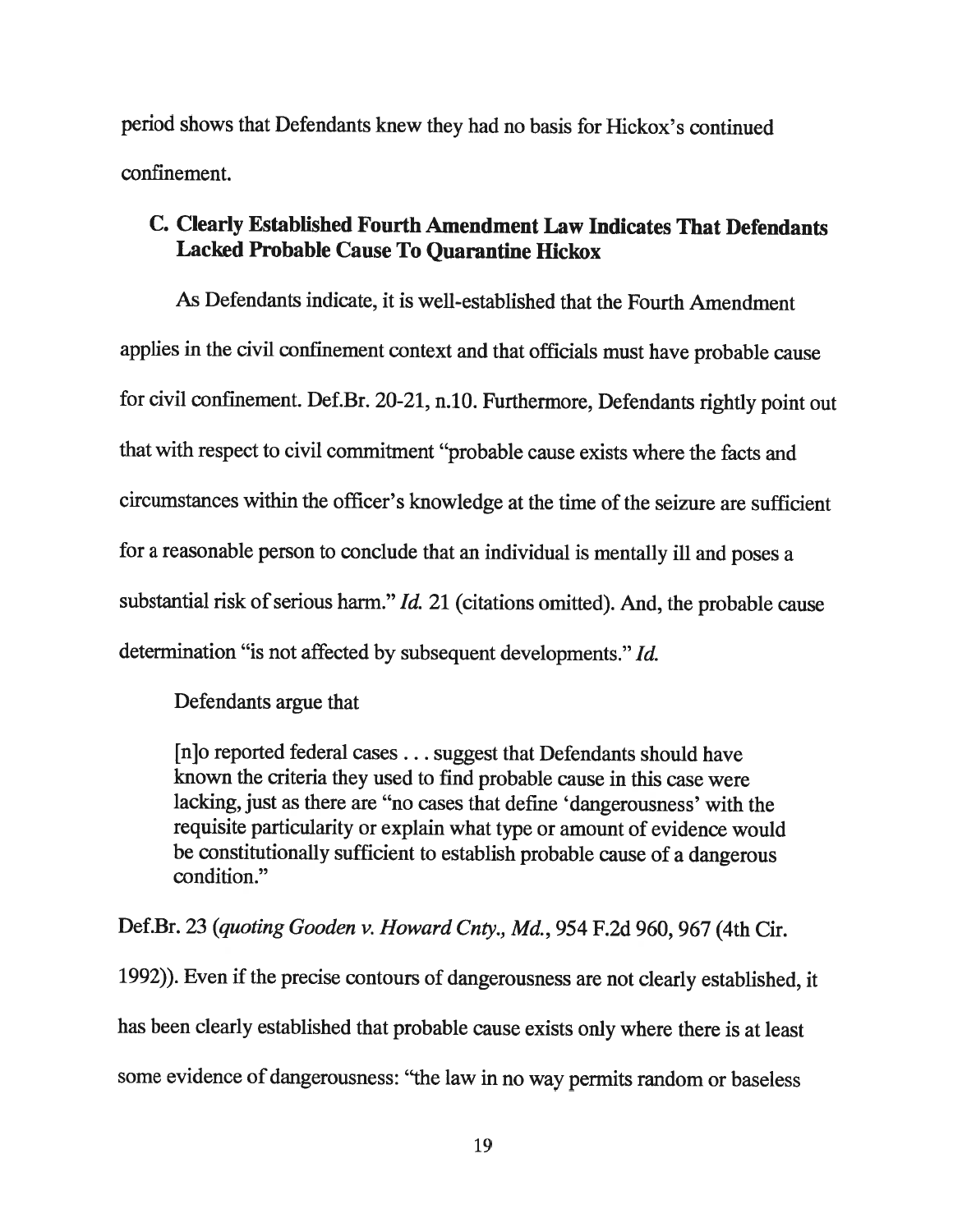detention of citizens for psychological evaluation." Gooden, 954 F.2d at 968; see also Bailey v. Kennedy, <sup>349</sup> F.3d 731, <sup>741</sup> (4th Cir. 2003) (lack of clarity as to "dangerousness" in the context of <sup>a</sup> mental health seizure "[did] not automatically immunize police officers from liability for every [such] seizure," and where there was no evidence of dangerousness, "the contours of probable cause were sufficiently clear that the unlawfulness of seizing someone in such <sup>a</sup> situation would have been apparent to reasonable officers").

Here, the facts indicate that the quarantine of Hickox was "baseless" and thus it was clearly established that Defendants lacked probable cause and violated Hickox's rights under the Fourth Amendment. The decision to quarantine Hickox was made prior to any elevated temperature readings. Compl.  $\P$ [1 31, 40, 45, 48. Therefore, at the relevant time, Hickox was entirely asymptomatic and in no way contagious, id. ¶ 17, and there was no reasonable basis to conclude that Hickox posed any threat to herself or others. Any subsequent temperature readings are irrelevant to the probable cause inquiry.

Even if the court finds that Hickox's initial seizure was supported by probable cause, it ceased to exist once the first set of blood test results indicated that Hickox was negative for Ebola, <sup>g</sup>iven that temperature readings indicated she was not ill. Compi. ¶T 61-62. "[N]umerous courts have reached the almost tautological conclusion that an individual in custody has <sup>a</sup> constitutional right to be released from

20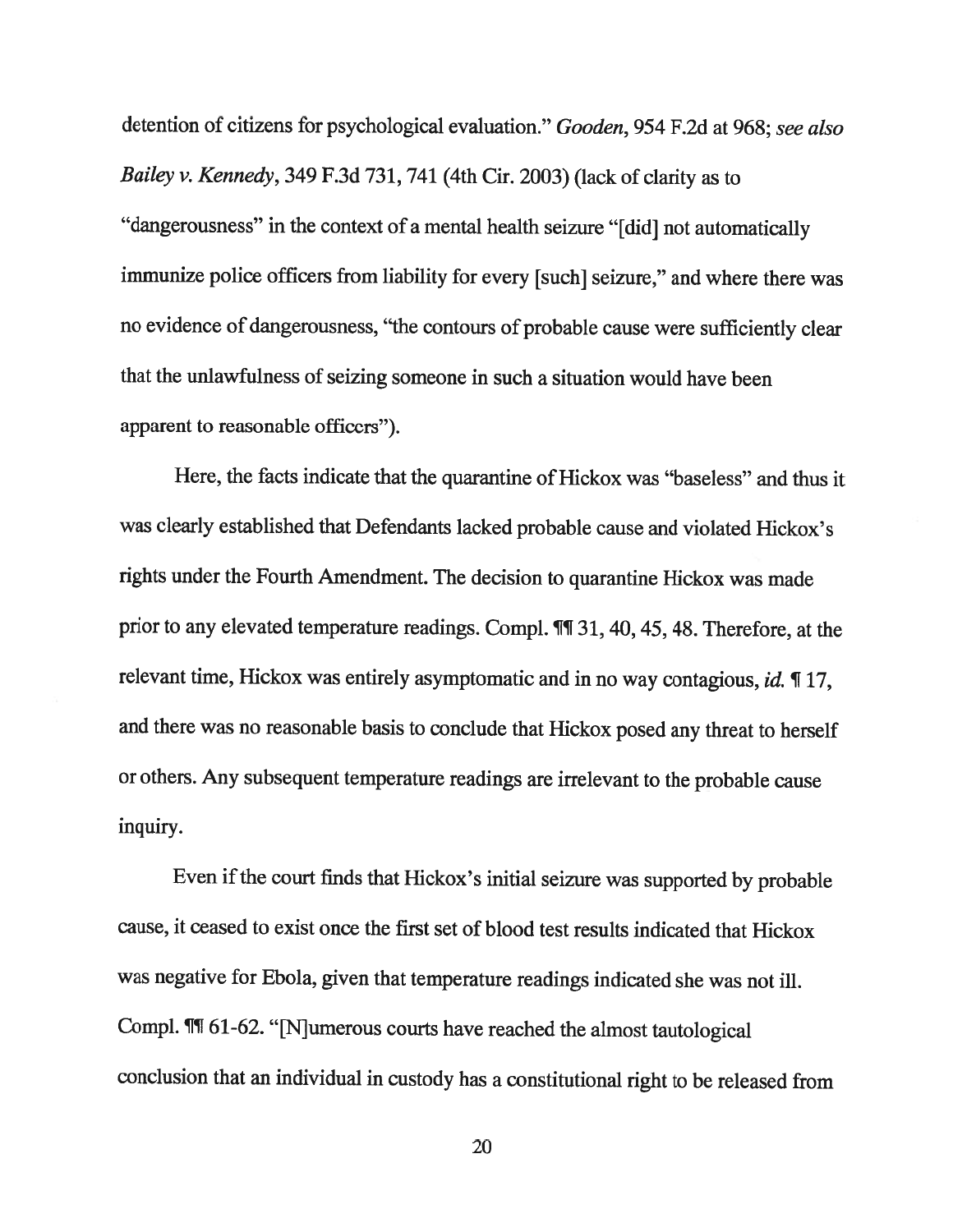confinement 'after it was or should have been known that the detainee was entitled to release." Schneyder, 653 F.3d at 330 (quoting Cannon v. Macon Cnty., 1 F.3d 1558, 1563 (11th Cir. 1993)).

Defendants argue that the mere fact that Hickox treated Ebola patients, albeit while wearing full PPE, was probable cause to believe that she posed <sup>a</sup> substantial danger to herself or others, relying on the definitions of quarantine and isolation as the "governing legal standard." Def.Br. 22. However, the proper governing standards are those provided by the statutes authorizing quarantine and/or isolation, which were relied on in the Quarantine Order. Under the standards set out by these statutes, it is <sup>p</sup>lain that Defendants lacked probable cause.

Defendants cannot rely on the standards set forth in N.J. Stat. Ann. § 26:4-2e because that section applies only to persons who are "infected with <sup>a</sup> communicable disease."<sup>16</sup> At the time the decision to quarantine Hickox was made, she did not have an elevated temperature, Compi. ¶T 31, 40, 45, 48, and there was no <sup>p</sup>lausible reason to believe that she was infected with Ebola. Likewise, N.J. Admin. Code § 8:57-1.11 applies only to persons who are actually exposed to or infected with <sup>a</sup> communicable

<sup>&</sup>lt;sup>16</sup> N.J. Stat. Ann. § 26:4-2e states, "In order to prevent the spread of disease affecting humans the Department of Health . . . shall have the power to: . . . [r]emove any person infected with a communicable disease to a suitable place . . ." Compl. ¶ 78 (emphasis added). The Quarantine Order also relied on N.J. Stat. Ann. § 26:4-2d, but this provision merely addresses the location of quarantine or isolation, indicating that it may be established "wherever deemed necessary." Compl. ¶[75-76.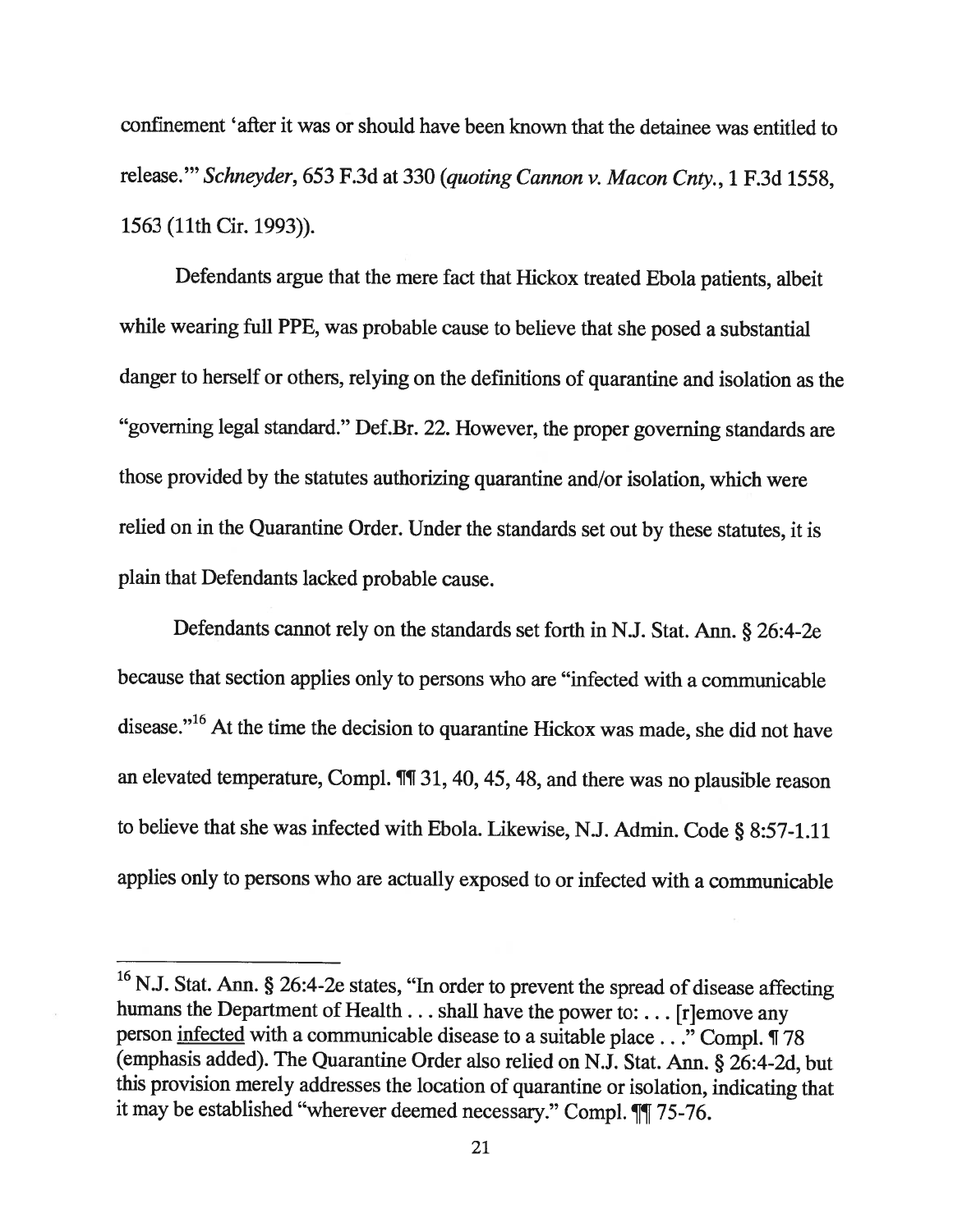disease and only when it is "medically and epidemiologically necessary."  $^{17}Id$ . ¶ 79.

Under neither of these statutes does the mere possibility of exposure to <sup>a</sup>

communicable disease provide probable cause to quarantine.<sup>18</sup> *Id.*  $\mathbb{I}$  80. At the time

the decision to quarantine was made, Hickox was asymptomatic, id. ¶ 31, 40, 45, 48,

and had worn full PPE and followed all MSF infection control protocols at all times,

id.  $\P$ [1 22-3. There was no evidence that would lead a reasonable person to conclude

that Hickox had actually been exposed to or infected with Ebola.

Furthermore, quarantine or isolation must be medically and epidemiologically

necessary to prevent or control the spread of disease. As alleged, because Hickox was

(c) The Department. . . may, by written order, isolate or quarantine any person who has been exposed to <sup>a</sup> communicable disease as medically or epidemiologically necessary to prevent the spread of the disease, providing such period of restriction shall not exceed the period of incubation of the disease.

Compl.  $\P$  79 (emphasis added).<br><sup>18</sup> The distinction between risk of exposure and actual exposure to a communicable disease was recognized in In re Smith, 101 Sickels 68, 40 N.E. 497 (N.Y. 1895), where the court interpreted <sup>a</sup> statute that empowered the local board of health to "require the isolation of all persons and things infected with or exposed to such disease ..." Id. at 74. Referring to this language, the court held that it referred to "the actual fact and not <sup>a</sup> mere possibility" of exposure. Id. at 76.

<sup>&#</sup>x27;7N.J. Admin. Code § 8:57-1.11 states:

<sup>(</sup>a) <sup>A</sup> health officer or the Department, upon receiving <sup>a</sup> report of <sup>a</sup> communicable disease, shall, by written order, establish such isolation or quarantine measures as medically and epidemiologically necessary to prevent or control the spread of the disease.

<sup>1.</sup> If, in the medical and epidemiologic judgment of the health officer or the Department, it is necessary to hospitalize the ill person in order to provide adequate isolation, <sup>a</sup> health officer or the Department shall promptly remove, or cause to be removed, that person to <sup>a</sup> hospital.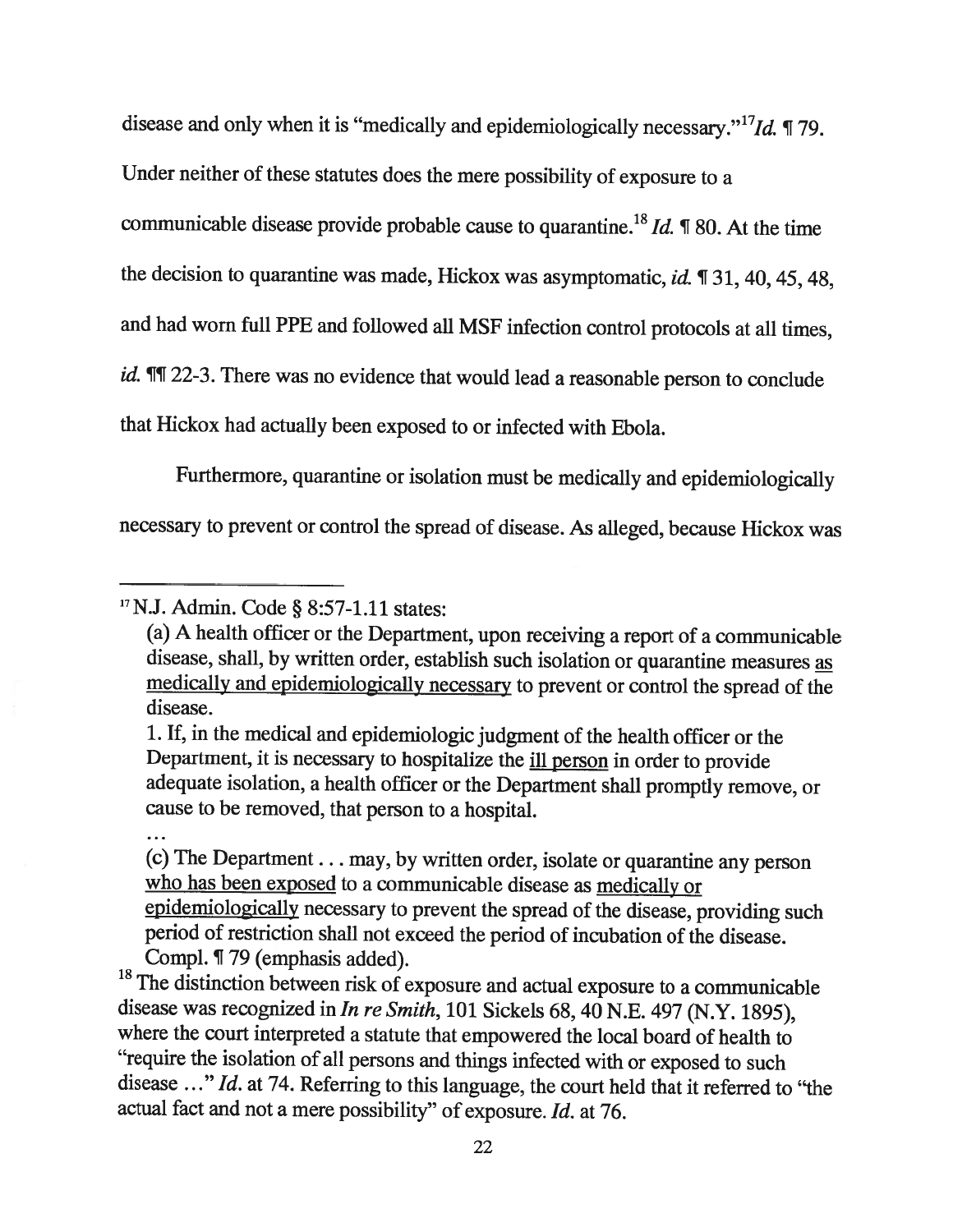asymptomatic when the decision was made to <sup>p</sup>lace her under quarantine she was not contagious and there was no possibility that Hickox could spread the disease. Compl. ¶ 17. It cannot be argued that quarantine or isolation was medically and epidemiologically necessary to prevent or control the spread of disease. Therefore, under the relevant, clearly-established legal standards, Defendants lacked probable cause to quarantine Hickox, as <sup>a</sup> reasonable official would have known.

#### D. Defendants' Quarantine Of Hickox Violated Clearly Established Limits On The Power To Quarantine Under Existing Quarantine Precedent

The quarantine precedent relied on by Defendants clearly establishes that the Constitution requires quarantine measures to bear <sup>a</sup> real or substantial relation to protecting the public health. In the case of Hickox, as <sup>a</sup> reasonable official would have known, quarantine did not comply with this standard. Consequently, Defendants are not entitled to qualified immunity under existing quarantine precedent.

Defendants rely heavily on Jacobsen v. Commonwealth of Massachusetts, 197 U.S. <sup>11</sup> (1905), to justify the quarantine of Hickox. In that case, the Court upheld <sup>a</sup> mandatory vaccination law. But in so doing the Court found that in order to pass constitutional muster <sup>a</sup> "statute purporting to have been enacted to protect the public health" must bear <sup>a</sup> "real or substantial relation to those objects" and cannot constitute "a plain, palpable invasion of rights secured by the fundamental law." Id. at 31. Moreover, the Court cautioned:

[IJt might be that an acknowledged power of <sup>a</sup> local community to

23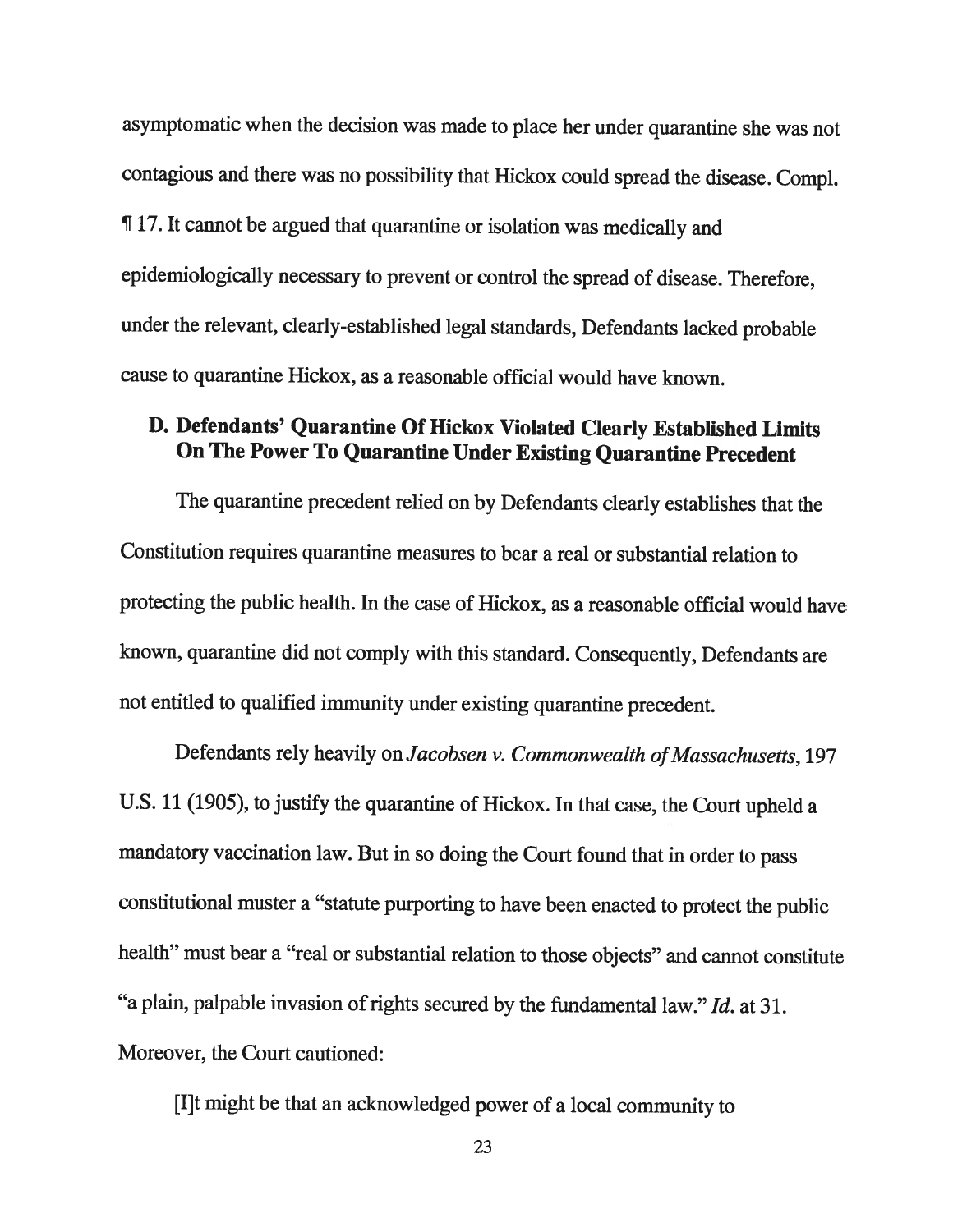protect itself against an epidemic threatening the safety of all might be exercised in particular circumstances and in reference to particular persons in such an arbitrary, unreasonable manner, or might go so far beyond what was reasonably required for the safety of the public, as to authorize or compe<sup>l</sup> the courts to interfere for the protection of such persons.

#### Id. at 28; see also id. at 38.

Defendants claim that <sup>a</sup> hypothetical in Jacobsen "expressly endorsed the concept of *preventative* quarantine." <sup>19</sup> Def.Br. 16 (emphasis in original). While this hypothetical may suggest that preventative quarantine can be constitutional it also makes clear that the mere possibility of exposure to disease is not sufficient to justify quarantine. The court explicitly stated that only in "some circumstances"—i.e. not all circumstances—could <sup>a</sup> person "apparently free from disease himself' be quarantined. Jacobsen, 197 U.S. at 29. The Court did not define which circumstances would justify such "preventative quarantine" but the fact that there is <sup>a</sup> limited set of circumstances <sup>p</sup>lainly indicates that something more than the mere possibility of exposure to disease upon <sup>a</sup> ship is required.

Furthermore,Jacobsen actually confirmed prior courts' holdings as to the limits on the state's power to quarantine. In 1895, the New York Court of Appeals emphasized the limits on the legislature's ability to enact "measures as will protect all persons from the impending calamity of <sup>a</sup> pestilence." In re Smith, <sup>101</sup> Sickels at 77.

<sup>&</sup>lt;sup>19</sup> The hypothetical concerned the arrival of a person at port on a ship on which there had been cases of yellow fever or Asiatic cholera during the voyage. Jacobsen, <sup>197</sup> U.S. at 29.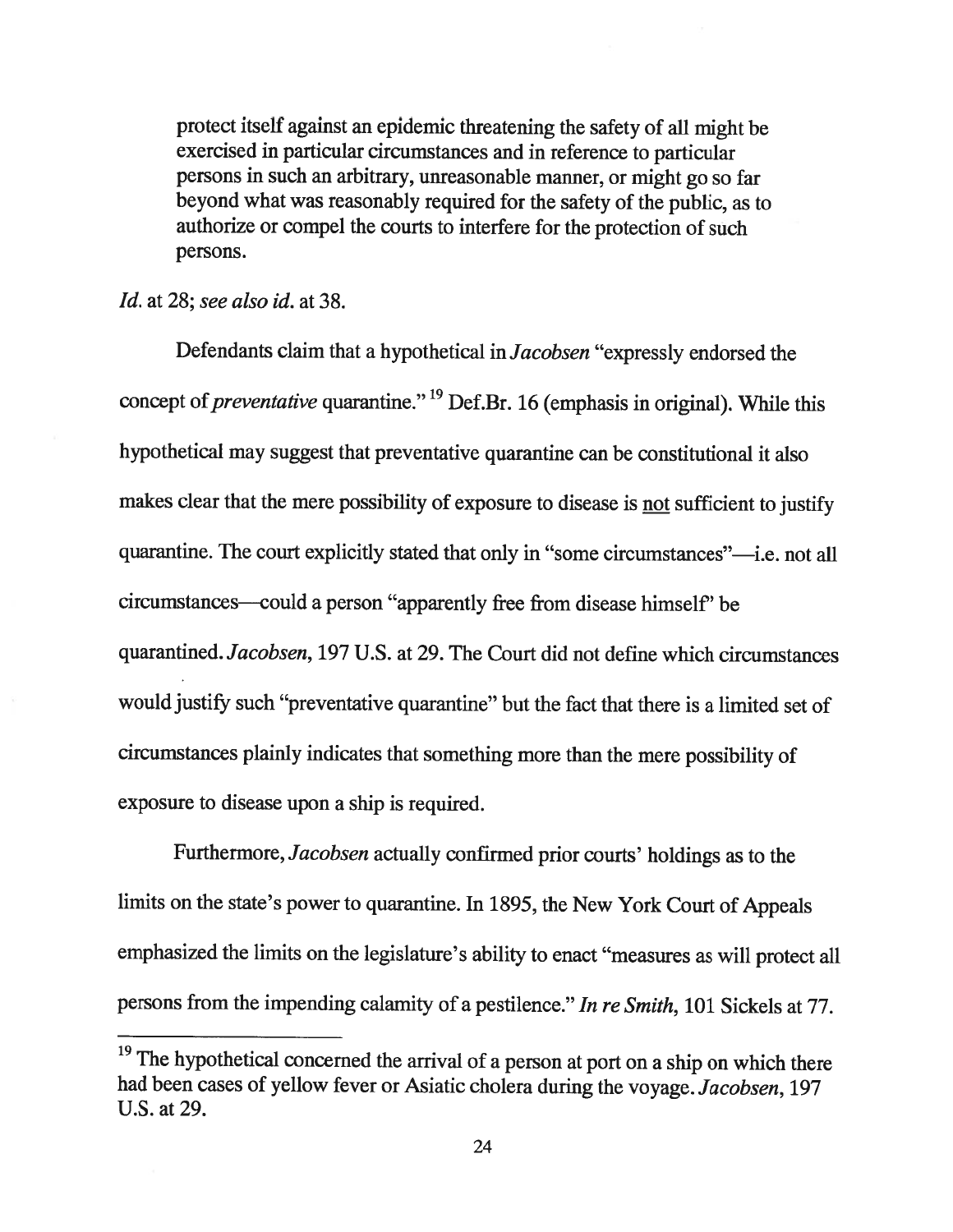Specifically, the court stated, "That those powers would be conferred without regulating or controlling their exercise is not to be supposed, and the legislature has not relieved officials from the responsibility of showing that the exercise of their powers was justified by the facts of the case."  $Id$ . Although this was a state case, it was relied on, indeed the above language was quoted, by the circuit court in Jew Ho. v. Williamson, <sup>103</sup> F. 10, <sup>20</sup> (C.C.N.D. Cal. 1900) in striking down <sup>a</sup> resolution of the board of health of San Francisco requiring the quarantine of <sup>a</sup> section of the city.

In Jew Ho the circuit court ordered <sup>a</sup> quarantine to be discontinued "by reason of the fact that it is unreasonable, unjust, and oppressive, and therefore contrary to the laws limiting the police powers of the state and the municipality in such matters." Jew Ho., 103 F. at 26. The court found that "[t]o justify the state in thus interposing its authority in behalf of the public, it must appear. . . that the means are reasonably necessary for the accomplishment of the purpose, and not unduly oppressive upon individuals." Id. at 20. The court continued, "the question therefore arises as to whether or not the quarantine established by the defendants in this case is reasonable, and whether it is necessary, under the circumstances of this case." Id. at 20-21. Proceeding from this understanding, the court rejected the quarantine at issue, relying heavily on the fact that the quarantine ran contrary to scientific practice: "defendants have proceeded from erroneous theories to still more erroneous and unscientific practices and methods of dealing with [the spread of said disease]." Id. at 21.

25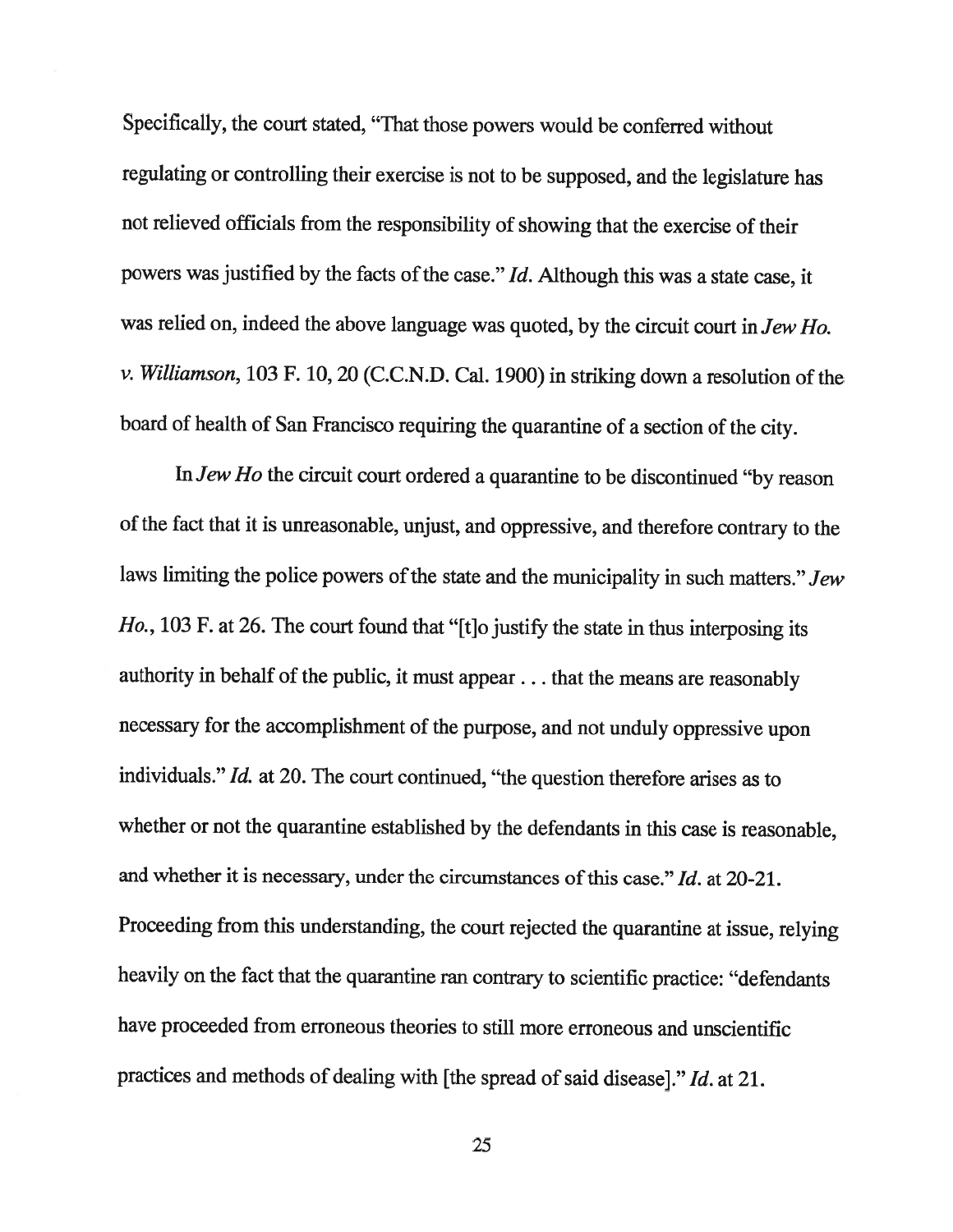The more modem cases cited by Defendants conform to the standard articulated in Jacobsen. In both cases, the standards imposed by the regulations or law at issue ensure that the deprivation of liberty was substantially related to protecting the public health. In U.S. ex rel Siegel v. Shinnick, 219 F. Supp. 789 (E.D.N.Y. 1963), the regulations required not only that Siegel be "exposed to infection" but also that she "be capable of spreading [small pox]." *Id.* at 791. Moreover, "isolation [was] not to be substituted for surveillance unless the health authority considers the risk of transmission of the infection by the suspect to be exceptionally serious."  $Id$ . In Reynolds v. McNichols, <sup>488</sup> F.2d <sup>1378</sup> (10th Cir. 1973), the statute limited detention to persons "who were 'reasonably suspected' of being infected with venereal disease by virtue of the fact that they had been arrested and charged with <sup>a</sup> violation of certain enumerated offenses." Id. at 1381. Detention was not justified "solely by reference to the risks inherent in the plaintiff's employment in the sex trade," as claimed by Defendants. Def.Br. 17. Critically, the isolation upheld in Shinnick was premised on the risk of transmission and the detention upheld in Reynolds was based on risk of infection, thereby ensuring that the real or substantial relation standard was met. In contrast Hickox's quarantine was premised on the mere risk of exposure. Compl. ¶ 82.

As the foregoing shows, the law is clearly established that quarantine must bear <sup>a</sup> "real or substantial relation" to protecting the public health. The quarantine of Hickox was no more scientific or reasonable than that at issue in Jew Ho and did not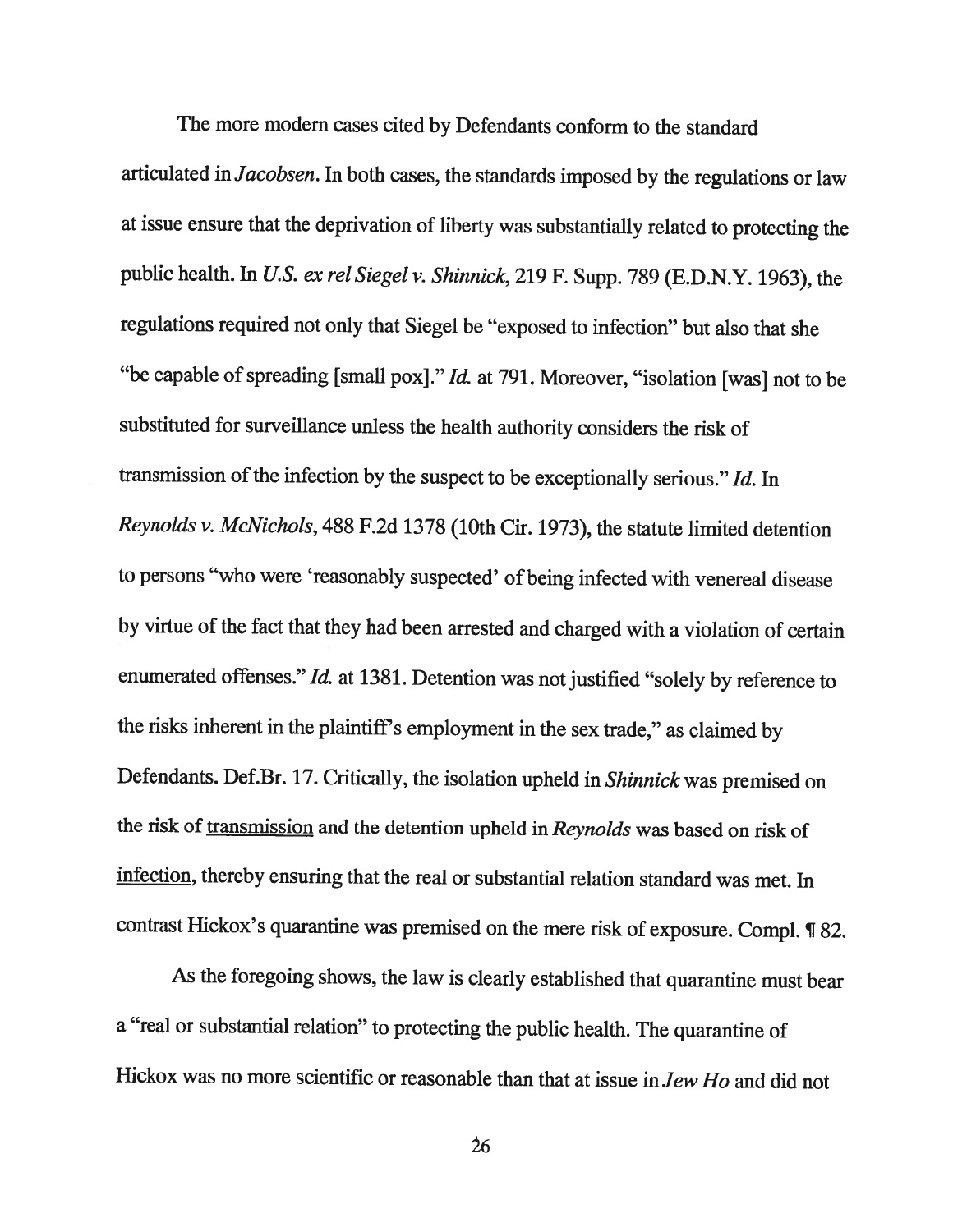bear <sup>a</sup> "real or substantial relation" to protecting the public health. At the time that the decision was made to <sup>p</sup>lace Hickox under quarantine, she was entirely asymptomatic, Compi. ¶T 31, 40, 45, 48, and the scientific consensus was that an asymptomatic individual was not contagious and could not spread the disease. Id. ¶ 17. This consensus was reflected in the CDC Interim Guidance, which recommended not quarantine but direct active monitoring of asymptomatic healthcare workers such as Hickox. Id.  $\mathbb{I}\mathbb{I}$  100-01. Under the CDC Interim Guidance, such healthcare workers are classified as being at "some risk" of exposure to—not infection with—Ebola. Id. ¶ 100. They are not considered to be at "high risk" of exposure. Id. Thus the scientific consensus was that detention, quarantine and/or isolation were not necessary to protect the public health. See also Mayhew, Docket No. CV-2014-36, Ex. D, at \*3 (ordering direct active monitoring).

Further, at <sup>a</sup> minimum, the continued quarantine of Hickox must be considered arbitrary and oppressive once her first blood test showed she was negative for Ebola, Compl. ¶ 65, given that her temperature readings indicated she was not ill, id. ¶ 61-62. From that moment, there was no reasonable basis to continue the quarantine. Her continued detention at this point was in no way related to protecting the public health. As discussed above, the NJDOH epidemiologist's recommendation that Hickox be held for another <sup>72</sup> hours was entirely arbitrary, related neither to the incubation period nor to any symptoms displayed by Hickox at the time. Id.  $\P$  161-62.

27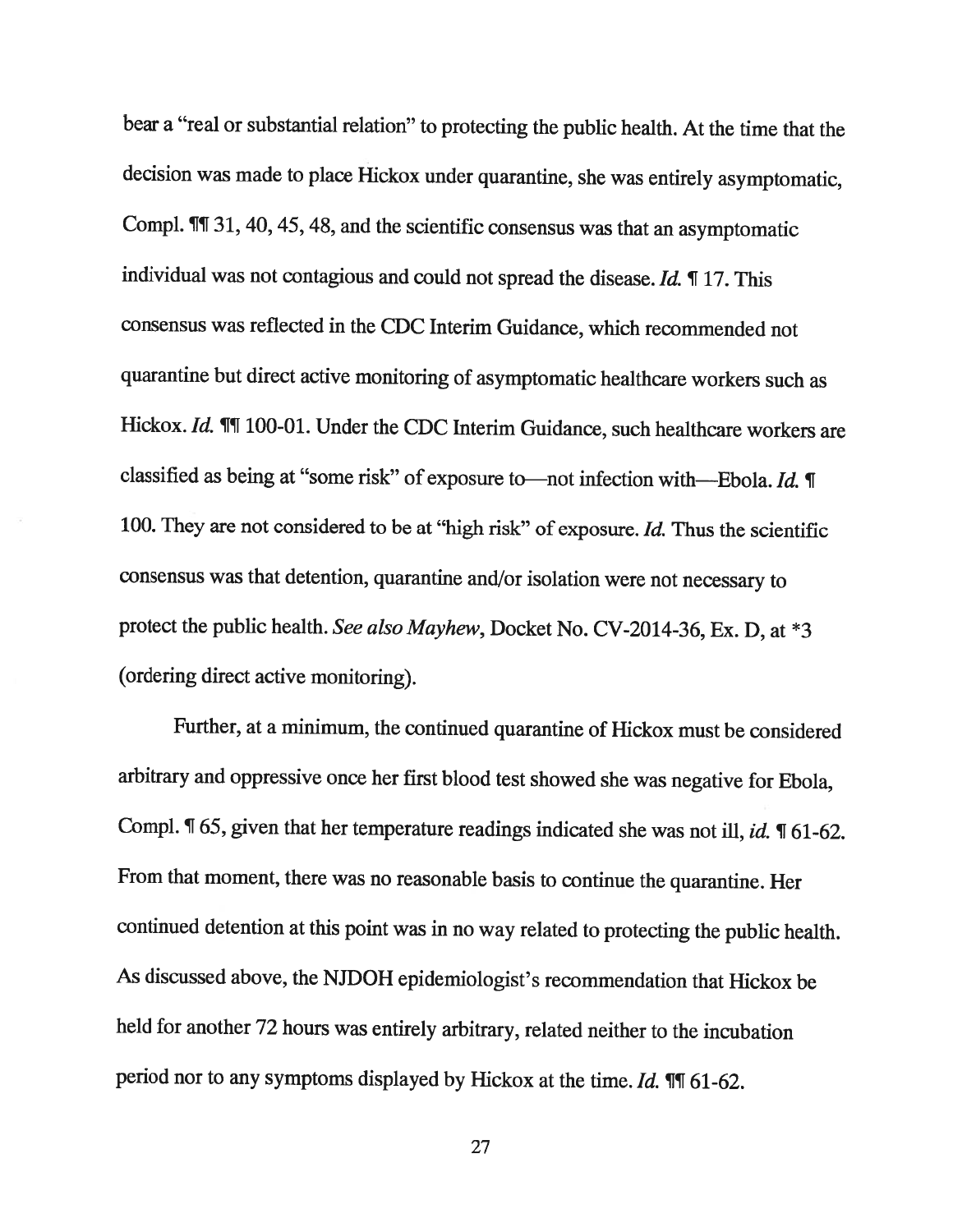# E. Hickox's Procedural Due Process Rights Were Clearly Established

Hickox's procedural due process rights are clearly established and <sup>a</sup> reasonable official, acting in good faith, would have known that the notice and process afforded to Hickox under the Quarantine Order were constitutionally deficient.

1. Clearly Established Procedural Due Process Law Requires Notice And <sup>A</sup> Prompt Hearing Before <sup>A</sup> Judge Or Other Neutral Decision Maker

At its most basic, procedural due process requires notice, see Mullane v. Central Hanover-Trust Co., 339 U.S. 306, 313 (1950), and the right to be heard "at a meaningful time and in <sup>a</sup> meaningful manner," B.S. v. Somerset County, <sup>704</sup> F.3d 250, <sup>271</sup> (3d Cir. 2013) (quoting Mathews v. Eldridge, <sup>424</sup> U.S. 319, <sup>333</sup> (1976)). In the context of quarantines, judicial review ensures that the government does not have unfettered discretion to confine someone who is not <sup>a</sup> danger to the public, and it enables the court to "guard against the risk that governmental action may be grounded in popular myths, irrational fears, or noxious fallacies rather than well-founded science." J.S., <sup>652</sup> A.2d at 275. In determining what process is constitutionally required, <sup>a</sup> court should consider:

First, the private interest that will be affected by the official action; second, the risk of an erroneous deprivation of such interest through the procedures used, and the probable value, if any, of additional or substitute procedural safeguards; and finally, the Government's interest, including the function involved and the fiscal and administrative burdens that the additional or substitute procedural requirement would entail.

Mathews, 424 U.S. at 335.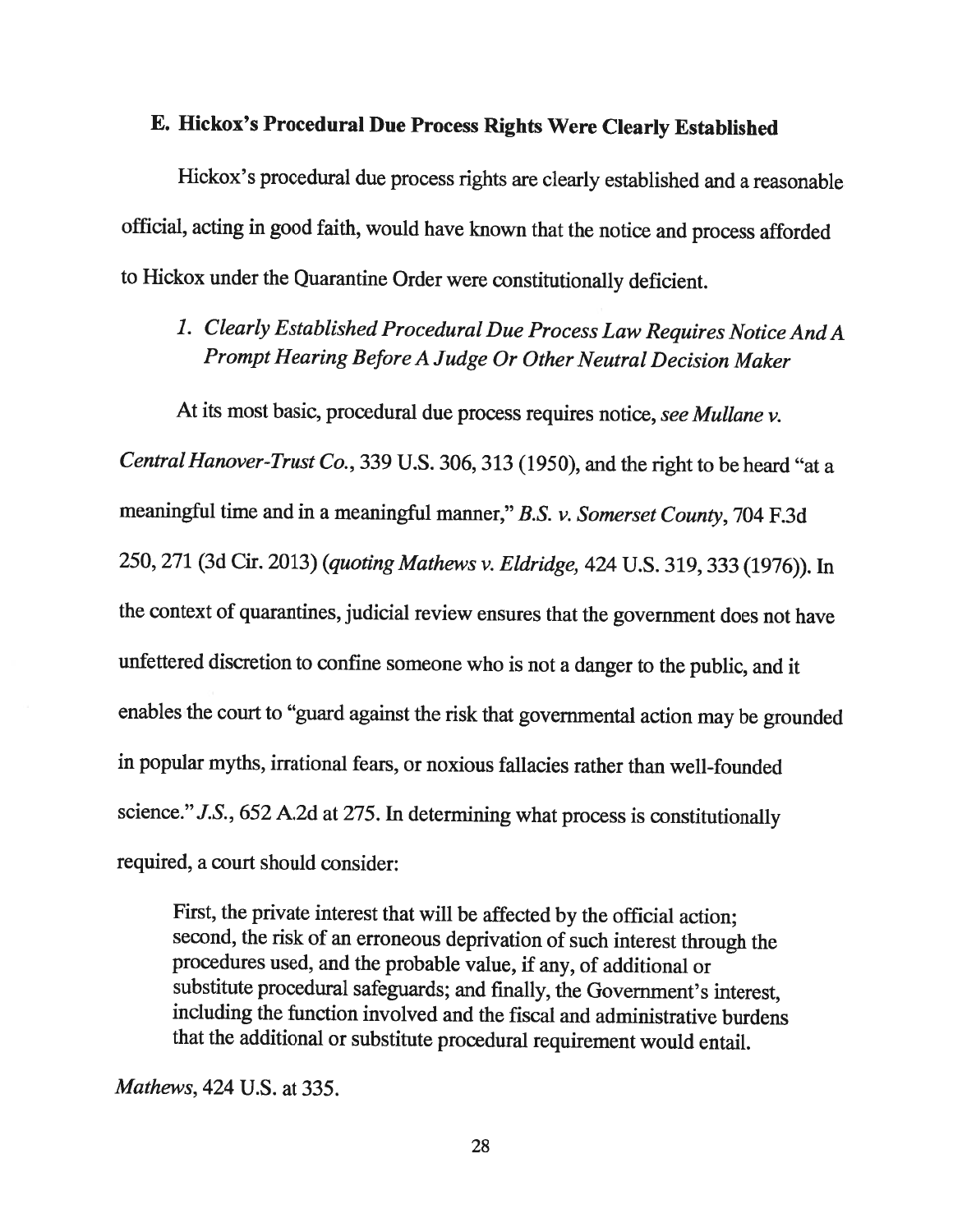Involuntary confinement is "a massive curtailment of liberty." Vitek, 445 U.S. at 491; Humphrey, <sup>405</sup> U.S. at 509. This is true of <sup>a</sup> "civil confinement for any purpose," Addington, <sup>441</sup> U.S. at 425, including involuntary confinement based on <sup>a</sup> perceived contagious disease. See, e.g., J.S., <sup>652</sup> A.2d at <sup>271</sup> (in case involving confinement of tuberculosis patient, holding that "[h]ardly any individual interest is higher than the liberty interest of being free from confinement"). That said, <sup>a</sup> state has <sup>a</sup> significant interest in protecting the public from communicable diseases. Id.

In general, the government should provide notice and an opportunity to be heard prior to a deprivation of liberty. Zinermon v. Burch, 494 U.S. 113, 127 (1990). However, in emergency situations, the government can effectuate <sup>a</sup> deprivation prior to notice and <sup>a</sup> hearing. See, e.g. Goss v. Lopez, <sup>419</sup> U.S. 565,582-583 (1975) (suspension of student who posed continuing danger to others); Patterson v. Armstrong County Children & Youth Services, <sup>141</sup> F. Supp. 2d 512,531 (W.D.Pa. 2001) (post-deprivation hearing permissible in child custody case where an imminent danger to child existed).

When <sup>a</sup> deprivation occurs without <sup>a</sup> prior hearing, "the necessary notice and. . .hearing should follow as soon as practicable." Goss, <sup>419</sup> U.S. at 582-83. In <sup>a</sup> case of civil confinement, because "personal freedom is at issue[,] due process at least demands that <sup>a</sup> person's legal status be determined at the earliest possible time." In re Barnard, <sup>455</sup> F.2d 1370, <sup>1375</sup> (D.C. Cir. 1971); see also French v. Blackburn, <sup>428</sup> F.

29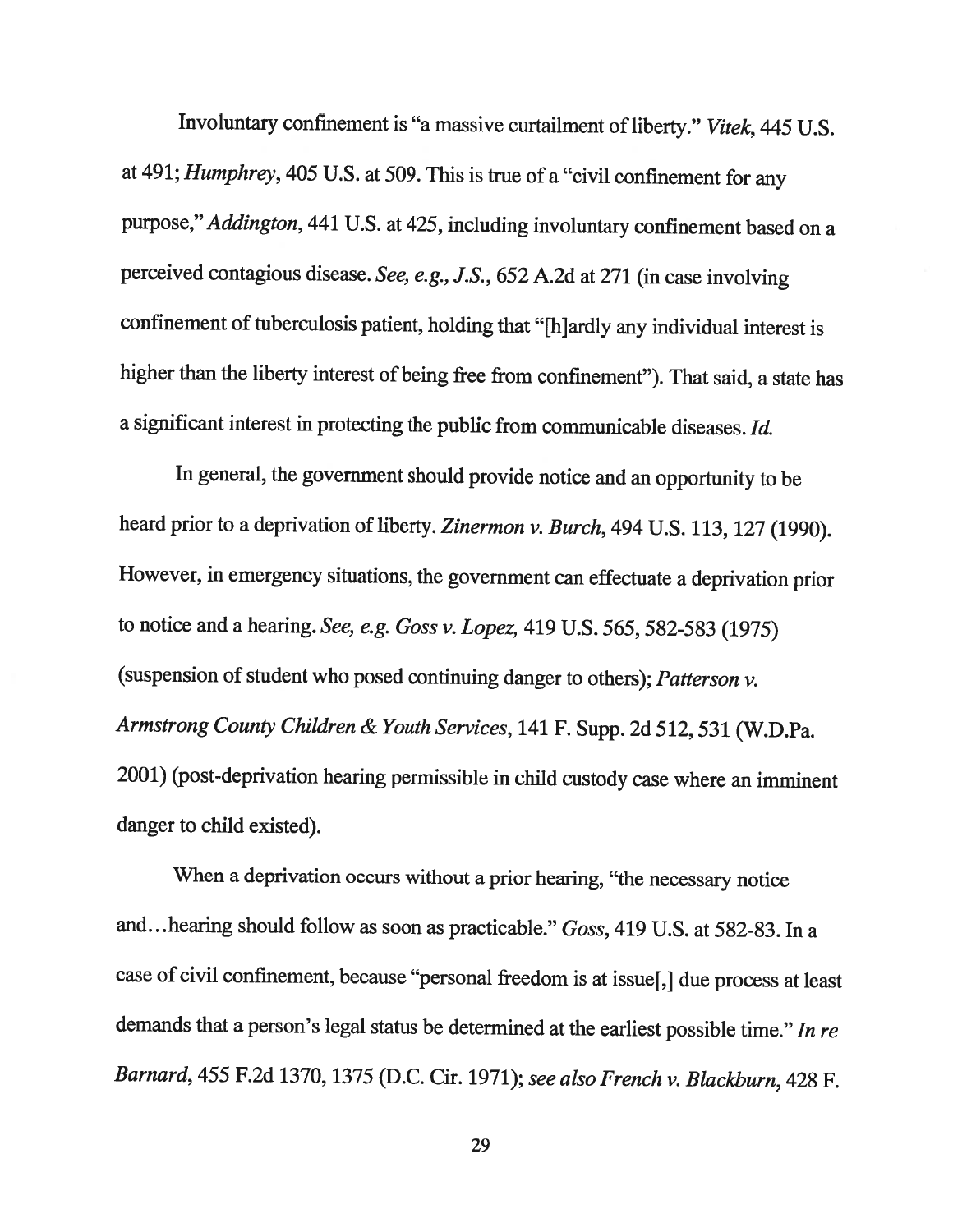Supp. 1351, <sup>1354</sup> (M.D.N.C. 1977) ("Every court which has addressed this issue has held that due process demands that some sort of hearing be held within <sup>a</sup> reasonable time after confinement or custody.").

While courts differ on the precise time in which a hearing must be held to justify <sup>a</sup> civil commitment, all courts require either <sup>a</sup> full hearing or <sup>a</sup> hearing on probable cause before <sup>a</sup> neutral decision maker—almost exclusively <sup>a</sup> judicial officer—within <sup>a</sup> relatively short period of time. See, e.g., Project Release v. Prevost, <sup>722</sup> F.2d 960, <sup>975</sup> (2d Cir. 1983) (requiring hearing within <sup>5</sup> days of <sup>a</sup> request for <sup>a</sup> hearing); Doe v. Gallinot, <sup>657</sup> F.2d 1017, <sup>1025</sup> (9th Cir. 1982) ("[D]ue process requires <sup>a</sup> probable cause hearing after the 72-hour emergency detention period."); In re Barnard, 455 F.2d at 1374-5 (probable cause hearing must be available within first 2 days of 7-day commitment).<sup>20</sup> Regardless of where courts place the outer limit of time by which a hearing takes place, all courts set a reasonable time from the point of commitment by which <sup>a</sup> hearing before <sup>a</sup> neutral decision-maker (generally <sup>a</sup> judicial

<sup>&</sup>lt;sup>20</sup> Numerous district courts have also imposed review before a neutral decision-maker within a reasonable period of time. See, e.g., Luna v. Van Zandt, 554 F. Supp. 68, 75 (S.D.Tex. 1982) (requiring probable cause hearing "within <sup>72</sup> hours after <sup>a</sup> patient is taken into protective custody"); Wessel v. Pryor, <sup>461</sup> F. Supp. 1144, <sup>1147</sup> (E.D.Ark. 1978) (probable cause hearing required within <sup>72</sup> hours of first appearance before the court); Doremus v. Farrell, 407 F. Supp. 509, 515 (D.Neb. 1975) (requiring probable cause hearing "promptly after the emergency detention" and <sup>a</sup> full hearing "within <sup>a</sup> reasonable time" thereafter); Lessard, <sup>379</sup> F. Supp. at <sup>1381</sup> (probable cause hearing required within <sup>48</sup> hours and <sup>a</sup> full hearing within <sup>14</sup> days); Brown v. Jensen, <sup>572</sup> F. Supp. 193, <sup>198</sup> (D.Colo. 1983) (appointed counsel can request <sup>a</sup> mandatory hearing after 10 days).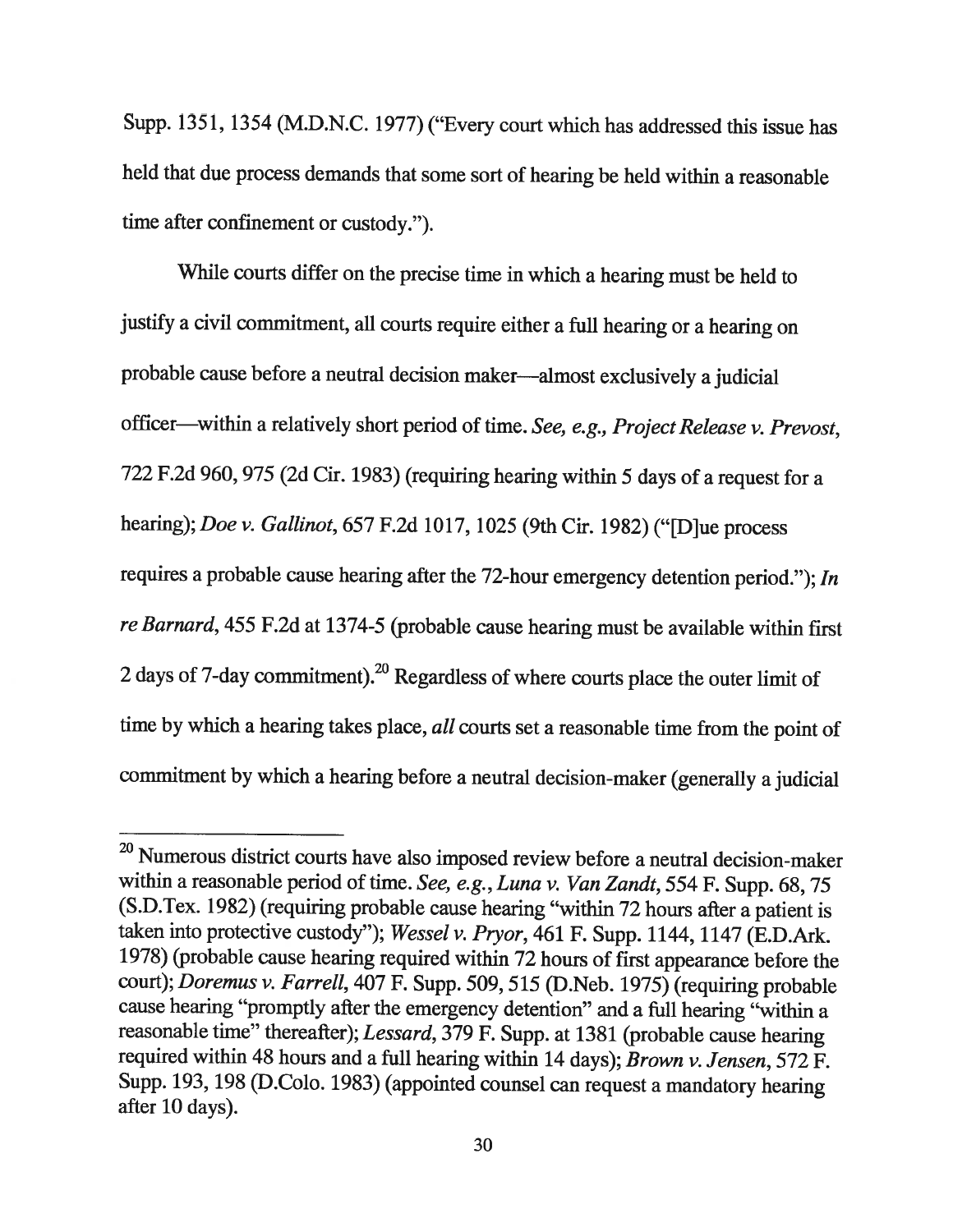officer) must be held.

Additionally, the person being deprived of her liberty should not bear the burden of initiating process. Rather, the government, in seeking the deprivation, must bear the burden and must initiate the hearing. B.S., <sup>704</sup> F.3d at <sup>272</sup> (state bears the burden of providing opportunity to be heard); Luna, <sup>554</sup> F. Supp. at <sup>75</sup> (due process demands <sup>a</sup> mandatory, state-initiated probable cause hearing). As stated in Doe, <sup>657</sup> F.2d at 1022: "Conditioning <sup>a</sup> probable cause hearing on the request of the individual reverses the usual due process analysis in cases where potential deprivation is severe and the risk of error is great."

Finally, "a right to counsel exists where an individual's <sup>p</sup>hysical liberty is threatened by the state's action." Project Release, 722 F.2d at 976. That right exists not only in cases of criminal detentions, but in matters of civil commitments as well. Id. (recognizing right to counsel in civil commitment hearings); In re Barnard, 455 F.2d 1375-6 ("there is <sup>a</sup> constitutional right to counsel at this [mental health commitment] hearing").

# 2. Defendants Violated Hickox 's Clearly Established Procedural Due Process Rights

The Quarantine Order set forth the process Hickox would be afforded, Compi. ¶ 84; <sup>a</sup> process that was grossly deficient under the clearly established procedural due process rights discussed above. The process described did not provide for any post-

31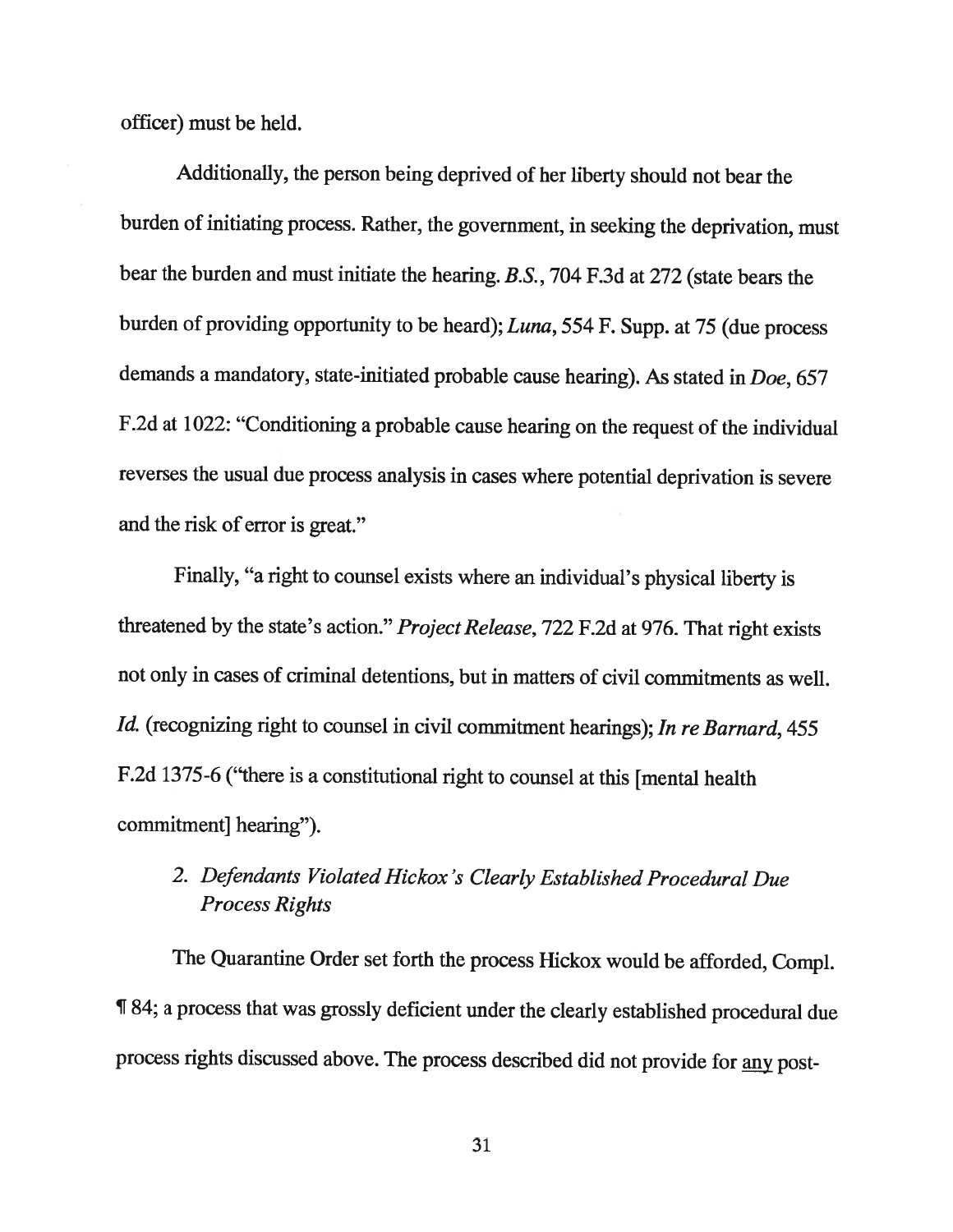deprivation review before <sup>a</sup> neutral decision maker. Id. The only available review of the order was by the very person who authorized the quarantine in the first <sup>p</sup>lace: Defendant O'Dowd. Id. ("Any person or persons subject to this Order may seek relief from the Commissioner from the provisions of the Order by making <sup>a</sup> written application within 10 days  $\ldots$ "). <sup>21</sup>

Second, Hickox was entitled not merely to judicial review, but to review enabling her to be heard "at <sup>a</sup> meaningful time." See, e.g., B.S., <sup>704</sup> F.3d at <sup>272</sup> (holding, in child removal case, "being heard much later, after the deprivation, fails to address the harm"). Yet, the Quarantine Order provided no timeframe by which the Commissioner must make a decision and reply to the written request. Compl.  $\P$  84.<sup>22</sup>

<sup>&</sup>lt;sup>21</sup> The notice provided Hickox did not even comply with New Jersey law. When, as here, there has been no declaration of <sup>a</sup> public health emergency, one who is quarantined has the right to request "immediate judicial review of a[n]. . . order in lieu of proceeding with the...[internal] appeal process." N.J. Admin. Code 8:57-1, Appx. <sup>B</sup> § 1.7(d). The government "may consent to immediate jurisdiction of <sup>a</sup> court with jurisdiction when requested by the subject or subjects of <sup>a</sup> board order and justice so requires." Id. <sup>A</sup> person also has <sup>a</sup> right to judicial review following the departmental appeal process described in the order. Id.  $\S 1.7(c)$ . Hickox's notice did not inform her even of those procedures (which themselves do not comport with due process). <sup>22</sup> Indeed, the requirement that the opportunity to be heard occur "at a meaningful time" should have dictated <sup>a</sup> more expeditious hearing in the context of quarantining <sup>a</sup> person not yet known to have <sup>a</sup> communicable disease. <sup>A</sup> delay of even <sup>a</sup> few days (much less an undefined amount as existed here) will often render the issue moot: the government will have been permitted to quarantine <sup>a</sup> person during the entire time they seek to do so without any oversight into whether the initial decision to quarantine (or the need to continue the quarantine throughout that period) was appropriate. Further, the gathering of pertinent information (here, two negative blood tests) can be (and was) obtained in extremely short order, so delay of more than about <sup>24</sup> hours is unnecessary.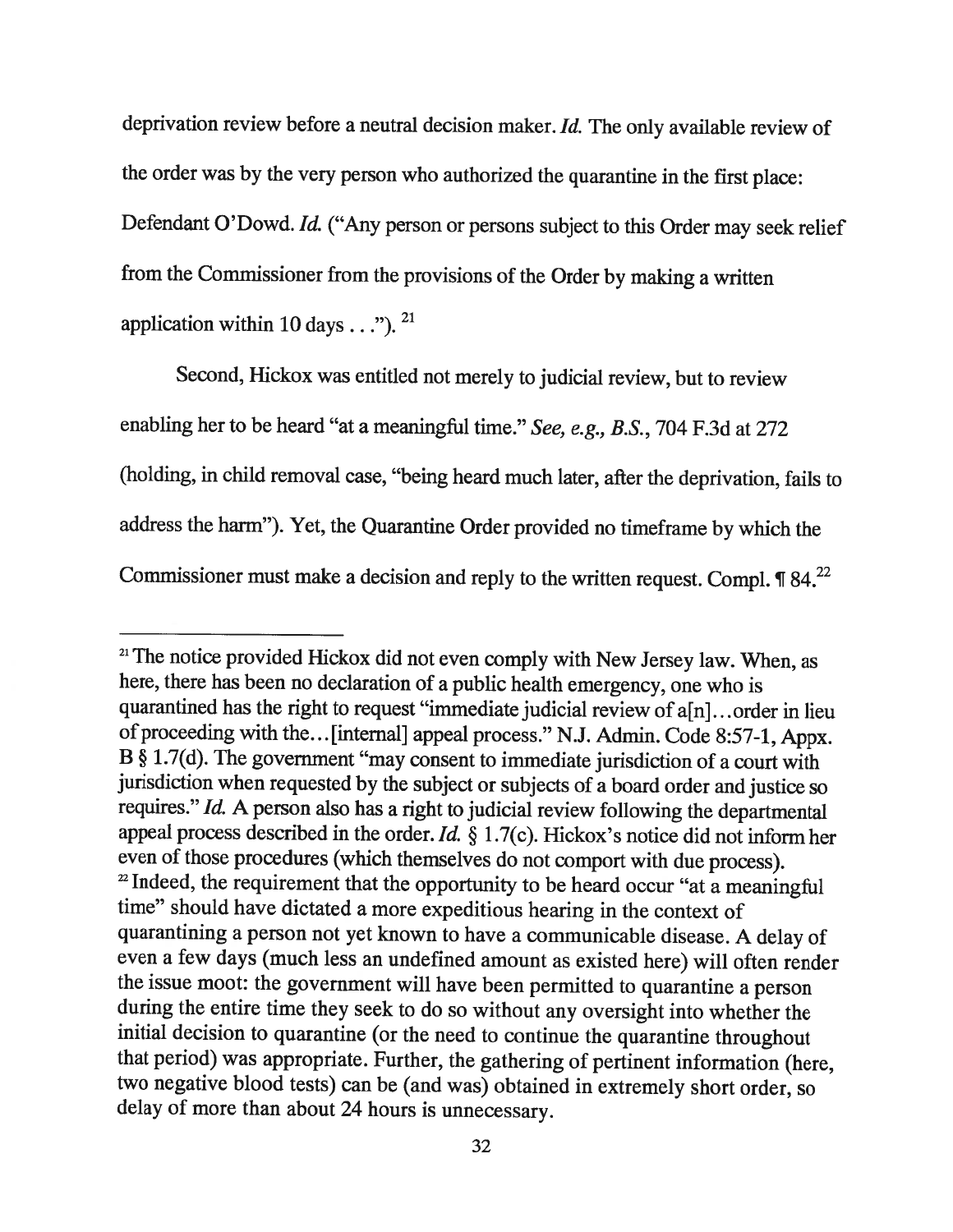Third, the process for review put the onus on the person quarantined to seek relief from the Quarantine Order. Compi. ¶ 84. And finally, the order provided no affirmative right to counsel. Id. Hickox was not provided with counsel, and the private counsel that attempted to meet with her was foreclosed from doing so until the evening before her release. Id. ¶T 93-95.

There was no valid reason for Defendants to deny Hickox more meaningful process. Clearly, "the probable value. . .of additional or substitute procedural safeguards" (which must be considered under Mathews), namely prompt judicial review, would have been significant. J.S., <sup>652</sup> A.2d at <sup>274</sup> (describing importance of judicial review in quarantine case). Providing judicial review would not have created any undue fiscal or administrative burdens. Under New Jersey law, prompt judicial review is already afforded to all persons quarantined during public health emergencies, N.J. Stat. Ann. § 26:13-15, and New Jersey has utilized emergency judges for such reviews. See J.S., 652 A.2d at 268 (referring to obtaining a temporary commitment order and an order to show cause before "the emergent duty judge" in the quarantine context).  $23$ 

Due to the woeful lack of process afforded Hickox, she bore the entire risk of

 $23$  As a case about quarantine, J.S. is informative. The court, in order to comply with due process, required the government to (at <sup>a</sup> minimum) follow the same procedure that was required when committing someone to <sup>a</sup> psychiatric hospital. <sup>652</sup> A.2d at 275-6, 277. That process includes <sup>a</sup> judicial hearing within <sup>a</sup> reasonable time of confinement. Id. at 275. That judicial process "enhance[d] fairness and reduce[d] the risk of error and abuse." Id.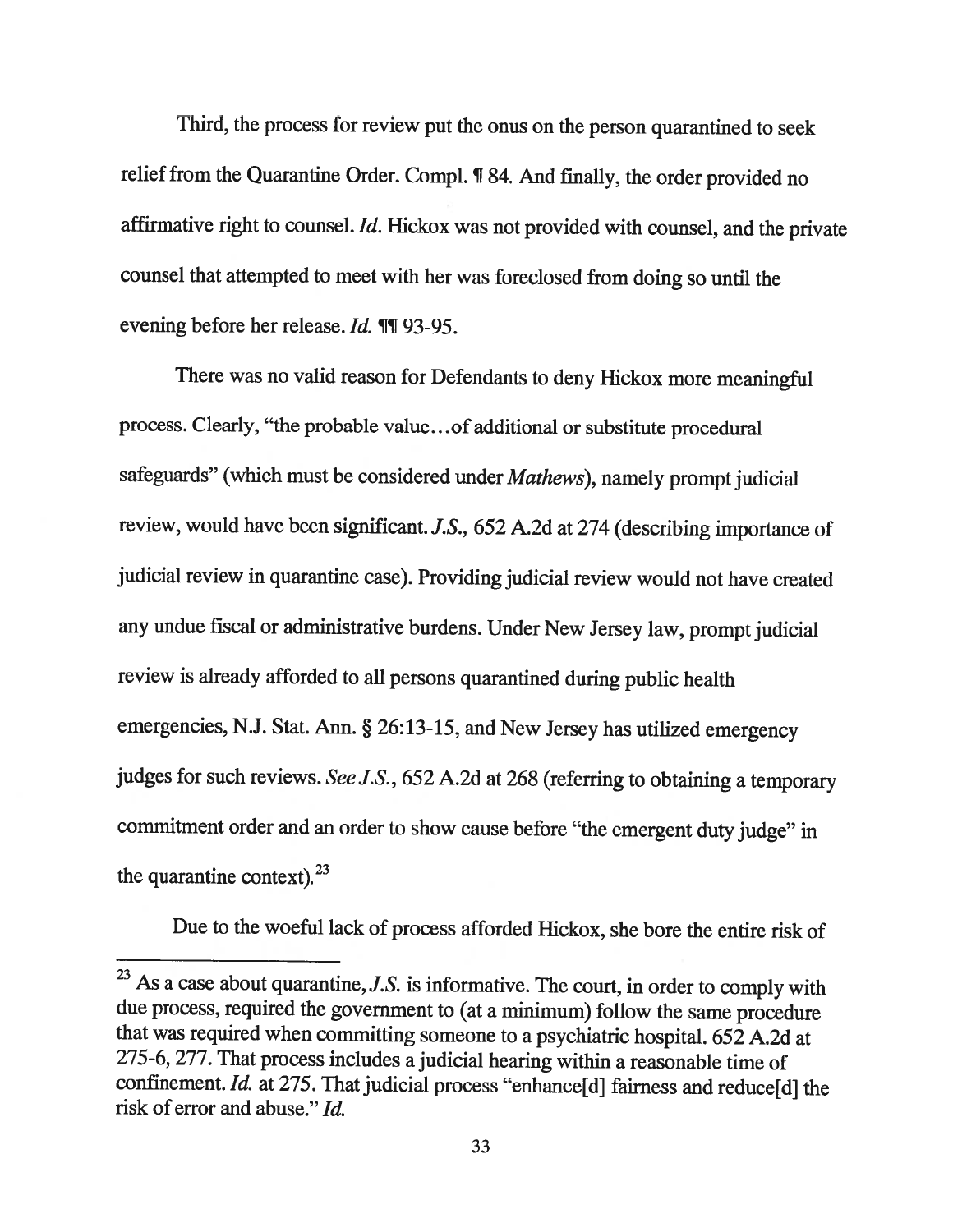an erroneous deprivation of her liberty. Here, the question that should have been heard before <sup>a</sup> judge (or other neutral decision maker) was whether Hickox's confinement was "medically and epidemiologically necessary to prevent or control the spread of the disease." Compi. ¶ 79. Yet there was no review of Defendants' discretion in making that determination, even though it was strongly and consistently in dispute. Indeed, the risk of error here was especially great because Defendants decided to utilize a standard for quarantine that departed from the CDC Interim Guidelines.  $Id$ .  $\P\P$ 42, 82, 100-101. The decision to quarantine Hickox was initially made without her showing any symptoms. Id.  $\P$  $I$  31, 40, 45, 48. When a "symptom" did arise, its existence was disputed.  $Id$ .  $\P$  $\P$  49, 56-62, 66. And the quarantine was continued even though Defendants became aware of two negative blood tests within roughly the first <sup>24</sup> hours of confinement and Hickox's temperature readings consistently showed she was not ill. Id. *III* 61-2, 65-7, 70-1, 87-98. Ultimately, the determination that Hickox's detention was "medically or epidemiologically necessary" to protect the public proved to be incorrect.  $Id.$  III 97-8.

Not surprisingly, Defendants do not defend, or even mention, the unconstitutional notice and process to which Hickox was subjected. Rather, they focus on the fact that, under that unconstitutional system, she was released after <sup>80</sup> hours. Def.Br. 33-36. Yet that fact does not justify dismissal or excuse the constitutional violation. The flawed process, and the flawed notice, caused damage in and of

34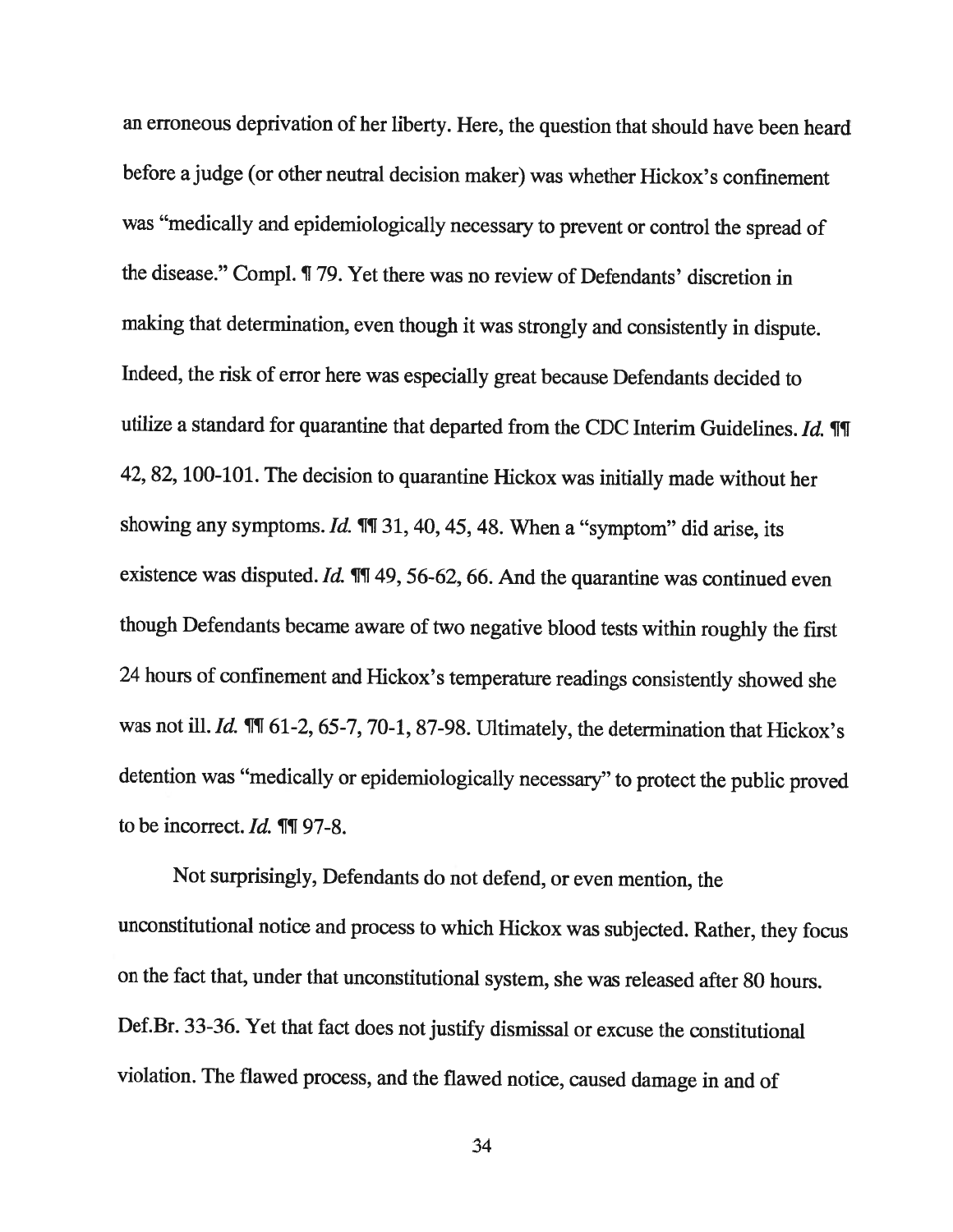themselves. Being informed of <sup>a</sup> particular (and here unconstitutional) process affects one's decision making and one's state of mind. Vitek, <sup>445</sup> U.S. at <sup>496</sup> ("[N]otice is essential to afford the [person confined] an opportunity. . .to understand the nature of what is happening to him.").

## II. HICKOX HAS STATED CAUSES OF ACTION UNDER STATE LAW

# A. Questions Of Fact Preclude Dismissal Of Hickox's Claim Of False Imprisonment.

There is no general immunity against claims of false imprisonment under New Jersey's Tort Claims Act ("TCA"), N.J. Stat. Ann. § 59:3-1 et seq. The general immunity provision "excludes both claims based on false arrest and false imprisonment entirely." Leang v. Jersey City Bd. of Educ., 969 A.2d 1097, 1112 (N.J. 2009) (citing N.J. Stat. Ann. § 59:3-3).

Defendants therefore invoke the TCA's "quarantine immunity" pursuant to N.J. Stat. Ann. § 59:6-3. "Quarantine immunity" precludes an action against <sup>a</sup> public official that challenges <sup>a</sup> "decision to perform or not to perform any act to promote the public health...." Id. However, as noted in every case Defendants cite for support, "quarantine immunity" is not absolute; rather, only limited immunity exists. Bedrock Foundations, Inc. v. Geo. H. Brewster & Son, Inc., <sup>155</sup> A.2d 536, <sup>545</sup> (N.J. 1959); Valentine v. Englewood, 71 A. 344, 346 (N.J. 1908). As explained by the New Jersey Supreme Court, immunity is only available when the "administrative official exercised his judgment and discretion in good faith" and "immunity would be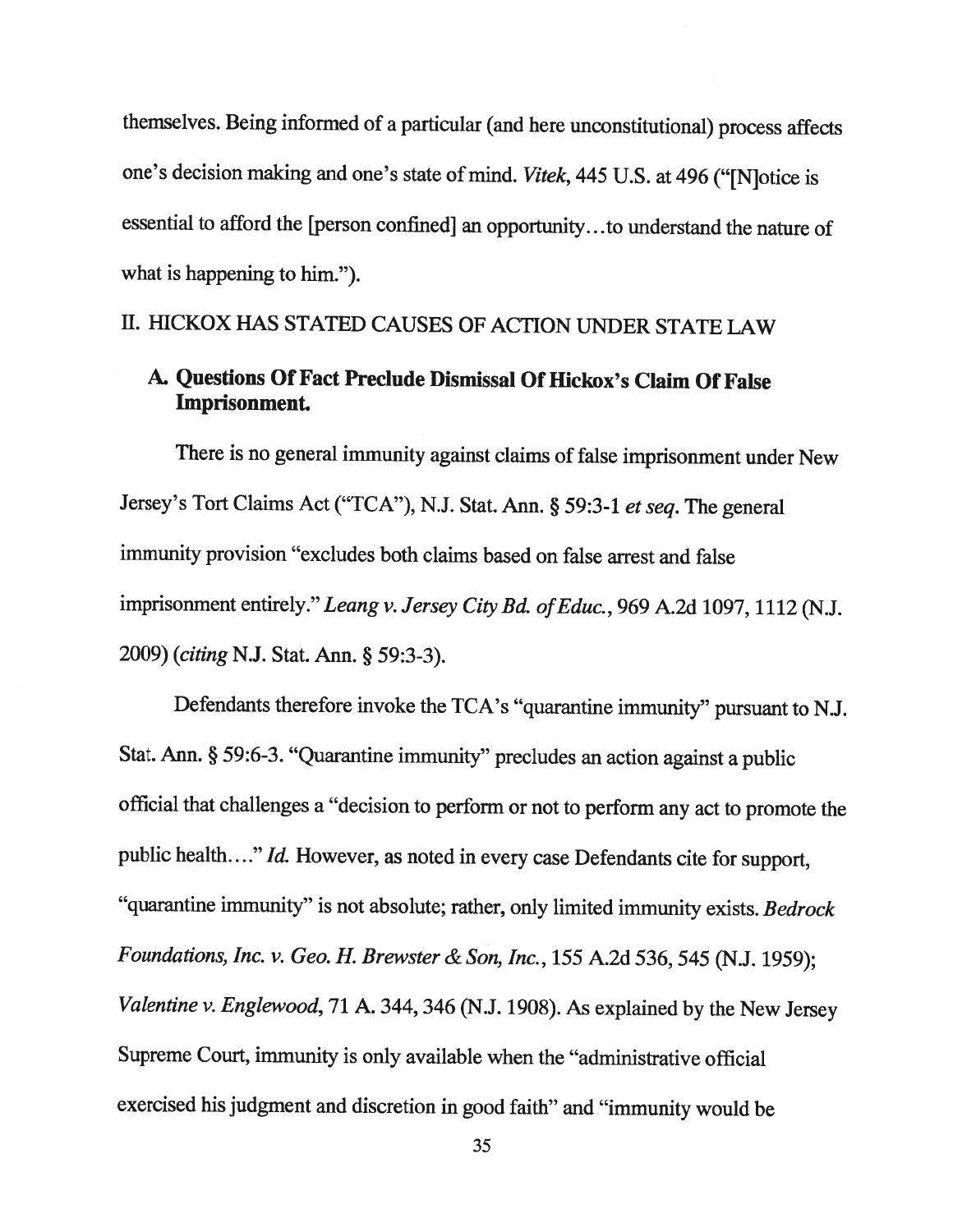inapplicable where the administrative official's action was actuated by malice or bad faith." Bedrock Foundation, Inc., <sup>155</sup> A.2d at 545; see also Valentine, <sup>71</sup> A. at <sup>346</sup> (immunity applied because there was no "fraud or malice").<sup>24</sup> Further, under the TCA, "the burden...to prove" immunity is on the public employee. Leang, 969 A.2d at 1112. A defendant "'must come forward with proof of the nature and character [that] would exclude any genuine dispute of fact' as to the application of immunity." Id. (quoting Kolitch v. Lindedahi, <sup>497</sup> A. 2d 183, <sup>189</sup> (N.J. 1985)).

Therefore, the question as to whether Defendants are entitled to immunity for Hickox's false imprisonment claim, *i.e.*, whether the actions taken were in good faith, is purely factual. Hickox has made sufficient allegations to require this factual question to proceed, thereby precluding dismissal. Hickox alleges two specific aspects of her confinement that support the contention that Defendants' actions were not taken in good faith, and Defendants have not met their burden to "come forward with proof of the nature and character [that] would exclude any genuine dispute of fact as to the application of immunity." Leang, <sup>969</sup> A.2d at <sup>1112</sup> (citation omitted). First, "the decision to quarantine Hickox was made when she was asymptomatic and there had been no elevated temperature readings." Compl. ¶ 48; see also id. ¶¶ 31, 40, 45. And, as alleged, persons who are asymptomatic are not infectious. Id. ¶ 17. Since the

 $24$  Defendants admit that Bedrock Foundation, Inc. and Valentine are the controlling authorities and that the "quarantine immunity" rule is to be read "consistent with the recognized approach taken by the New Jersey Courts [in those cases]." Def.Br. 37.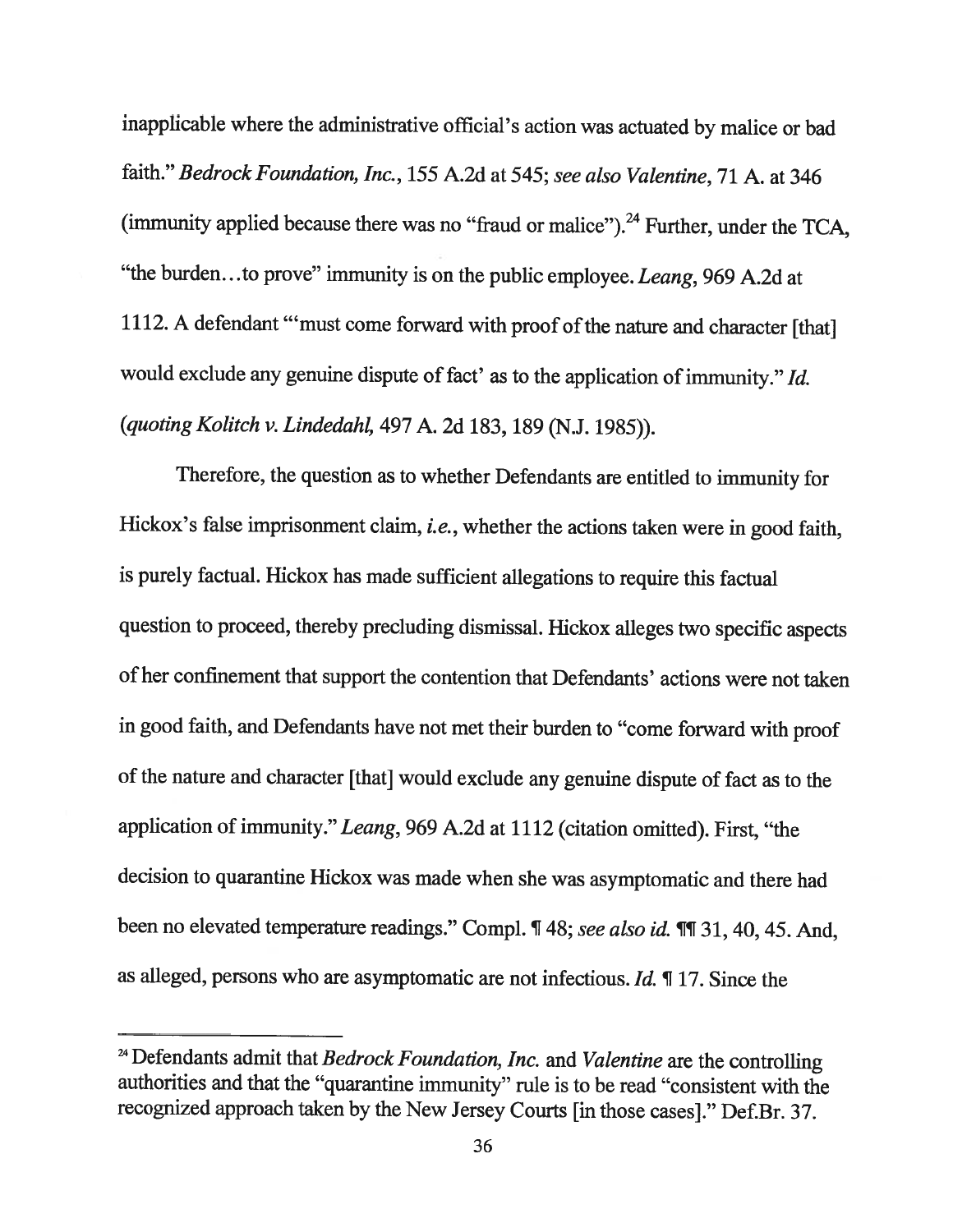quarantine decision was thus made "without medical or epidemiological justification," id. ¶ 111, it was a decision not made in good faith. Second, despite two blood tests that were negative for Ebola,  $id$ .  $\P\P$  65, 70, temperature readings that consistently showed Hickox was not ill, id.  $\P$ [ 61-62, and thus complete lack of medical or epidemiological justification for quarantine, id. ¶ 111, Defendants continued to hold Hickox against her will for almost another 48 hours, *id*. **[1]** 98-9. The continued confinement thereafter no longer bore even <sup>a</sup> reasonable relation to public health, id.  $\P$ [T] 111-12, and was in bad faith.<sup>25</sup>

In both Bedrock Foundation, Inc. and Valentine, the question of immunity was addressed not at the motion to dismiss stage but on <sup>a</sup> summary judgment motion, Bedrock Foundation, Inc., <sup>155</sup> A.2d at 539, or following trial, Valentine, <sup>71</sup> A. at 345. And in addressing the summary judgment motion in Leang, the New Jersey Supreme Court highlighted the proper analysis and the presumptions in favor of the truth of <sup>a</sup> <sup>p</sup>laintiffs allegations: "[V]iewed in light most favorable to <sup>p</sup>laintiff, her factual allegations suffice....[I]n the end, plaintiff will be left to her proofs." 969 A.2d at 1114.<sup>26</sup> Hickox likewise deserves the right to prosecute her claims and not have

<sup>&</sup>lt;sup>25</sup> As further evidence of bad faith, the notice Defendants provided to Hickox did not apprise her of a right to seek immediate judicial review. Thus, Defendants ignored New Jersey's model procedures set forth in N.J. Admin. Code § 8:57-1, Appx. B. <sup>26</sup> Given that Defendants bear the burden related to "good faith," Hickox does not believe it is necessary for her to make <sup>a</sup> specific allegation (beyond those described above) that Defendants acted in bad faith or with malice. However, if the court deems it necessary, Hickox requests the opportunity to amend her complaint to do so,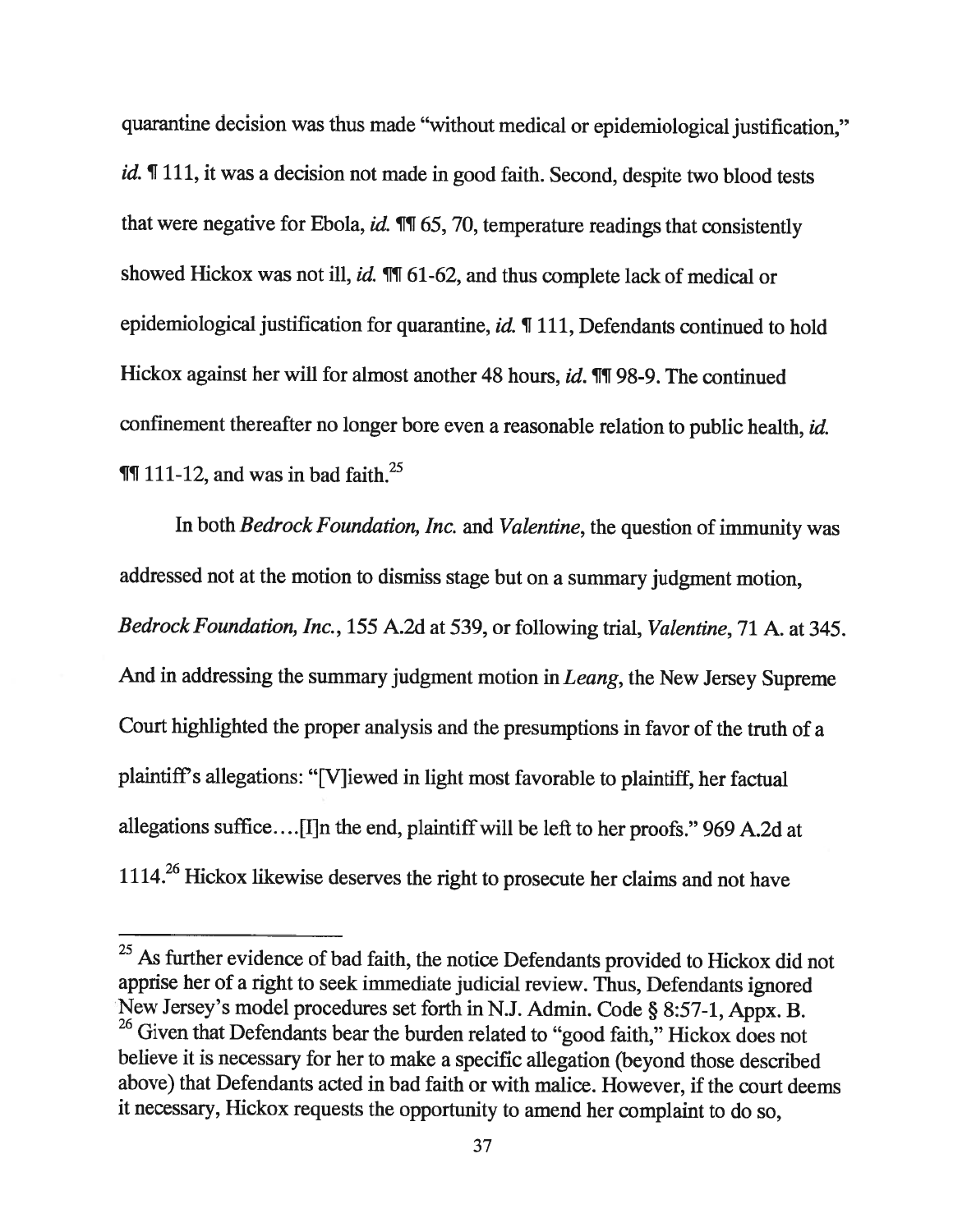determinations of fact rendered prematurely. Defendants' motion to dismiss the false imprisonment claim must therefore be rejected.

# B. Hickox Has Adequately Pled All Elements Of <sup>A</sup> False Light Claim

New Jersey recognizes <sup>a</sup> cause of action for "publicity that unreasonably <sup>p</sup>laces the other in <sup>a</sup> false light before the public." Leang, <sup>969</sup> A.2d at <sup>1115</sup> (citation omitted). Liability for this form of privacy invasion is found when:

[o]ne. . . <sup>g</sup>ives publicity to <sup>a</sup> matter concerning another that <sup>p</sup>laces the other before the public in <sup>a</sup> false light [and] (a) the false light in which the other was <sup>p</sup>laced would be highly offensive to <sup>a</sup> reasonable person, and (b) the actor had knowledge of or acted in reckless disregard as to the falsity of the publicized matter and the false light in which the other would be placed.

Restatement (Second) of Torts § 652E. Such <sup>a</sup> claim protects the individual's interest

"in not being made to appear before the public in an objectionable false light or false

position." Id., Comment b.

Defendants question whether Defendant Christie's statement that Hickox was

"obviously ill" can be considered "highly offensive to a reasonable person."<sup>27</sup> Def.Br.

pursuant to Fed. R. Civ. P. 15.

 $27$  Defendants suggest that the Complaint "elided" Christie's statements, and imply that he did not say she was obviously ill. Def.Br. 10. However, the article Defendants cite clearly states: "Christie acknowledges to reporters. . . that Hickox tested negative for Ebola, but said she is 'obviously ill." Matt Arco, Ebola: Timeline of events, actions by Chris Christie, http://www.nj.com/po1itics/index.ssf/2014/10/ebola timeline\_of\_events\_actions\_by\_chris\_christie.html. Additionally, despite Defendants' implication otherwise, it is irrelevant to the false light inquiry that Defendant Christie did not refer to Hickox by name. When the statements at issue were made, Hickox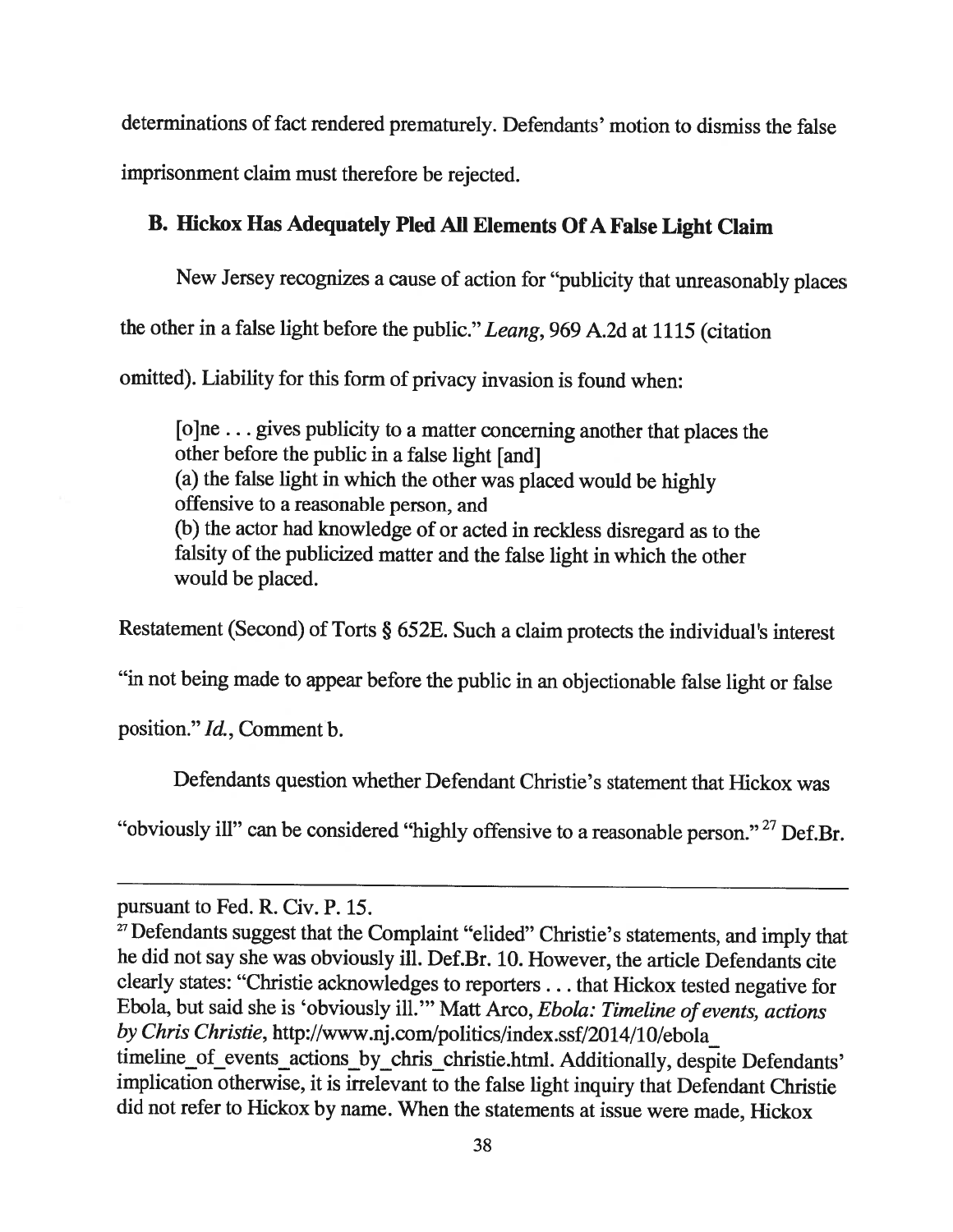38. First, when Defendant Christie made that statement, Hickox's temperature was consistently showing that she was not ill, Compi. ¶T 61-62, 66, 69, 129, and there was no truth to the statement that she was "obviously ill." Second, while Defendant Christie acknowledged that Hickox had tested negative for Ebola, his reference to his concern over the "inconvenience that could occur from having folks that are symptomatic and ill out amongst the public," id. ¶ 69, implied that Hickox was a threat to the public health when she clearly was not. <sup>A</sup> reasonable person would find it highly offensive to be falsely portrayed as being or having been <sup>a</sup> threat to the public.

Defendants also argue that Hickox has failed to allege the second prong for <sup>a</sup> false light claim — that the speaker had knowledge of or acted with reckless disregard as to the falsity of the matter. However, Hickox clearly alleged this prong in her Complaint. As stated above, it was known at the time of the statements in question not only that Hickox was negative for Ebola, but also that Hickox did not have <sup>a</sup> fever and was not ill in any way. Compl. III 61-62, 65-7, 69, 129. Nevertheless, Defendant Christie falsely stated that Hickox was "obviously ill" and falsely implied that she was a threat to the public health.  $Id. \P$  69. Accordingly, the Complaint specifically alleges actual malice, the second prong of <sup>a</sup> false light claim, in that it sets forth factual allegations indicating that Defendant Christie "knew the statement to be false" or at <sup>a</sup> minimum "made the statement with a high degree of awareness of its probable

was known to be the healthcare worker who had been detained in New Jersey and was identifiable as the subject of Defendant Christie's statements. Compl. ¶ 69.